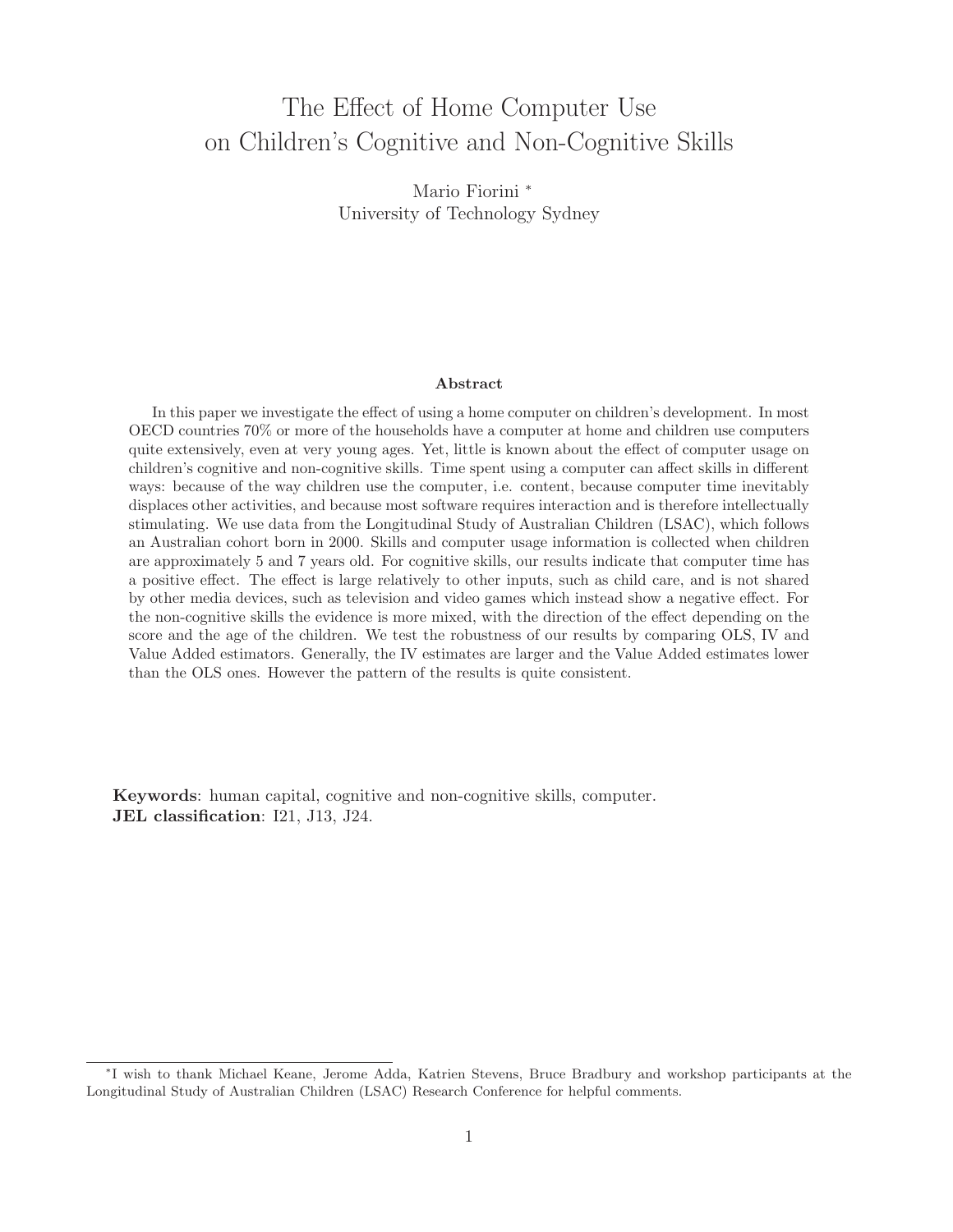## **1 Introduction**

In the last decade a number of papers have stressed that educational and labor market outcomes are largely pre-determined by the cognitive and non-cognitive skills accumulated during early childhood. [Keane and Wolpin](#page-29-0) [\(1997](#page-29-0), [2001](#page-29-1)), [Cameron and Heckman](#page-29-2) [\(1998,](#page-29-2) [2001\)](#page-29-3) have found that in the US individual educational decisions are mainly driven by cognitive skills such as maths and verbal skills. Those with good skill endowments by age 16 are much more likely to enrol and complete college education. Financial constraints are either not binding or most individuals manage to offset them by working parttime and borrowing. Their results suggest that policies targeting educational attainment or educational disparities between Black, Hispanic and White youth must act on these skill inputs to be effective. [Heckman, Stixrud, and Urzua](#page-29-4) [\(2006](#page-29-4)) find that a low-dimensional model of cognitive and non-cognitive abilities explains a diverse array of outcomes such as schooling choices, wages, employment, work experience, choice of occupation but also a variety of adolescent risky behaviors such as criminality, cigarette smoking and alcohol use. [Cunha, Heckman, Lochner, and Masterov](#page-29-5) [\(2006\)](#page-29-5) review the evidence on the life cycle of human skill formation. They conclude that ability gaps in both cognitive and non-cognitive skills across individuals and across socioeconomic groups open up early in the life cycle and IQ deficits need to be addressed at very early ages for interventions to be effective.

Given this evidence, there is a growing interest in estimating the skills production function. Researchers are trying to uncover the main inputs and their time varying effect (see [Todd and Wolpin](#page-30-0) [\(2003\)](#page-30-0) and [Cunha and Heckman](#page-29-6) [\(2007](#page-29-6)) for a discussion). However estimating the causal effect of these inputs is difficult because all sorts of endogeneity problems might lead to inconsistent estimates and economists have mainly focused on a few inputs that are either very important or for which experimental designs are available. To mention only a few recent studies that have looked at the determinants of math and reading achievements, [Rivkin, Hanushek, and Kain](#page-29-7) [\(2005](#page-29-7)) analyze the effect of teacher quality, [Dahl and Lochner](#page-29-8) [\(2005](#page-29-8)) and [Belley and Lochner](#page-29-9) [\(2007](#page-29-9)) estimate the effect of parental income, [Bernal and Keane](#page-29-10) [\(2008](#page-29-10)) and [Berlinski, Galiani, and Manacorda](#page-29-11) [\(2008](#page-29-11)) evaluate the effect of respectively child care and pre-school while [Gentzkow and Shapiro](#page-29-12) [\(2008](#page-29-12)) identify the effect of pre-school television exposure.

The objective of this paper is to investigate the effect of using a computer at home. Computers are a relatively new input in the production function. Figure [1](#page-2-0) shows OECD data on home computer access in a few selected countries. <sup>1</sup> There is a clear upward trend. Since 2005, in all the countries  $70\%$  or more of the households had a computer at home and this proportion is likely to rise further. As we show below, children use home computers quite extensively. Yet, little is known about the effect of computer usage on children's cognitive and non-cognitive skills.

Psychologists have long investigated the effect of time spent in front of the television on children's development, see [Schmidt and Anderson](#page-29-13) [\(2007\)](#page-29-13) for a review, and are now shifting their attention to computers, see [Subrahmanyam, Greenfield, Kraut, and Gross](#page-30-1) [\(2001\)](#page-30-1). Even though computers and TV are different media devices, understanding why TV time can have an effect on children's skills is a useful starting point to analyze the effect of computer time. There are three main theories in psychology. The first theory emphasizes the effect of TV content, that is what matters is what children watch and not TV time per se. On the one hand, this theory states that educational programs can have a positive effect on skills. On the other hand, if children watch mostly cartoons or general entertainment programs, TV would have no impact. The second theory points at the time allocation problem. Children, like adults, have a limited time endowment. The more time is spent watching TV, the less time is available for other activities. If TV time displaces other educational or social activities then it might have an effect even irrespectively of what children watch. The third theory points at the passive nature of television. Viewing requires little overt behavior, programs are visually explicit and require little visual imagination, and the medium is not interactive. As a result children might become intellectually passive. While we refer the reader to section [2](#page-3-0) for a more complete review of the literature, we anticipate that

<sup>&</sup>lt;sup>1</sup>Data for the USA is available for only a few years.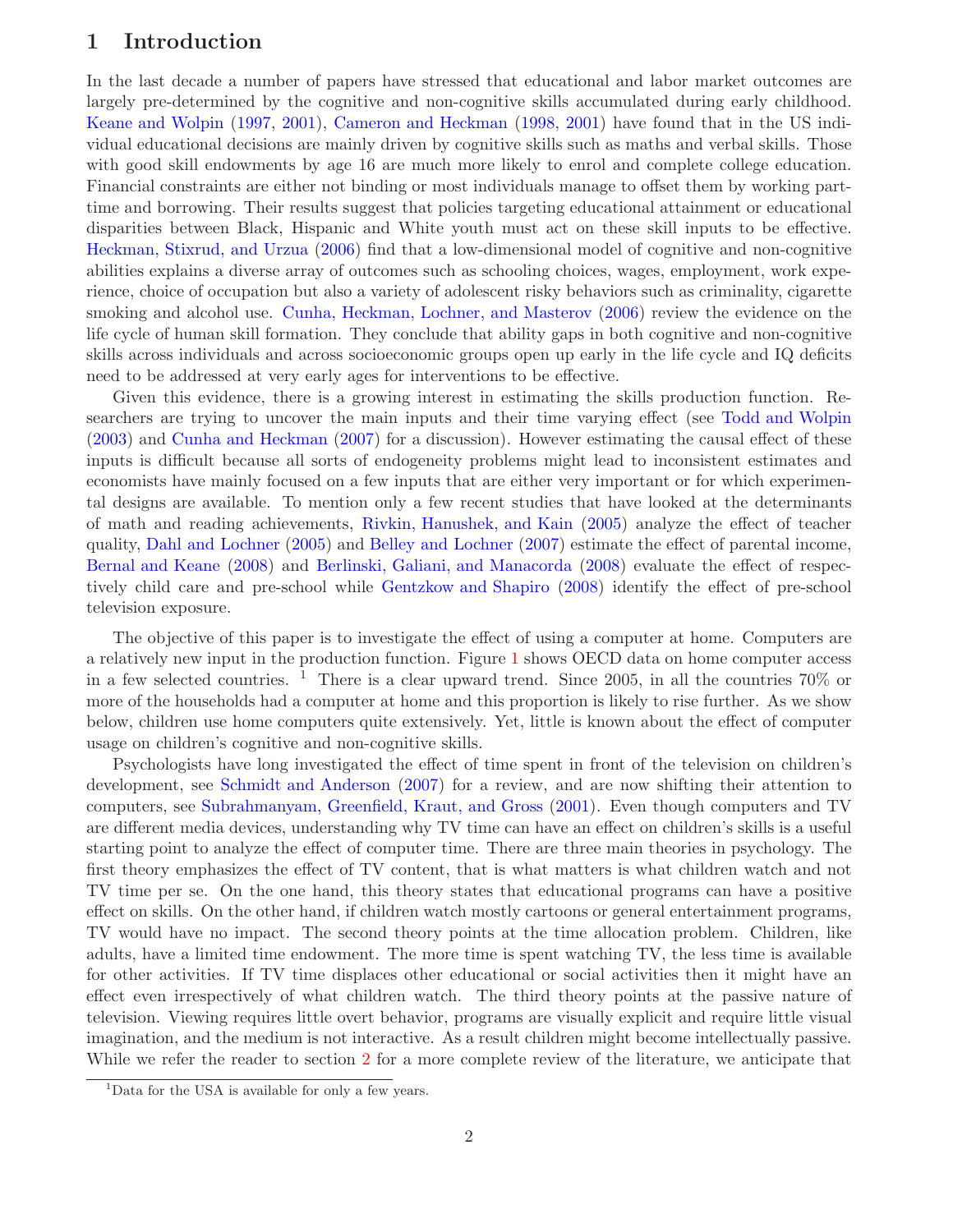

<span id="page-2-0"></span>Figure 1: Household Home Computer Access

psychology studies conclude that the effect of watching TV strongly depends on the content of the programs watched (educational programs having a positive effect) and on the socio-economic status of the parents (children with low status parents benefiting more from TV), the latter reflecting the quality of those activities displaced by TV time. Computers and TV share some similarities but there are also major differences. Computers imply more freedom with respect to content, since there is a very large variety of software or internet content to choose from. Computers are also more interactive than TV, with most software requiring continuous inputs from the users. Still, most of the above discussion can be extended to computer time. Content can matter, other activities will be displaced by computer time, and computer use can be intellectually challenging (rather than intellectually passive).

In this paper we use the Longitudinal Study of Australian Children (LSAC) data, which follows an Australian cohort born in 2000. Data for this cohort were collected in two surveys (2004 and 2006) when children were aged 4/5 and 6/7 years old. The advantage of this data lies in its longitudinal nature, coupled with information about cognitive and non-cognitive test scores and information on computer access. In particular information was collected not only on whether the child had access to a computer at home, but also on the number of hours he/she would use the computer on a typical weekday and weekend. The LSAC data shows that by the age of 7 around 88% of the children had access to a computer at home. This is an even larger fraction than the 70  $\%$  reported in figure [1,](#page-2-0) probably due to the fact that these children had young parents who are more likely to use modern technologies. From these data it also emerges that the average child with access to a computer spends 3 and a half hours in front of a computer every week. Children also make extensive use of other devices spending 13 hours watching TV/DVD's and 3 and a half hours playing with video game consoles such as PlayStation, XBox and Nintendo every week. If we are interested in the skill production function we can not neglect the importance of these inputs given that they absorb a considerable amount of time. Here we mainly focus on computer use though we also try to shed some light on the effect of TV/DVD's and video game use. We look at both cognitive and non-cognitive skills. Both types of skills might be affected by the content (educational software, games, emailing or messaging, other internet use) but also by the displaced activities. If, for instance, computer time displaces reading books or time spent on homework, cognitive skills might be affected. Similarly, if computer time displaces social activities, with parents or other children, non-cognitive skills could be influenced.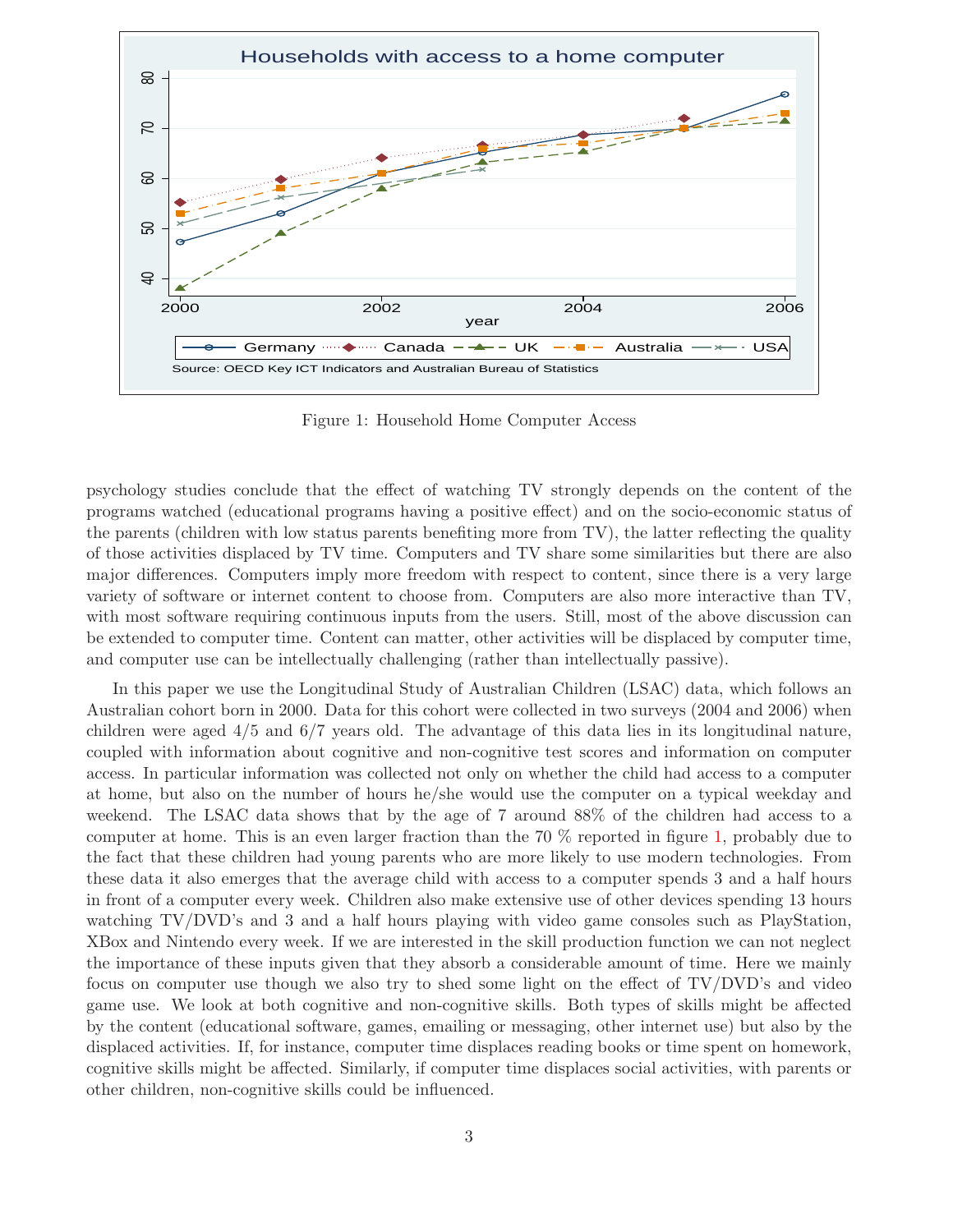Previous research has focused on the effect of TV on skills, of computers in schools or on the effect of a home computer on high school completion. Our paper contributes to the existing human capital literature by focusing on the effect of home computer use on early childhood cognitive and non-cognitive skills. To our knowledge no other economic study has tried to address this question so far.

In the remaining of the paper we first discuss the skills production function and the assumptions needed to identify the causal effect of computer use on cognitive and non-cognitive skills. We rely on a rich set of controls available in the LSAC, and assess the robustness of our results by comparing alternative estimators. Our results indicate that children using computers are more likely to score high in cognitive skill tests but less well in terms of non-cognitive skills. Computer use matters mainly during the weekend, and the effects are larger for girls and for children with highly educated parents.

The paper unfolds as follows: In section [2](#page-3-0) we review the main findings of the computer literature. Section [3](#page-5-0) introduces the skill production function and then discusses the identification of the parameter of interest. Section [4](#page-7-0) presents the cohort data that we use. Section [5](#page-12-0) presents our findings. Section [6](#page-18-0) concludes.

## <span id="page-3-0"></span>**2 Literature**

The literature evaluating the impact of computer access and use on children's outcomes is still quite limited, probably due to the fact that computers entered schools and houses on a large scale only in the last 10 to 15 years. In this section we give a short summary of those studies evaluating the effect of computer use on labor market outcomes, educational attainment and cognitive skills.

#### **2.1 Effect of Computer use on Labor Market Outcomes**

[Krueger](#page-29-14) [\(1993\)](#page-29-14) uses Current Population Survey data to examine whether workers who use a computer at work earn a higher wage rate than otherwise similar workers who do not use a computer at work. Given the cross-section data, he estimates the causal effect through OLS where identification relies on a rich set of controls, including 2 digits occupational sectors. Estimates suggest that workers who use computers on their job earn 10 to 15 percent higher wages.

[DiNardo and Pischke](#page-29-15) [\(1997\)](#page-29-15) revisit Krueger's analysis and investigate whether his estimates reflect a true return to computer skills or just selection: i.e. higher wage workers use computers on their jobs. They do so using three large cross-sectional surveys from Germany. Like in Krueger's paper, they estimate an OLS model where identification relies on a rich set of controls. They find that the estimated wage differential associated with computer use in Germany is very similar to the U. S. differential. However, they also find large differentials for on-the-job use of calculators, telephones, pens or pencils, or for those who work while sitting down. They conclude that these returns to office tools, including computers, are probably driven by substantial selection.

#### **2.2 Effect of Computer use on Educational Attainment**

[Schmitt and Wadsworth](#page-30-2) [\(2006\)](#page-30-2) explore the link between ownership of a home computer at ages 15 and 17 and subsequent educational attainment in the principal British school examinations taken at ages 16 (GCSEs) and 18 (A-levels). Using the British Household Panel Survey (BHPS), they estimate the causal effect using a probit model where identification relies on a rich set of controls such as household income, mother and father's education, mother and father's age and number of dependent children living in the household. The data show a significant positive association between PC ownership and the qualifications obtained. The frequency of PC use also appears to be weakly correlated with positive educational outcomes at age 16.

[Beltran, Das, and Fairlie](#page-29-16) [\(2006](#page-29-16)) look into the relationship between computer ownership and high school graduation in the US, using recent panel data from matched CPS files and the NLSY97. Using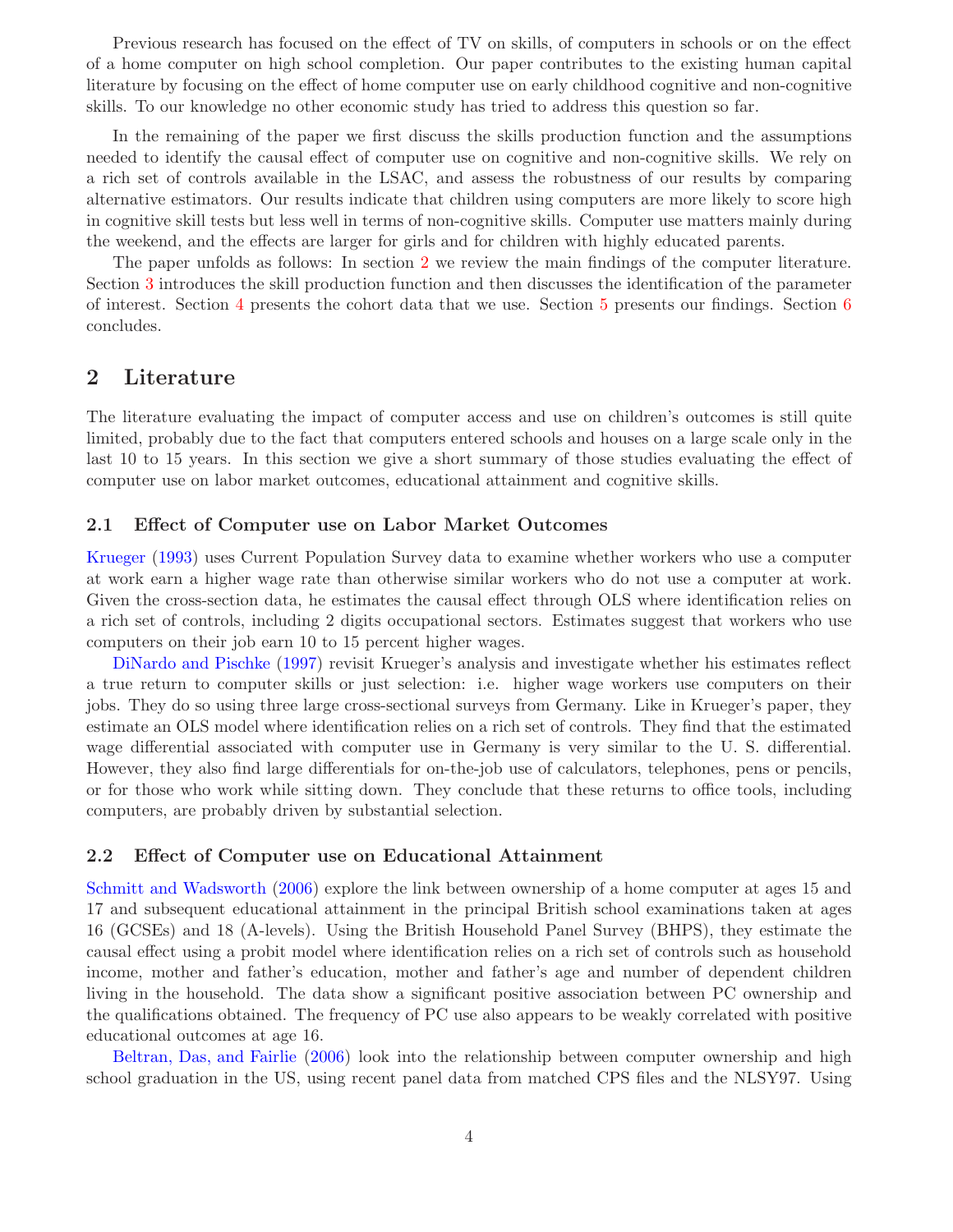a probit model with a rich set of controls they find that home computers are associated with a 6-8 percentage point higher probability of graduating from high school. They also estimate a bivariate probit model for the joint probability of computer ownership and high school graduation using parental use of the Internet at work and the presence of another teenager in the household as instruments. The bivariate probit leads to coefficient estimates that are similar to the original probit estimates, although statistically insignificant.

#### **2.3 Effect of Computer use on Skills**

[Angrist and Lavy](#page-29-17) [\(2002\)](#page-29-17) assess the short-run consequences of increased computer-aided instruction (CAI) technology in Israeli schools. The causal effect is estimated using an OLS model and a 2SLS where the IV is given by an Israeli Government program that funded a large-scale computerization effort in many elementary and middle schools. The schools that received support were more likely to use CAI. Their results do not support the view that CAI improves learning, at least as measured by pupil test scores. They find a consistently negative and marginally significant relationship between the programme induced use of computers and 4th grade Maths scores. For other grades and subjects, the estimates are not significant, though also mostly negative.

[Rouse, Krueger, and Markman](#page-29-18) [\(2004](#page-29-18)) present results from a randomized study of a well-defined program of computers use in US schools (grade 3 to 6): a popular instructional computer program, known as Fast ForWord, which is designed to improve language and reading skills. They assess the impact of the program using four different measures of language and reading ability. The causal effect is estimated using an OLS model where identification relies on randomization: i.e. in selected schools some students were randomly assigned Fast ForWord. Their estimates suggest that while use of the computer program may improve some aspects of students' language skills, it does not appear that these gains translate into a broader measure of language acquisition or into actual reading skills.

[Banerjee, Cole, Duflo, and Linden](#page-29-19) [\(2007\)](#page-29-19) look at the results of a randomized experiment conducted in schools in urban India (grade 3 and 4). A computer-assisted learning program was randomly assigned to some schools for up to two years. They find that the program was very effective, increasing math scores by 0.36 standard deviations the first year, and by 0.54 standard deviation the second year. However, they find that the effect of the program decays fast after the program ends, but this result is common to another treatment that provided teacher support rather than computer-assisted learning.

[Subrahmanyam et al.](#page-30-1) [\(2001\)](#page-30-1) survey the psychology literature. Several studies provide preliminary evidence that computer use is positively correlated with academic achievement. Few studies have examined the effect of children's time on computers on their social skills and friendships. The existing research suggests that frequent game players actually meet friends outside school more often than less frequent players and no differences have been found in the social interactions of computer game players vs. non-players. However most of these results apply mainly to teenagers.

#### **2.4 Effect of TV use on Skills**

To conclude our literature review we summarize the main findings on the effect of TV time on children's skills.

[Gentzkow and Shapiro](#page-29-12) [\(2008](#page-29-12)) look at the effect of preschool television exposure on standardized test scores later in life. Using heterogeneity in the timing of television's introduction as a source of identification, they find that an additional year of preschool television exposure raises average test scores by about .02 standard deviations. These effects are largest for children from households where English is not the primary language, for children whose mothers have less than a high school education, and for non-white children.

[Schmidt and Anderson](#page-29-13) [\(2007](#page-29-13)) provide an overview of the findings in the psychology literature. Exposure to educational programs, such as Sesame Street, has positive effect on children's vocabulary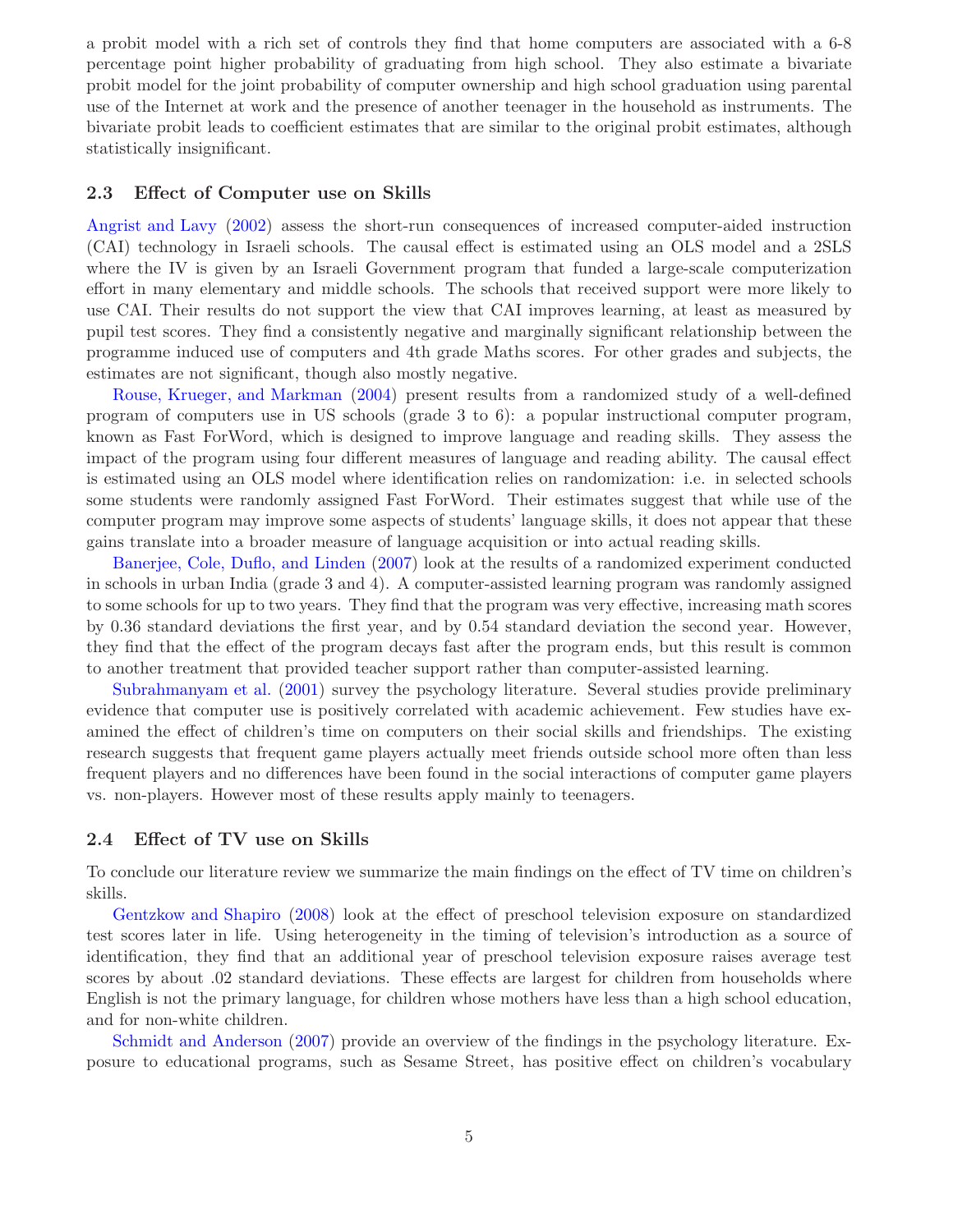learning and this effect is long lasting. They do not find evidence that TV displaces intellectually valuable activities. In fact TV replaces activities similar to TV viewing such as radio listening, comic book reading and moviegoing.

## <span id="page-5-0"></span>**3 The Production Function**

In our data we observe the children at two points in time, when they are aged 4/5 (2004) and 6/7 (2006). Since it is unlikely that they made extensive use of a computer before age 4, let us start with a simple two period model  $t = 1, 2$ . Denote by  $C_t$  computer time at time t, by  $FI_t$  a vector of family inputs, by  $SI_t$  a vector of school inputs and by  $OM_t$  time spent using other media devices such as TV and video games. Let also  $\mu$  denote children's unobserved time constant endowments (like innate abilities). Here  $\mu$ is not 1 dimensional but rather a vector including a range of cognitive and non-cognitive innate abilities. Finally denote by  $T_{jt}$  the  $j^{th}$  test score measured at time t and by  $\epsilon_t$  the measurement error in  $T_{jt}$ . As well as for  $\mu$ , there is a vector of test scores T that can summarize the main cognitive and non-cognitive skills.

#### <span id="page-5-2"></span>**3.1 Period 1**

The production function of each test score in period 1 can be written as:

$$
T_{j1} = g_j(C_1, FI_1, SI_1, OM_1, \mu, \epsilon_1)
$$
\n(1)

where we are assuming that any non-media input enters either  $FI_1$  or  $SI_1$ . In this paper our parameter of interest is the effect of  $C_1$  on  $T_{i1}$ , holding all other inputs constant. It is easy to see why the identification of this parameter is complicated by endogeneity problems.  $C_1$  depends on the parental decision to own and make available a computer but also on the child decision to spend some time using it. Unobserved family, school and media inputs together with the child's innate abilities might be correlated with  $C_1$  but also  $T_{i1}$ . Measurement error in  $C_1$  can instead cause attenuation bias. In the data the parents were asked to report the time spent by their children using the computer. It is possible that some parents could only provide a rough guess. Therefore  $\epsilon_1$  can include measurement<br>organization of  $C_1$   $\epsilon_2$ error in  $C_1$ . <sup>2</sup>

[Todd and Wolpin](#page-30-0) [\(2003](#page-30-0)) discuss alternative estimation strategies under the assumption that the g function is linear, an assumption that we also make. Let  $X_1$  denote observed family, school and other media inputs and let  $U_1$  denote the unobserved ones.

<span id="page-5-1"></span>
$$
T_{j1} = \alpha_{j1} + \beta_{j1}C_1 + X_1\gamma_{j1} + v_{j1}
$$
\n(2)

where  $v_{j1} = U_1 \delta_{j1} + \mu \rho_{j1} + \epsilon_1 (\gamma_{j1}, \delta_{j1}, \rho_{j1})$  are vectors). The simplest way to estimate equation [\(2\)](#page-5-1) is to use the OLS estimator and assume that we can control for the most important inputs influencing both  $C_1$  and  $T_{j1}$  such that  $E(v'_{j1}C_1) = 0$ . The LSAC survey designers put a lot of care in collecting very designers of school care. In the results section we detailed information regarding parental background, home and school care. In the results section we discuss what variables we can use to approximate the family, school and other media inputs. Yet even rich data can rarely allow to control for the innate abilities of the child  $\mu$ . One possibility is to assume that the parental decision to own a computer is not a function of  $\mu$ . That is parents own a computer mainly for their work, internet browsing or other personal uses so that the ownership decision does not depend on the children's characteristics. <sup>3</sup> If this is the case, and there are no other unobservable

 $2$ Test scores are the best available proxy of true skills, but they are still likely to measure these skills with errors. Thus skills's measurement error might also enter  $\epsilon_1$ .

<sup>&</sup>lt;sup>3</sup>In the data, parents were not asked whether they had a home computer but rather whether the child had access to one. Therefore parents had to take two decisions: whether to own a home computer and whether to make it available to the child. The latter could be correlated with  $\mu$ . From the data, we only know whether the child had access to a computer at home. However, since in wave 1 (wave 2) 77% (88%) of the children had access to one, it is unlikely that many parents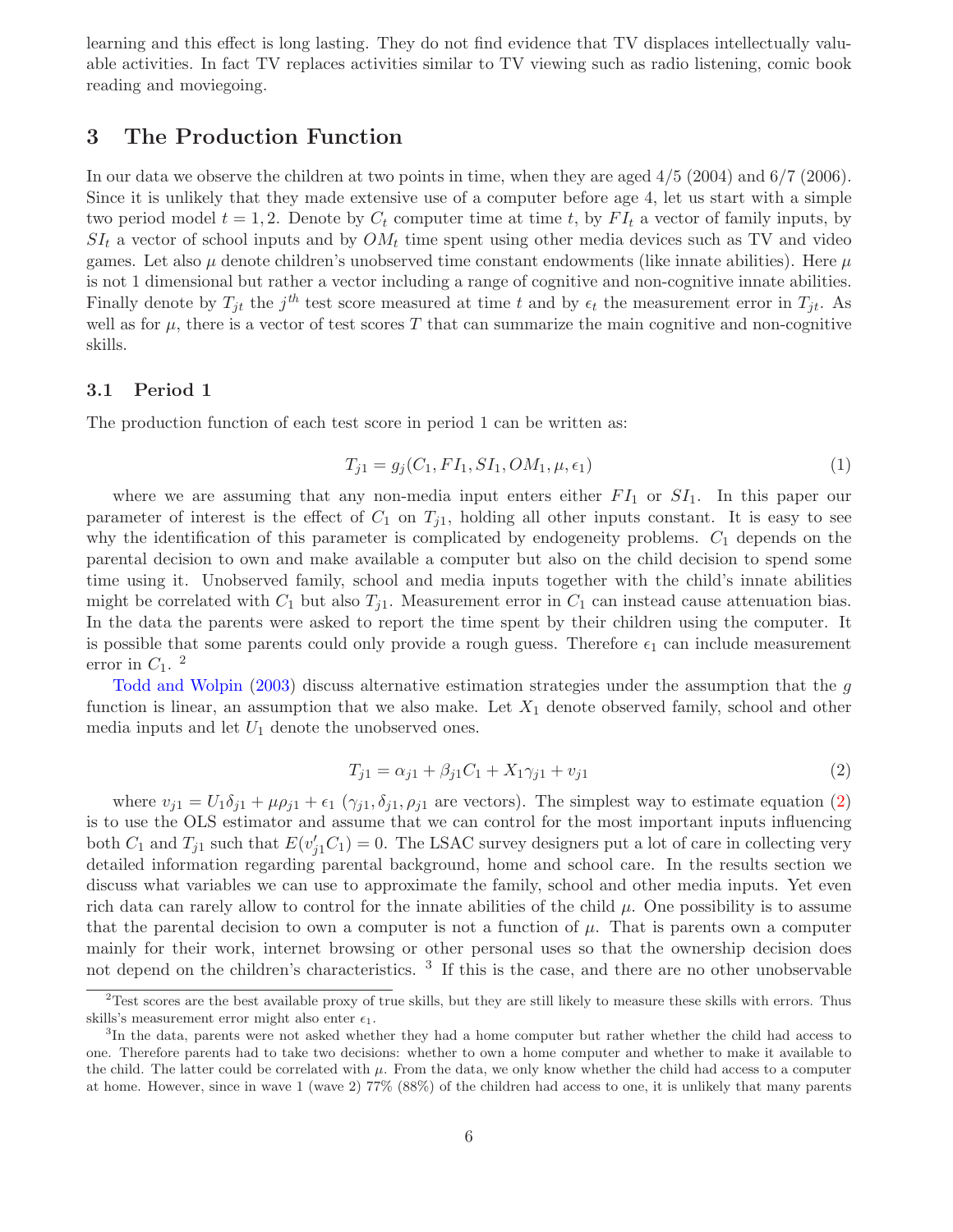entering both the parental decision and the production function, than computer ownership  $HC_1$  can serve as an instrument for  $C_1$  since  $E(v'_{j1}HC_1) = 0$  but  $E(HC'_1C_1) \neq 0$ . <sup>4</sup> Using an IV is also the only way to solve the measurement error problem. Nevertheless, under heterogenous treatment effects the IV estimator will identify the Average Treatment on the Treated  $(ATT)$  and not the ATE.  $\delta$ 

In period 1 it is also possible to test the robustness of OLS estimates by including a future measure of computer use  $C_2$  in equation [\(2\)](#page-5-1). Conditional on  $C_1$ , future computer use should not be correlated with  $T_{j1}$  unless  $\mu$  or  $U_1$  are correlated with  $C_2$ . <sup>6</sup>

#### <span id="page-6-1"></span>**3.2 Period 2**

The production function in period 2 is:

$$
T_{j2} = g_j(C_{2:1}, FI_{2:1}, SI_{2:1}, OM_{2:1}, \mu, \epsilon_2)
$$
\n(3)

where the subscript 2 : 1 indicates that we include both period 2 and 1 inputs. Every input of the production function at time 2 can have an effect on  $T_{j2}$  through its contemporaneous or lagged level. This is true also for computers where use in period 1 (age 4/5 in our data) might have permanent effects on the test scores besides the effect on  $C_2$ . If we only include  $C_2$  its coefficient would pick up the effect of the whole computer history but we would not know when this input is most effective. According to [Cunha et al.](#page-29-5) [\(2006](#page-29-5)) the timing of inputs matters because some skills can be shaped only when children are very young. Once again we assume that the production function is linear in its inputs:

<span id="page-6-0"></span>
$$
T_{j2} = \alpha_2 + C_{2:1}\beta_{j2} + X_{2:1}\gamma_{j2} + v_{j2}
$$
\n<sup>(4)</sup>

where  $v_{j2} = U_{2,1}\delta_{j2} + \mu \rho_{j2} + \epsilon_2$ . Therefore in equation [\(4\)](#page-6-0) we are interested in estimating  $\beta_2$  which is  $a$  2 $\times$ 1 vector. The estimation of this equation is once again plagued by endogeneity problems potentially even more severe since now we are interested in the causal effect of the two endogenous variables  $C_1$  and  $C_2$ . Besides OLS, Instrumental Variable estimation is still possible using  $HC_1$  and  $HC_2$  as instruments provided they are not multicollinear. However, consistency of the IV estimator now requires very strong restrictions on the time 2 parental decision. For  $E(v'_2 H C_2) = 0$  to hold, the parental decision to own a computer at  $t = 2$  must be uncorrelated with  $C_1$  and  $T_1$ , since these are a function of  $\mu$ , and  $T_1$  is also a function of  $U_1$ . [Todd and Wolpin](#page-30-0) [\(2003](#page-30-0)) discuss the estimation of the production function [\(4\)](#page-6-0) using the Value Added model. The idea is to include a lagged test score  $T_{i1}$  on the right hand side. Intuitively, since the lagged test score is a function of  $\mu$ , including it among the control variables one might reduce the omitted variable bias. However [Todd and Wolpin](#page-30-0) [\(2003](#page-30-0)) also show that the Value Added model solves the endogeneity problem only if the impact of the ability endowment  $\mu$  declines over time at a rate equal to the first order correlation across test scores. <sup>7</sup> Finally it is also possible to estimate the production function through the First Difference (or Fixed Effect) estimator. This

$$
T_{j2} - \phi T_{j1} = (\alpha_2 - \phi \alpha_1) + \beta_2'' C_2 + (\beta_2' - \phi \beta_1) C_1 + X_2 \gamma_2'' + X_1 (\gamma_2' - \phi \gamma_1) + U_2 \delta_2'' + U_1 (\delta_2' - \phi \delta_1) + (\rho_2 - \phi \rho_1) \mu + \epsilon_2 - \phi \epsilon_1
$$

had a computer but did not make it available. That reduces the choice space to a simple ownership decision.

<sup>&</sup>lt;sup>4</sup>One argument against  $HC_1$  satisfying the exclusion restriction is time displacement. Since the parents own a computer, presumably they spend some time using it. If parental computer time displaces time with the child, or time otherwise invested in producing  $T_{j1}$  inputs that we do not control for, then  $E(v'_{j1}HC_1) \neq 0$ . However, if parental computer time displaces "unproductive" time, for instance parental TV time, then the exclusion restriction holds.

<sup>&</sup>lt;sup>5</sup>To see this note that under heterogenous treatment effects  $\beta_{j1,i}$  the IV estimator would recover the LATE =  $E[\beta_{j1,i}|C_1(HC_1=1)-C_1(HC_1=0)>0]$  but since  $C_1(HC_1=0)=0$  by definition, the LATE = ATT =  $E(\beta_{j1,i}|C_1>0)$ .<br>
<sup>6</sup>However, even if  $E(C_2'\mu)=E(C_2'U_1)=0$ ,  $C_2$  might be correlated with  $\epsilon_1$ . This would happen if  $C_2$  is a f previous period test scores  $T_1$ .

<sup>&</sup>lt;sup>7</sup>This can be easily seen under linearity. Using equations  $(2)$  and  $(4)$ , and letting  $'$  and  $''$  indicate the first and second element of the vectors  $\beta$ ,  $\gamma$ ,  $\delta$ :

This also shows that  $U_2$  and  $U_1$  still enter the error term unless  $\delta_2'' = (\delta_2' - \phi \delta_1) = 0$ . Moreover,  $C_2$  will be correlated with  $\epsilon_1$  if previous test scores enter the parental or children choice functions.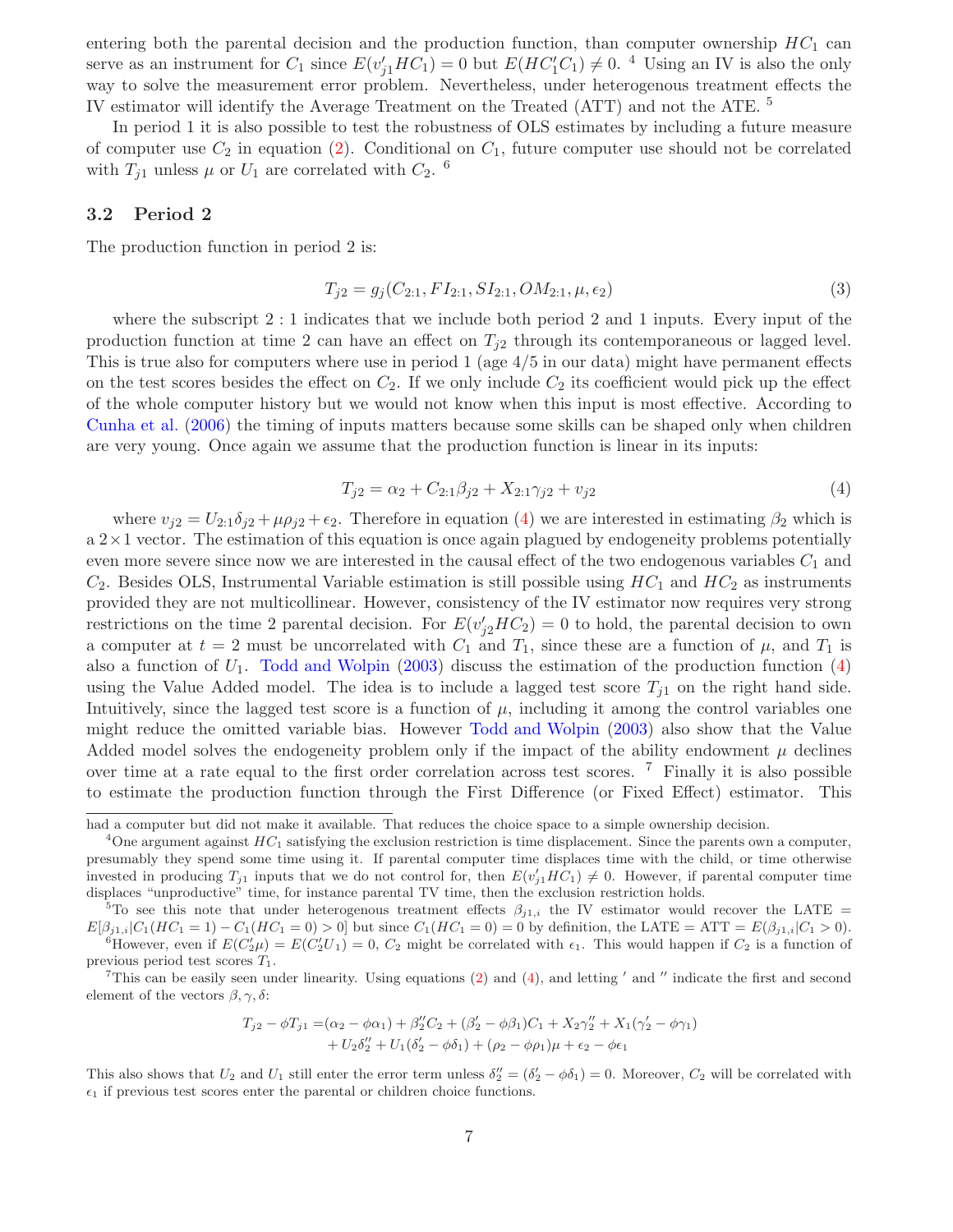estimator relies on other strong assumptions. The first two terms of  $v$  must be time constant, that is  $(U_{2:1}\delta_{j2} + \mu \rho_{j2}) - (U_1\delta_{j1} + \mu \rho_{j1}) = 0$ . Even if  $C_{2:1}$  was orthogonal to  $U_{2:1}$ , the ability endowment must have a constant effect over time,  $\rho_{i2} = \rho_{i1}$ . In principle there is no reason why this should be the case and this equality holds for all the cognitive and non-cognitive abilities in the  $\mu$  vector. Also, First Difference requires strict exogeneity. However this would be violated whenever  $C_2$  is a function of  $T_1$ either through the parental or children choice functions, since in that case  $E(C'_2 \epsilon_1) \neq 0$ .

Later in the paper we provide estimates of the linear production functions in period 1 and 2. There are two main reasons why we estimate both functions rather than just the one in period 2. First, we are interested in the determinants of cognitive and non-cognitive skills because they, in turn, will act as determinants of educational choices and labor market outcomes. As much as both  $C_1$  and  $C_2$  might enter the period 2 production function, with  $C_1$  still having a direct effect conditional on  $C_2$ , then we can also imagine a schooling or wage function where both  $T_1$  and  $T_2$  enter as inputs. If some learning processes, investments or choices are made at very young ages,  $T_1$  might have a role even conditional on  $T_2$ . For this reason we are interested in the production functions of both  $T_1$  and  $T_2$ . Second, in the data the vector of cognitive skill scores between period 1 and 2 is not the same, since some tests are age specific. Therefore the outputs of the production functions are not identical in the two periods. We refer to the data section for a more complete explanation of the cognitive skills measures.

## <span id="page-7-0"></span>**4 Data**

The data comes from the Growing Up in Australia, the Longitudinal Study of Australian Children (LSAC). This study aims to examine the impact of Australias unique social and cultural environment on the next generation. During 2004, over 10,000 children and their families were recruited to the study from a sample selected from the Health Insurance Commissions Medicare database. It is intended that these children and their families will be interviewed biannually until 2010, and possibly beyond. During 2004, the study recruited a sample of 5,107 infants (children born March 2003-February 2004) and 4,983 children aged 4-5 years (children born March 1999-February 2000) in a dual cohort cross-sequential design. Data for the first two waves of each cohort are now available. In what follows we focus on the older cohort, aged between  $4\frac{1}{2}$  and  $6\frac{1}{2}$  at the time of the two surveys. We then create our sample by selecting those children for whom data were collected at both waves.

#### **4.1 Computer Access and Use**

There are a number of variables that measure computer access/use by the child. In Wave 1 parents were asked whether the study child had access to a computer at home and if so, how many hours the child used the computer on a typical weekday and on a typical weekend day. Unfortunately in Wave 1 the number of hours were recorded in bands and not in continuous form. <sup>8</sup> Parents were also asked about the number of televisions at home and how many hours the child spent watching TV (still distinguishing between a weekday and weekend, and with hours coded in bands). If the child attended school, interviewers would interview the school's teacher, subject to parental authorization. Teachers were then asked whether the school was equipped with computers and how often the children used them. <sup>9</sup>

In Wave 2 parents were asked the same questions though this time computer and TV use were recorded as continuous variables. Moreover, in this second wave parents were also asked whether the children had access to a video game console such as Xbox, Playstation or Nintendo and if so, how many hours (weekday/weekend) they spent using it.

 ${}^{8}$ The 5 bands were coded as follow: 1. Five or more hours; 2. From three to five hours; 3. From one to three hours; 4. Less than one hour; 5. No use.

<sup>9</sup>Provided the school was equipped with computers, frequency of use was coded as follows: 1. Two or more hours per day; 2. From one to two hours per day; 3. Less than one hour per day; 4. A few times a week; 5. A few times a month; 6. Less often; 7. Never.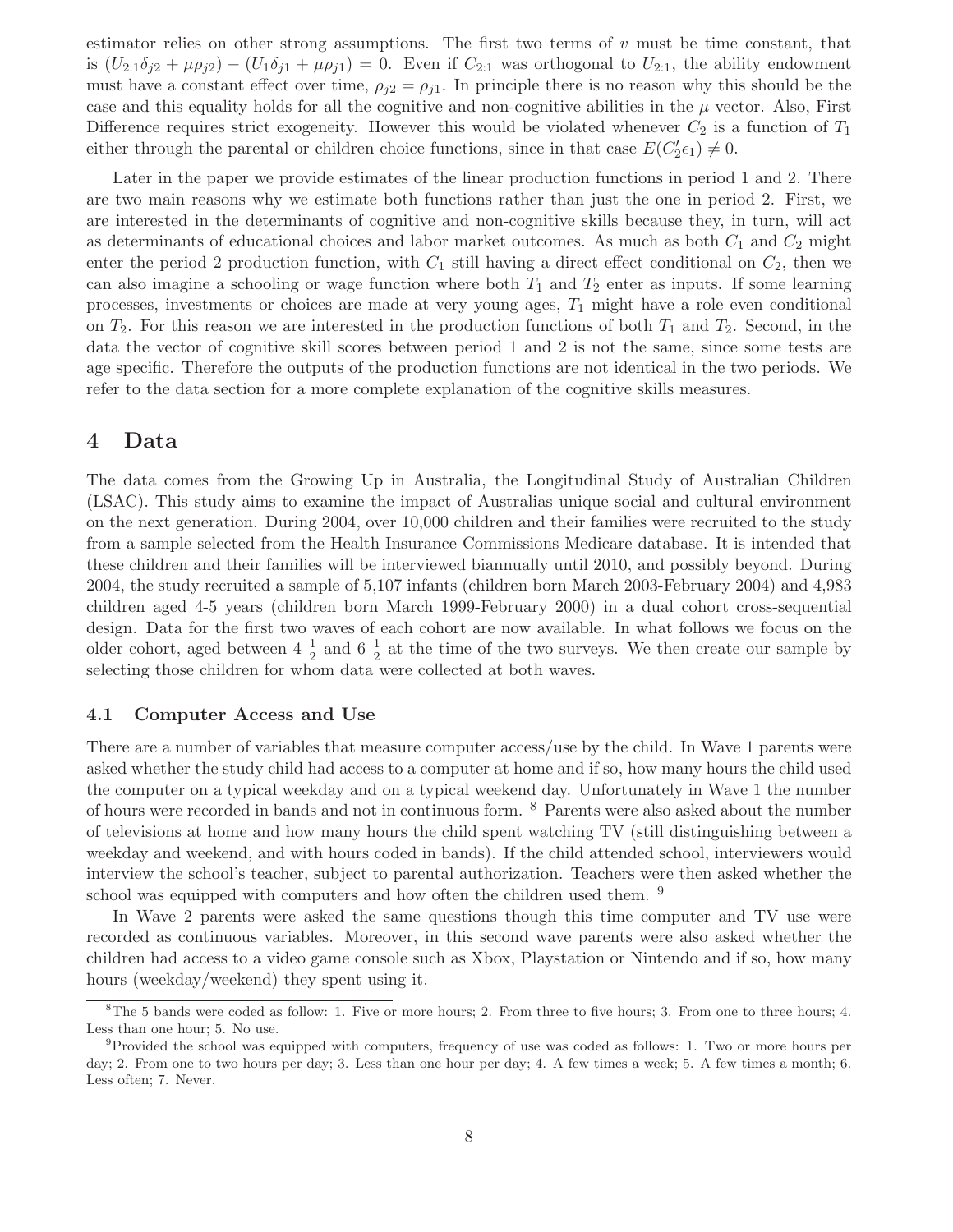

<span id="page-8-0"></span>Figure 2: Home Computer Access and Use

Figure [2](#page-8-0) shows computer access and use in waves 1 and 2. We distinguish between children who had no access to a computer (No access), those who had access but did not use it (No use) and those who had access and spent some time using it, where computer time is coded in 4 discrete hour bands  $\langle \langle 1 \text{hr}, \rangle$ 1-3hrs, 3-5hrs, 5+hrs). Children were more likely to have access to a computer in wave 2. By then only 11.67% of children could not access one. Perhaps parents decided to let the children use the computer as the children became older and started school or it could be simply the result of the upward trend in computer ownership that we have seen in figure [1.](#page-2-0) <sup>10</sup> On the other hand quite a large fraction of  $6/7$ year old children did not use a computer even if they had access to one. If we look at weekdays, the figure suggests that as they aged, children either did not use the computer at all or became heavier users of it. There is instead a clear increase in computer use during the weekend between the two waves.

<span id="page-8-1"></span>Table 1: Media Access and Use

|                                |      |           | Wave 1      |      |       |                                |        |                          | Wave 2      |           |       |           |
|--------------------------------|------|-----------|-------------|------|-------|--------------------------------|--------|--------------------------|-------------|-----------|-------|-----------|
|                                | All  |           | <b>Boys</b> |      | Girls |                                | All    |                          | <b>Boys</b> |           | Girls |           |
|                                | Mean | <b>SD</b> | Mean        | SD   | Mean  | SD                             | Mean   | <b>SD</b>                | Mean        | <b>SD</b> | Mean  | <b>SD</b> |
| PC Access                      | 0.77 | 0.41      | 0.77        | 0.42 | 0.77  | 0.41                           | 0.88   | 0.32                     | 0.88        | 0.31      | 0.88  | 0.32      |
| PC hours weekdays              | 1.78 | 2.28      | 1.84        | 2.51 | 1.72  | 2.01                           | 1.67   | 2.67                     | 1.76        | 2.68      | 1.57  | 2.65      |
| PC hours weekends              | 0.70 | 0.85      | 0.72        | 0.89 | 0.68  | 0.80                           | 1.21   | 1.51                     | 1.31        | 1.65      | 1.10  | 1.33      |
| Number of TV's                 | 1.80 | 0.85      | 1.82        | 0.87 | 1.77  | 0.84                           | $\sim$ | $\overline{\phantom{a}}$ |             |           |       |           |
| TV in bedroom                  |      |           |             |      |       | $\overbrace{\hspace{25mm}}^{}$ | 0.17   | 0.37                     | 0.19        | 0.39      | 0.14  | 0.35      |
| TV/DVD's hours weekdays        | 8.30 | 4.73      | 8.33        | 4.71 | 8.26  | 4.75                           | 8.07   | 5.41                     | 8.25        | 5.51      | 7.89  | 5.30      |
| $\rm TV/DVD$ is hours weekends | 3.89 | 2.06      | 3.90        | 2.09 | 3.88  | 2.02                           | 4.81   | 2.89                     | 4.93        | 2.97      | 4.69  | 2.79      |
| video game console             |      |           |             |      |       |                                | 0.53   | 0.49                     | 0.68        | 0.46      | 0.39  | 0.48      |
| VG hours weekdays              |      |           |             |      |       |                                | 0.84   | 2.19                     | 1.34        | 2.78      | 0.33  | 1.11      |
| VG hours weekends              |      |           |             |      |       |                                | 0.98   | 1.70                     | 1.55        | 2.06      | 0.39  | 0.91      |
| Observations                   | 4464 |           | 2277        |      | 2187  |                                | 4464   |                          | 2277        |           | 2187  |           |

In Table [1](#page-8-1) we presents basic statistics on the use of computers, TV and video games. In wave 1

<sup>&</sup>lt;sup>[1](#page-2-0)0</sup>Figure 1 shows that between 2004 and 2006 the fraction of Australian households owning a computer rose from 67% to 73%. That would account for more than a half the increase in computer access among the LSAC children. Nevertheless figure [1](#page-2-0) is derived using a sample representative of all Australian households while the LSAC only includes those with young children.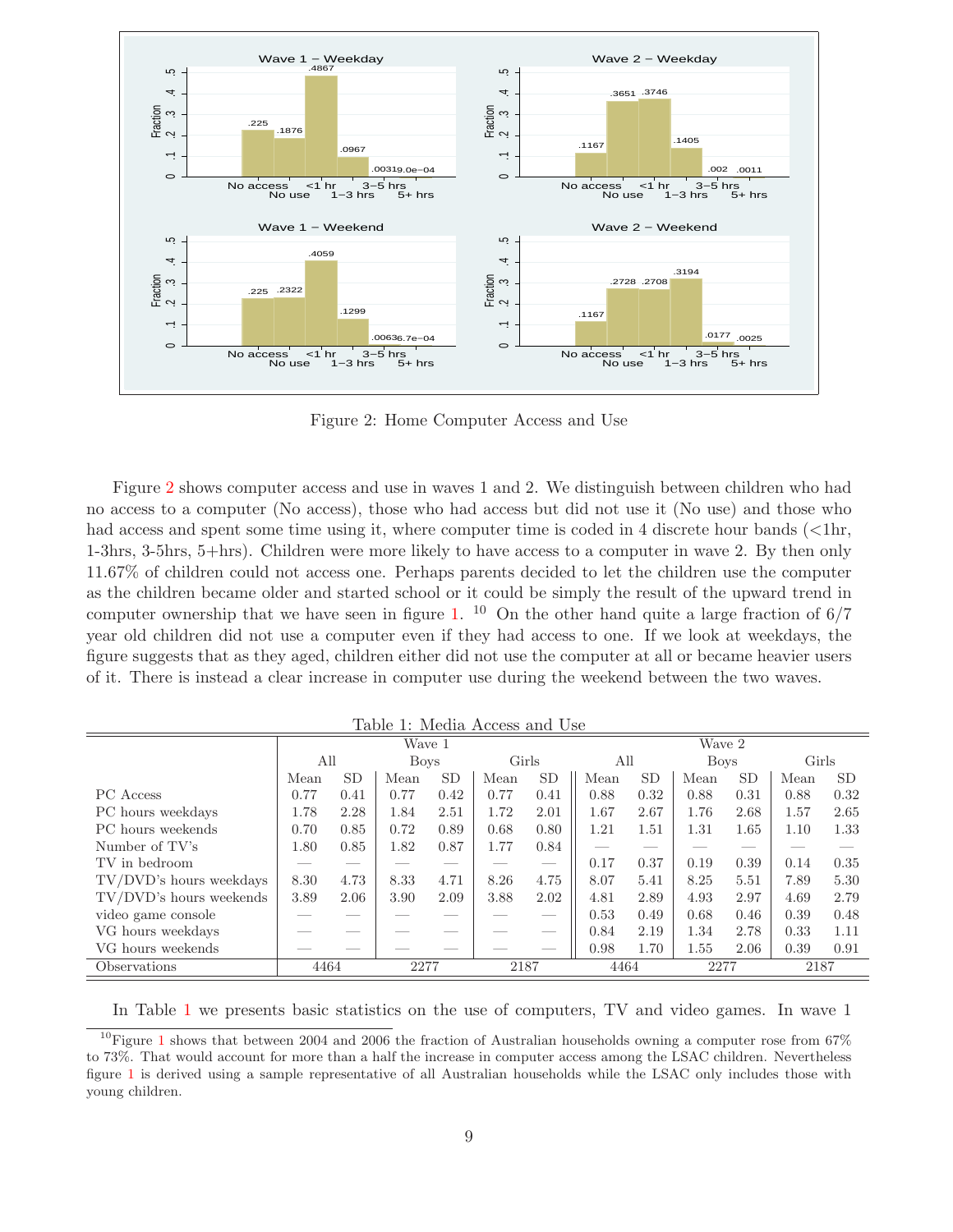information on media use was not as precise as in wave 2. Hours spent using a computer or watching TV were coded in bands, parents were not asked about video games and we know the total number of TV's in the house but not whether the child had one in his/her own bedroom. In order to construct the figures in table [1](#page-8-1) (Wave 1) we recoded number of hours in continuous form. For both computer and TV hours, we used the median number of hours within each band from wave 2 and imputed that figure for wave 1 observations. <sup>11</sup> The average child was using the computer for a *total* of 1.78 hours during the week, and a *total* of 0.70 hours during the weekend. Boys spent more time than girls using it, but this difference is not very large. Importantly, there is evidence of variation over time. Not reported, the correlation between  $C_1$  and  $C_2$  is equal to 0.25. If  $C_1$  and  $C_2$  were to be multicollinear, estimation of equation [\(4\)](#page-6-0) would be problematic resulting in large standard errors. In the appendix (table [13\)](#page-25-0) we illustrate computer access/use variation over time, using the same coding as in figure [2.](#page-8-0) Children also spent 8 hours watching TV during the weekdays and almost 4 hours during the weekend. Once again boys stayed slightly longer than girls in front of a TV. In wave 2, when children were aged between 6 and 7 years old, almost everyone had access to a computer at home. Compared to wave 1, children used it less during the weekdays but more during the weekend, and a similar pattern exists also for TV use. Since in wave 2 children were aged 6 to 7 years old, and therefore all enrolled in school, it is possible that they had less home time during the week. Parents were also asked whether the child had his/her own TV in the bedroom. Almost one in five children had one. However no information was collected about the number of televisions at home. Finally in wave 2 more than half of the children had a video game console but boys spent remarkably more time than girls using it. Overall, at wave 2 an average (median) boy spent around 19 (17) hours using a combination of computer, TV and video games, while an average (median) girl spent 16 (14) hours.

Not reported in the table, the LSAC data also show that in wave 2 (wave 1)  $81\%$  (70%) of the schools had a computer in the classroom, though sample sizes are smaller, since not all children went to school (mainly in wave 1) or because the parents did not authorize the interviewer to go to the school.

Unfortunately the LSAC data does not contain information on what the children used the computer for. However, in 2006 the Australian Bureau of Statistics (ABS) has conducted a survey of 'Children's Participation in Cultural and Leisure Activities', which includes information details on children's use of computers and the internet for different age groups. In table [2](#page-9-0) we report the main statistics. Children in the five to eight years group, our LSAC reference group, used the computer mainly to play games, followed by school or educational activities. The table also illustrates that as children age, less time is devoted to playing games while more and more time is spent in internet activities like browsing or emailing.

|                                 | $5-8$ yrs | $9-11$ yrs | $12-14$ yrs |
|---------------------------------|-----------|------------|-------------|
| Emailing or messaging           | 28.6      | 53.5       | 69.1        |
| Other internet based activities | 7.9       | 30.4       | 57.3        |
| Playing games                   | 87.7      | 80.7       | 69.9        |
| School or educational           | 62.0      | 83.7       | 92.5        |
| Other activities                | 3.3       | 2.9        | 3.8         |

<span id="page-9-0"></span>Table 2: Home Computer Usage, Activities

Source: ABS. Study 4901.0 - Children's Participation in Cultural and Leisure Activities, Australia, Apr 2006. Numbers in the table give the proportion of children carrying

on that activity.

 $11$ Say that in wave 2 the median number of minutes for those children in the  $1$  to 3 hours' was 150, then we would impute 150 minutes also for those children that in wave 1 fall within this '1 to 3 hours' band.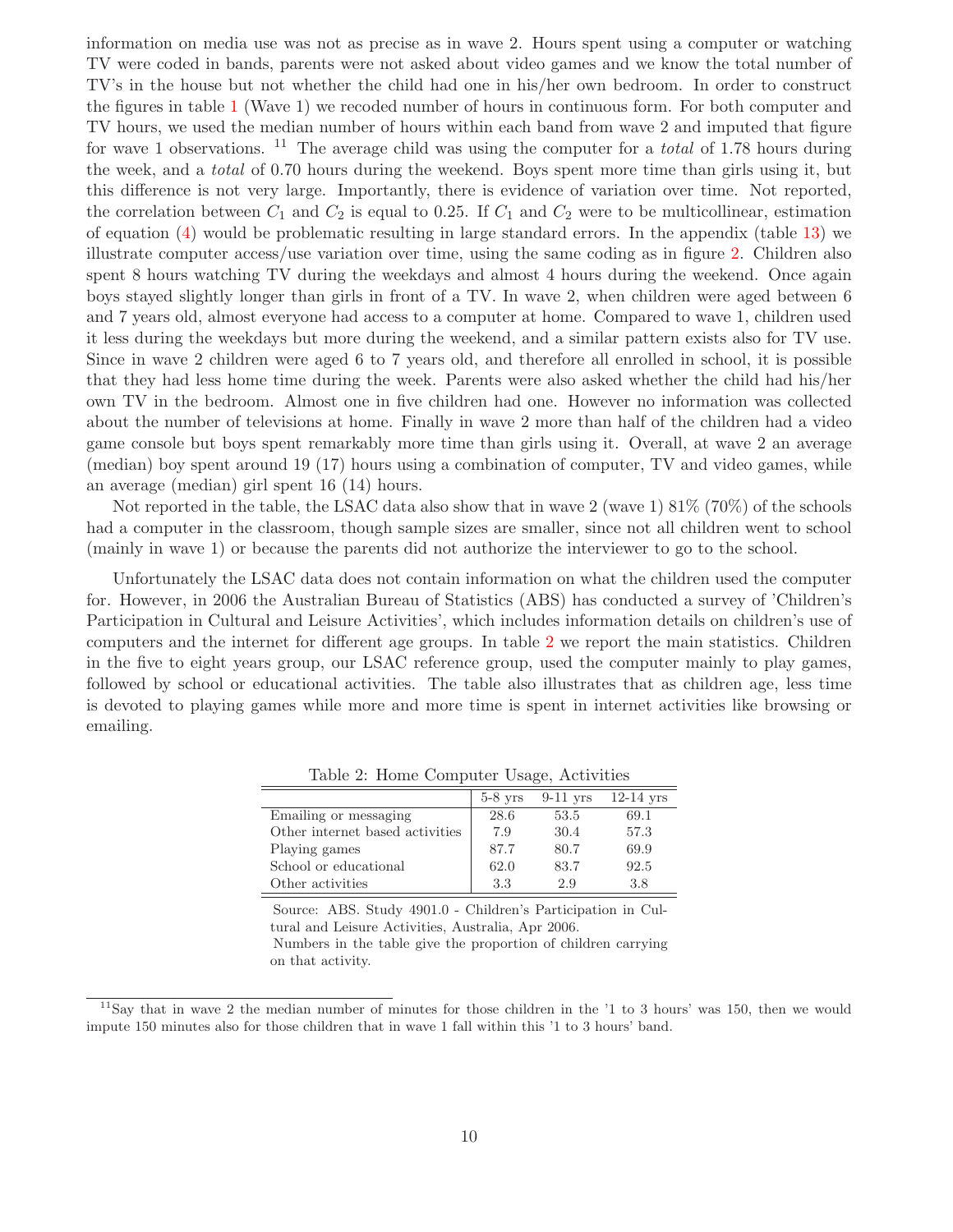## **4.2 Cognitive and Non-Cognitive Skills**

The LSAC children were administered three cognitive skill tests depending on their age.

- **Who am I? Test** (Wave 1 only) The Who am I? is a direct child assessment measure that requires children to copy shapes (circle, triangle, cross, square, and diamond) and write numbers, letters, words and sentences. One item was added to the standard Who Am I? booklet for use in LSAC. It is used for the children at ages 4 to 5 years to assess the general cognitive abilities needed for beginning school.
- **Peabody Picture Vocabulary Test** (Waves 1 and 2) A short form of the Peabody Picture Vocabulary Test (PPVT - III), a test designed to measure a child's knowledge of the meaning of spoken words and his or her receptive vocabulary for Standard American English. This adaptation is based on work done in the United States for the Head Start Impact Study, with a number of changes for use in Australia. The Wave 1 and Wave 2 versions of the PPVT contain different, although overlapping, sets of items of appropriate difficulty for children aged 4-5 years and 6-7 years. A PPVT stimulus book with 40 plates of display pictures was used. The child is not required to define words but to show what they mean by pointing to (or saying the number of) a picture that best represents the meaning of the word.
- **Matrix Reasoning Test** (Wave 2 only) Children completed the Matrix Reasoning (MR) test from the Wechsler Intelligence Scale for Children, 4th edition (WISC-IV). This test of non-verbal intelligence presents the child with an incomplete set of pictures and requires them to select the picture that completes the set from 5 different options.



<span id="page-10-0"></span>Figure 3: Cognitive Skills

Figure [3](#page-10-0) shows the distribution of the cognitive test scores. Each distribution is quite symmetric. The matrix reasoning score has a different scale from the other tests. Later we standardize each test score to have mean zero and standard deviation 1.

In the LSAC, non-Cognitive skills are measured through both parental and teacher assessment. In the two waves parents and teachers were asked 25 questions about children's behavior. However, teachers'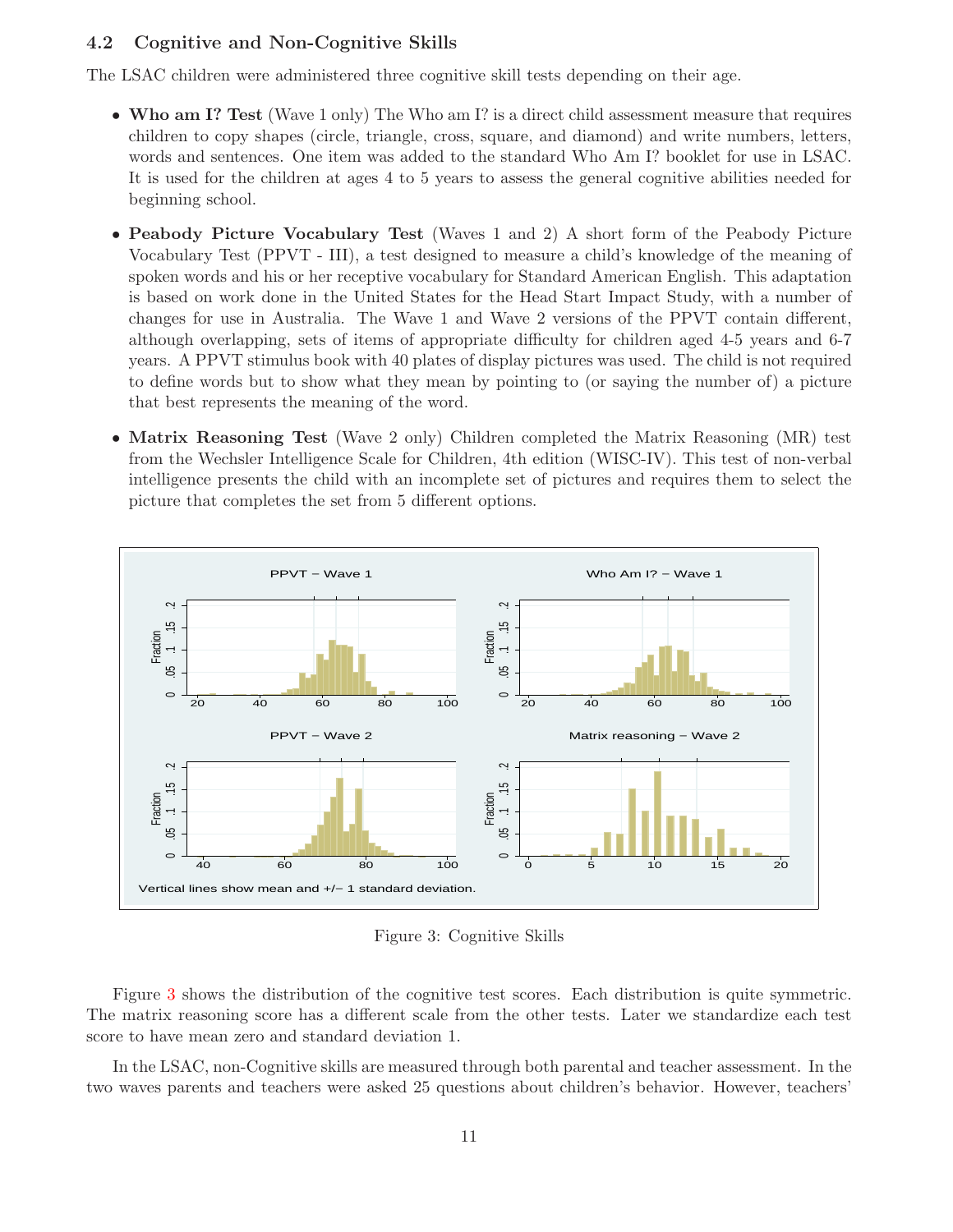answers are available only if the child went to school and provided the parents authorized the interviewer to go to the school. Because of the larger sample size and in order to avoid sample selection (in school) problems, in the remaining of the paper we only use parental assessment. Most of the 25 questions did not change between the two waves and are described in the Appendix. From their answers LSAC data managers constructed five indicators of these skills.

- **SDQ Prosocial** Mean of 5 parent-rated items in the Prosocial subscale of the Strengths and Difficulties Questionnaire (SDQ), assessing the child's propensity to behave in a way that is considerate and helpful to others.
- **SDQ Hyperactivity** Mean of 5 parent-rated items in the Hyperactivity subscale of the SDQ, assessing child's fidgetiness, concentration span and impulsiveness.
- **SDQ Emotional symptoms** Mean of 5 parent-rated items in the Emotional Symptoms subscale of the SDQ, assessing a child's frequency of display of negative emotional states (e.g. nervousness, worry).
- **SDQ Peers** Mean of 5 parent-rated items in the Peer subscale of the SDQ, assessing problems in the child's ability to form positive relationships with other children.
- **SDQ Conduct** Mean of 5 parent-rated items in the Conduct subscale of the SDQ, assessing child's tendency to display problem behavior when interacting with others.



<span id="page-11-0"></span>Figure 4: Non-Cognitive Skills

The non-cognitive scores are ordered such that a higher score corresponds to less behavioral problems, i.e. better non-cognitive skills. Figure [4](#page-11-0) shows the distribution of the non-cognitive scores. These scores have right-skewed distributions (that is the majority of children do not have behavioral problems) and less variation than the cognitive scores. Non-cognitive scores are also standardized to have mean zero and standard deviation 1 before the estimation.

In table [3](#page-12-1) we show the correlation matrix of the test scores for the two waves. The correlations between the cognitive and non-cognitive scores are positive and low as expected. The positive correlation is consistent with parental background driving skills, or with complementarities between these two kinds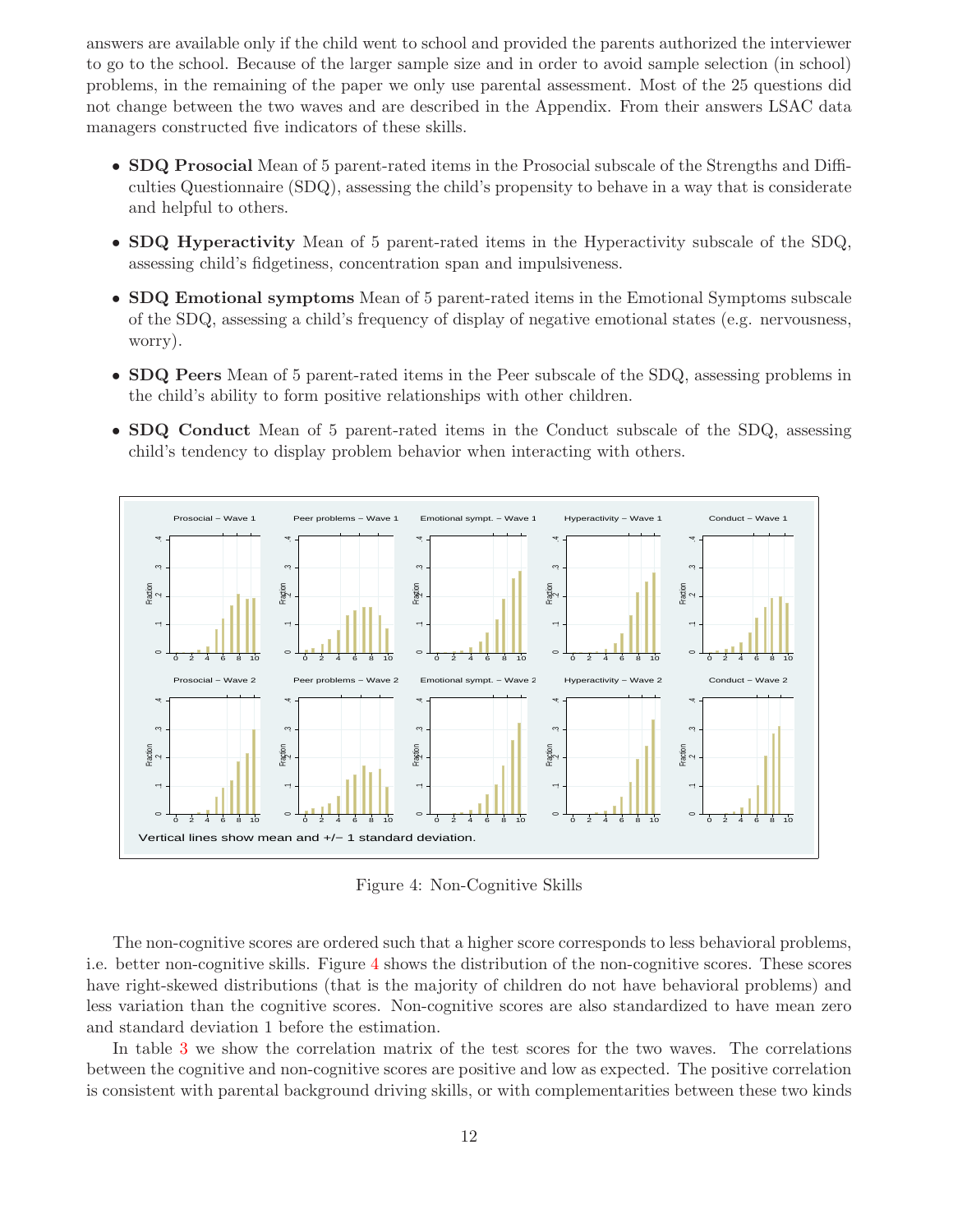<span id="page-12-1"></span>Table 3: Skills Correlation Matrix

|            |      |      | Wave 1     |      |      |      |           |            |      |       | Wave 2     |      |          |      |      |
|------------|------|------|------------|------|------|------|-----------|------------|------|-------|------------|------|----------|------|------|
|            | ppyt | wai  | <b>SOC</b> | hypr | emot | peer | cond      |            | ppvt | matrx | <b>SOC</b> | hypr | emot     | peer | cond |
| ppvt       | 1.00 |      |            |      |      |      |           | ppvt       | 1.00 |       |            |      |          |      |      |
| wai        | 0.29 | 1.00 |            |      |      |      |           | matrx      | 0.28 | 1.00  |            |      |          |      |      |
| <b>SOC</b> | 0.08 | 0.13 | $1.00\,$   |      |      |      |           | <b>SOC</b> | 0.06 | 0.03  | 1.00       |      |          |      |      |
| hypr       | 0.20 | 0.24 | 0.34       | 1.00 |      |      |           | hypr       | 0.11 | 0.15  | 0.32       | 1.00 |          |      |      |
| emot       | 0.13 | 0.04 | 0.11       | 0.20 | 1.00 |      |           | emot       | 0.07 | 0.04  | 0.10       | 0.23 | $1.00\,$ |      |      |
| peer       | 0.16 | 0.11 | 0.26       | 0.24 | 0.38 | 1.00 |           | peer       | 0.07 | 0.04  | 0.25       | 0.29 | 0.41     | 1.00 |      |
| cond       | 0.12 | 0.11 | 0.38       | 0.46 | 0.28 | 0.26 | $_{1.00}$ | cond       | 0.10 | 0.09  | 0.38       | 0.48 | 0.33     | 0.33 | 1.00 |
|            |      |      |            |      |      |      |           |            |      |       |            |      |          |      |      |

of skills. The low correlation across scores suggests that they capture different dimensions of cognitive and non-cognitive skills. <sup>12</sup>

#### **4.3 Other Variables of Interest**

The LSAC is a very rich data set. Plenty of information was collected about the child, his/her household, home and school environments. In Table [4](#page-12-2) we report basic statistics for a few variables. Children were on average 57 months old (almost 5 years old) in wave 1, and 83 months old (almost 7 years old) in wave 2. However there is a difference of 18 (22) months between the youngest and oldest child in wave 1 (wave 2), which can be quite important. These children had on average  $1\frac{1}{2}$  siblings and in 95% of the case there were at most 3 siblings. The average mother was slightly younger than 30 years old at birth, and the average father slightly older than that. Most parents had some educational qualification beyond year 12 (high school). Father's income was substantially larger than mother's income, also due to a low fraction of mothers working full-time. The fraction of mothers working either full or part time rose between wave 1 and 2.

<span id="page-12-2"></span>Table 4: Other Variables of Interest

|                          | Wave 1 |      | Wave 2 |      |
|--------------------------|--------|------|--------|------|
|                          | Mean   | SD   | Mean   | SD.  |
| Child's Age (months)     | 57.40  | 2.62 | 83.66  | 2.97 |
| Number of Siblings       | 1.47   | 1.02 | 1.58   | 1.03 |
| Father Age (years)       | 37.50  | 5.86 | 39.48  | 5.97 |
| Mother Age (years)       | 34.92  | 5.43 | 37.02  | 5.45 |
| Father Higher Education  | 0.75   | 0.43 | 0.76   | 0.42 |
| Mother Higher Education  | 0.64   | 0.47 | 0.68   | 0.46 |
| Father Income (10 thous) | 5.35   | 3.81 | 6.37   | 4.61 |
| Mother Income (10 thous) | 2.26   | 2.02 | 2.79   | 2.62 |
| Mother Empl. Full-Time   | 0.20   | 0.40 | 0.25   | 0.43 |
| Mother Empl. Part-Time   | 0.37   | 0.48 | 0.40   | 0.49 |

## <span id="page-12-0"></span>**5 Results**

In this section we provide estimates of the linear production functions in equations [\(2\)](#page-5-1) and [\(4\)](#page-6-0). Given the endogeneity problems discussed in section [3,](#page-5-0) and given that all estimators demand relatively strong assumptions, in what follows we report the parameters of interest of [\(2\)](#page-5-1) and [\(4\)](#page-6-0) using different estimators. All the test scores have been standardized to have mean zero and standard deviation 1. Computer time is measured as *total* weekly hours.

 $12$ To investigate this point further we also run a factor analysis using the principal-components factor method. At both waves we find three main factors. Upon rotation, the factor loadings suggest the following grouping: (1) PPVT and WAI scores; (2) SDQ Prosocial, Hyperactivity and Conduct scores; (3) SDQ Emotional symptoms and Peers scores.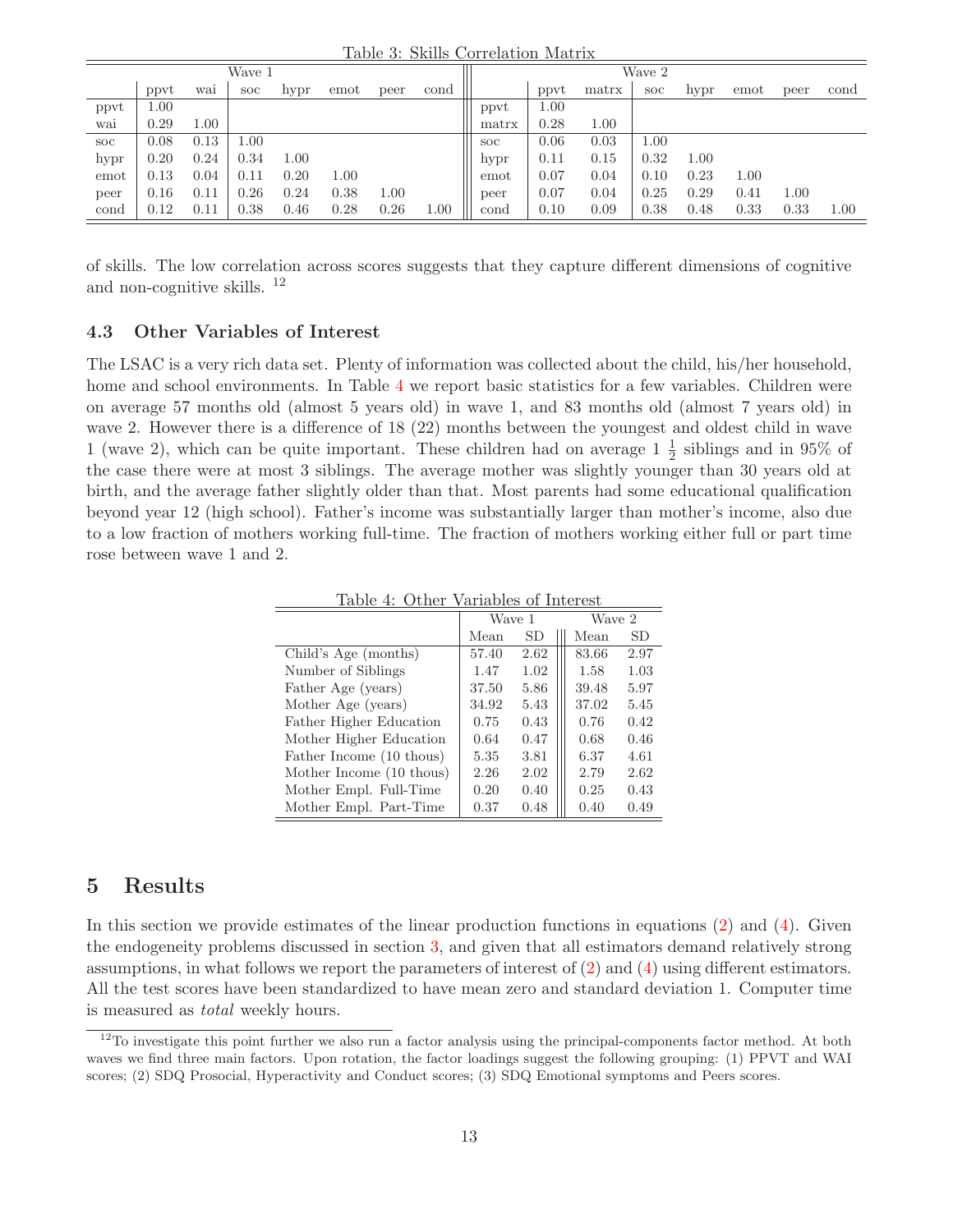#### <span id="page-13-1"></span>**5.1 Period 1 Estimation**

Ī

In table [5](#page-13-0) we present the estimated effects of computer use on cognitive and non-cognitive skills. The first column (OLSa) illustrates the estimated impact when controlling for some measures of family, school and other media inputs such as weekly hours in child care, indoor and outdoor activities involving a family member, hours spent watching TV.  $^{13}$  Children using the computer more often score higher in the Peabody Picture Vocabulary and Who am I? tests. With regard to the non-cognitive scores, the SDQ Prosocial, Hyperactivity and Conduct coefficients are positive and significant at 1% level. Their positive coefficients indicate that children using a computer have better non-cognitive skills.

<span id="page-13-0"></span>

|                          |           | Table 5: Production Function - Period 1 |                  |           |                    |           |                   |
|--------------------------|-----------|-----------------------------------------|------------------|-----------|--------------------|-----------|-------------------|
|                          | OLSa      | OLSb                                    | OLS <sub>c</sub> | IVa       | $\bar{R}^2/\rm{N}$ | Future    | $\bar{R}^2/\rm N$ |
| Peabody Pict. Vocabulary | $0.024**$ | $0.022**$                               | $0.022**$        | $0.053**$ | 0.21               | $-0.008$  | 0.22              |
|                          | (0.005)   | (0.005)                                 | (0.005)          | (0.011)   | 3990               | (0.011)   | 880               |
| Who am I?                | $0.031**$ | $0.029**$                               | $0.029**$        | $0.045**$ | 0.27               | 0.017     | 0.25              |
|                          | (0.005)   | (0.005)                                 | (0.005)          | (0.010)   | 4396               | (0.009)   | 979               |
| SDQ Prosocial            | $0.016**$ | $0.015**$                               | $0.015**$        | $0.030**$ | 0.07               | $-0.023*$ | 0.07              |
|                          | (0.005)   | (0.005)                                 | (0.005)          | (0.012)   | 4453               | (0.011)   | 999               |
| SDQ Hyperactivity        | $0.013**$ | 0.010                                   | 0.010            | 0.019     | 0.13               | $-0.014$  | 0.13              |
|                          | (0.005)   | (0.005)                                 | (0.005)          | (0.011)   | 4453               | (0.010)   | 999               |
| SDQ Emotional symptoms   | 0.006     | $-0.000$                                | 0.000            | 0.008     | 0.07               | 0.002     | 0.06              |
|                          | (0.005)   | (0.005)                                 | (0.005)          | (0.011)   | 4452               | (0.011)   | 999               |
| SDQ Peers                | 0.009     | 0.005                                   | 0.006            | $0.030**$ | 0.10               | 0.004     | 0.07              |
|                          | (0.005)   | (0.005)                                 | (0.005)          | (0.011)   | 4453               | (0.011)   | 999               |
| SDQ Conduct              | $0.018**$ | $0.013*$                                | $0.013*$         | $0.038**$ | 0.08               | $-0.021$  | 0.08              |
|                          | (0.005)   | (0.005)                                 | (0.005)          | (0.011)   | 4453               | (0.011)   | 999               |

Standard Errors in brackets. Stars indicate significance at  $1\%$  (\*\*) and  $5\%$  (\*) level.

OLSa: control for type of school, child home and outdoor activities with family members, child extra activities such as sport and music classes, computer in school, home TV time.

OLSb: like OLSa plus control for household demographics, parental education and financial situation.

OLSc: like OLSb minus parental income and other indicators of financial distress.

IV: like OLSb plus instrument computer time with computer access.

Future: like OLSb but explanatory variable is future computer time  $C_2$  rather than  $C_1$  and in-

clude only those children who did not have access to a computer in period 1.

In column OLSb we add a rich set of household characteristics such as parental education, income, number of siblings etc. None of the additional controls is a direct family  $(FI)$ , school  $(SI)$  or other media  $(OM)$  input but we rather consider them as important determinants of these inputs. Since it is quite rare to observe all inputs, household characteristics are often used as proxies in similar studies. Some of these additional controls can also be viewed as proxies for the unobserved cognitive and noncognitive endowment  $\mu$ . Overall the coefficients are smaller but with no large change, though among the non-cognitive scores only the SDQ Prosocial coefficient is now significant at 1% level. This result is quite reassuring and it suggests that our set of inputs is quite comprehensive. Some researchers have criticized the use of household characteristics, and particularly of parental income, as a proxy of family or school inputs. They argue that an increase in the amount of an input holding income constant must imply a reduction in expenditures on other inputs. This could cause a misinterpretation of the coefficients. In column OLSc we then present the coefficients when excluding parental income and other indicators of financial distress from the set of control variables. The results are virtually identical to those in column OLSb. In the remaining of the paper we include parental income and other indicators of financial distress among the household characteristics.

To learn whether the effect is large or not we compare the computer coefficient in column OLSb to

<sup>&</sup>lt;sup>13</sup>A full list of the control variables used in this and later tables is available in the Appendix. Note that in table [5](#page-13-0) media activities are given by the number of hours watching TV/DVD's while for wave 2 we also include hours playing with videogame consoles.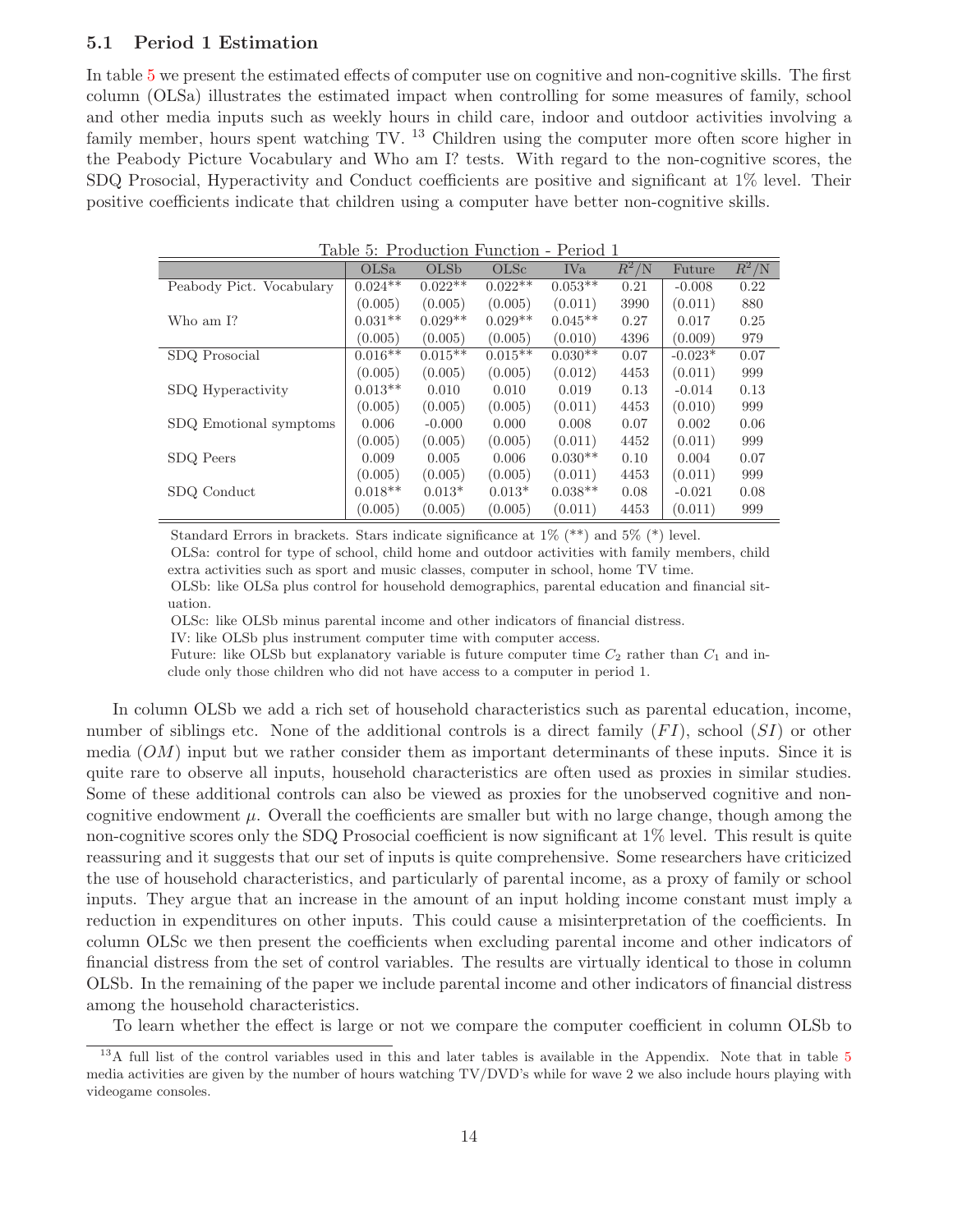those of  $TV/DVD$  and child care weekly hours (not reported in the table). <sup>14</sup> For the Peabody Picture Vocabulary, Who am I? and SDQ Prosocial scores, the TV/DVD coefficients are, in order of test score, -0.002, -0.008\*\* and -0.008\*\*, i.e. smaller and of opposite sign to the computer ones. The child care coefficients are -0.004, 0.008\*\* and -0.001, again much smaller than the computer coefficients. Clearly endogeneity problems might bias these latter coefficients as much as the computer coefficient. However, unless the bias is large and possibly of different sign (i.e. computer coefficients are upward biased while TV/DVD and child care coefficients are downward biased) there is evidence that computer time is an important input in the production function.

Next we move to the IV estimator. Since we are not aware of any institutional change (laws or similar) that might affect  $C_t$  our approach is to use computer access at home  $(HC_1)$  to instrument  $C_1$ . In section [3.1](#page-5-2) we discussed under what conditions this estimator is consistent. To satisfy the exclusion restriction we need computer access to be uncorrelated with unobserved inputs and the endowment. Given the large fraction of children with access to a home computer, we expect that, if anything, only a few parents owning a computer deny access to their children. Therefore it is unlikely that  $HC_1$  is correlated with  $\mu$ . In table [14](#page-28-0) we then compare households with and without a computer over a number of observable characteristics. Households with a computer are on average older, better educated, richer and more likely to have the mother employed. Our assumption is that conditional on these and the other controls included in OLSb, households with and without a computer do not differ over any other unobserved input of the production function and that  $HC_1 \perp \mu$ . With regard to the rank condition, a first stage regression of  $C_1$  on  $HC_1$  and all other control variables used in OLSb show that  $HC_1$ coefficient is positive and significant (see table [15,](#page-28-1) "Base" column, in the appendix). By definition the  $HC_1$  coefficient is simply equal to  $E(C_1|X_1, HC_1 = 1)$ . Back to table [5,](#page-13-0) we see that under the IV estimator the return to computer use becomes larger for all cognitive and non-cognitive scores. This result is consistent with attenuation bias caused by measurement error in  $C_1$  but not with omitted variable bias caused by unobserved innate abilities, which, at least in the case of cognitive scores, is expected to drive the coefficient upwards. It is also possible that the measurement error bias more than compensates for the omitted variable bias, or that the ATT identified by the IV estimator is larger than the ATE.

The fifth column  $(\bar{R}^2/N)$  reports the adjusted  $\bar{R}^2$  for the richest OLS regression (OLSb) and the sample size (N). The  $\bar{R}^2$  is larger for the cognitive scores production function.

Finally, we run a robustness test by estimating the effect of  $C_2$  on  $T_1$  (Future column). As discussed in section [3.1,](#page-5-2) conditional on  $C_1$ , future computer use  $C_2$  should have no correlation with  $T_1$  unless  $C_2$ is a function of  $\mu$  (skill endowments) and  $U_1$  (unobserved inputs). If that was the case it is likely that  $E(v'_jC_1) \neq 0$ . In order to properly control for current computer use we select only those children who<br>did not have access to a computer in the first nexical  $1^5$ , In our cample 14.82  $\%$  of the shildren gained did not have access to a computer in the first period. <sup>15</sup> In our sample 14.83  $\%$  of the children gained access to a computer between the two waves. Only in the case of the SDQ Prosocial score  $C_2$  has a statistically significant effect. However, the  $C_2$  coefficient is negative. If this is just an omitted variable bias, then the true  $\beta_{j1}$  is actually larger and not smaller than the OLS estimates.

To recap, both the OLS and IV estimator indicate that computer use in period 1 (age 4/5) has a positive statistically significant effect on the cognitive scores and on the SDQ Prosocial and Conduct scores, with the OLS coefficients being relatively large compared to those of other inputs. The OLS estimator passes the robustness check where we test for the effect of  $C_2$  on  $T_{j1}$  for all scores but the SDQ Prosocial. However in this case, the negative coefficient suggests that the omitted variables might actually downward bias the estimates.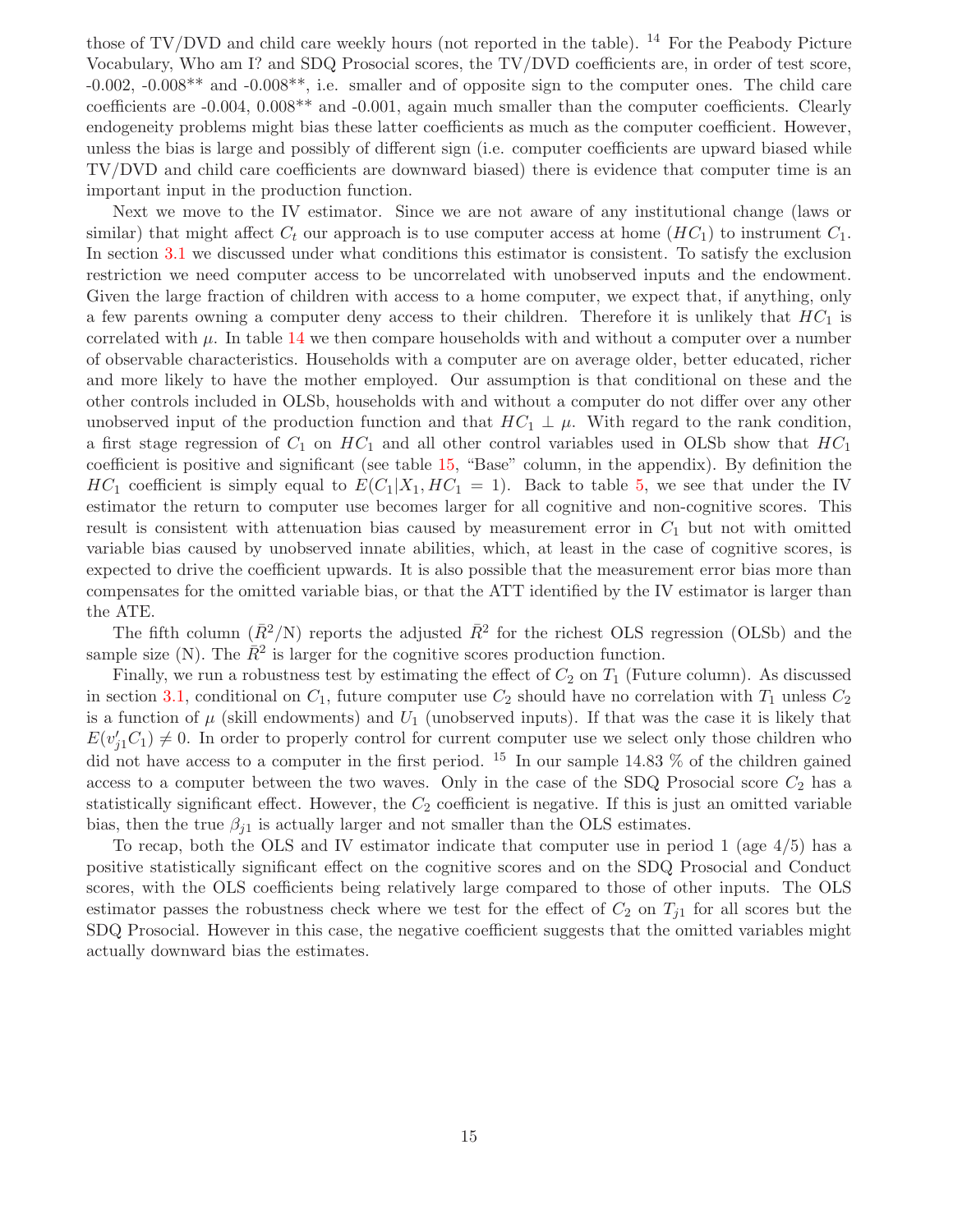<span id="page-15-0"></span>Table 6: Production Function - Period 2

|                          |                  | OLSa       | <u> 1 aprel 0. - 1 Toutuction - uniction - 1 errou 2</u><br>OLSb | IV        | $\bar{R}^2/\rm{N}$       | <b>VA</b> | $\bar{R}^2/N$ |
|--------------------------|------------------|------------|------------------------------------------------------------------|-----------|--------------------------|-----------|---------------|
| Peabody Pict. Vocabulary | C <sub>2</sub>   | 0.005      | 0.004                                                            | $-0.003$  | 0.21                     | 0.005     | 0.34          |
|                          |                  | (0.004)    | (0.004)                                                          | (0.017)   | 4409                     | (0.004)   | 3960          |
|                          | $C_1$            | $0.021**$  | $0.020**$                                                        | $0.028*$  |                          | $0.011*$  |               |
|                          |                  | (0.005)    | (0.005)                                                          | (0.014)   | $\overline{\phantom{m}}$ | (0.005)   |               |
| Matrix Reasoning         | $C_2$            | 0.008      | 0.008                                                            | 0.016     | 0.09                     | 0.006     | 0.16          |
|                          |                  | (0.004)    | (0.004)                                                          | (0.018)   | 4402                     | (0.004)   | 4347          |
|                          | $C_1$            | $0.030**$  | $0.027**$                                                        | $0.058**$ |                          | $0.021**$ |               |
|                          |                  | (0.005)    | (0.005)                                                          | (0.015)   | $\overline{\phantom{0}}$ | (0.005)   |               |
| $SDQ$ Prosocial          | $\overline{C_2}$ | $-0.005$   | $-0.007$                                                         | 0.003     | 0.07                     | $-0.004$  | 0.29          |
|                          |                  | (0.004)    | (0.004)                                                          | (0.018)   | 4342                     | (0.004)   | 4333          |
|                          | $C_1$            | 0.007      | 0.007                                                            | 0.015     |                          | $-0.001$  |               |
|                          |                  | (0.005)    | (0.005)                                                          | (0.015)   | $\overline{\phantom{0}}$ | (0.005)   |               |
| SDQ Hyperactivity        | $C_2$            | $-0.000$   | $-0.002$                                                         | 0.005     | 0.14                     | 0.001     | 0.41          |
|                          |                  | (0.004)    | (0.004)                                                          | (0.018)   | 4341                     | (0.004)   | 4332          |
|                          | $C_1$            | $-0.002$   | $-0.001$                                                         | 0.007     |                          | $-0.006$  |               |
|                          |                  | (0.005)    | (0.005)                                                          | (0.015)   |                          | (0.004)   |               |
| SDQ Emotional symptoms   | $C_2$            | 0.001      | $-0.001$                                                         | 0.025     | $0.08\,$                 | 0.001     | 0.25          |
|                          |                  | (0.004)    | (0.004)                                                          | (0.018)   | 4341                     | (0.004)   | 4331          |
|                          | $C_1$            | 0.008      | 0.003                                                            | $-0.018$  |                          | 0.003     |               |
|                          |                  | (0.005)    | (0.005)                                                          | (0.015)   | $\overline{\phantom{m}}$ | (0.005)   |               |
| SDQ Peers                | $C_2$            | $-0.012**$ | $-0.014**$                                                       | $-0.003$  | 0.10                     | $-0.009*$ | 0.25          |
|                          |                  | (0.004)    | (0.004)                                                          | (0.018)   | 4341                     | (0.004)   | 4332          |
|                          | $C_1$            | $-0.004$   | $-0.007$                                                         | $-0.014$  |                          | $-0.009$  |               |
|                          |                  | (0.005)    | (0.005)                                                          | (0.015)   | $\overline{\phantom{m}}$ | (0.005)   |               |
| SDQ Conduct              | $C_2$            | $-0.002$   | $-0.006$                                                         | 0.023     | 0.10                     | $-0.003$  | 0.31          |
|                          |                  | (0.004)    | (0.004)                                                          | (0.018)   | 4341                     | (0.004)   | 4332          |
|                          | $C_1$            | 0.009      | 0.008                                                            | 0.023     |                          | 0.001     |               |
|                          |                  | (0.005)    | (0.005)                                                          | (0.015)   |                          | (0.005)   |               |

Standard Errors in brackets. Stars indicate significance at 1% (\*\*) and 5% (\*) level.

OLSa: control for type of school, child home and outdoor activities with family members, child extra activities such as sport and music classes, computer in school, home TV time. OLSb: like OLSa plus control for household demographics, parental education and financial situation.

IV: like OLSb plus instrument computer time with computer access.

VA: like OLSb plus include lagged score on the right hand side.

#### <span id="page-15-1"></span>**5.2 Period 2 Estimation**

In table [6](#page-15-0) we show the parameter estimates for the period 2 production function (equation [4\)](#page-6-0). For every test score function we report the  $C_2$  (top) and  $C_1$  (bottom) coefficients. The first three columns are obtained like in table [5](#page-13-0) by controlling for family, school and other media inputs (OLSa), household characteristics (OLSb) and using computer ownership in both periods  $HC_{2:1}$  to instrument  $C_{2:1}$  (IV). The only difference is that for all OLS and IV estimators we now control for both periods characteristics  $(X_{2:1})$  while in table [5](#page-13-0) we controlled only for period 1  $(X_1)$ . Conditional on  $C_1$ , current computer use  $C_2$  seems to have an effect only on the SDQ Peers score though the IV estimator is much smaller (in absolute value) and imprecise. The negative sign indicates that children spending more hours in front of the computer are more likely to have peer problems. However  $C_1$  has a positive effect on both cognitive scores, with the IV estimator being larger than the OLS one. The fifth column  $(\bar{R}^2/N)$  report the adjusted  $\bar{R}^2$  for the richest OLSc regression and the sample size (N). The Peabody Picture Vocabulary function is the one with the largest  $\bar{R}^2$  while the Matrix Reasoning and other non-cognitive scores functions have a smaller  $\bar{R}^2$ .

<sup>&</sup>lt;sup>14</sup>Child care hours are given by the average weekly hours in school, kindergarten, pre-school or day care.

<sup>&</sup>lt;sup>15</sup>Alternatively, we could simply condition on  $C_1$ . However,  $C_1$  might just be an imperfect proxy of current computer use.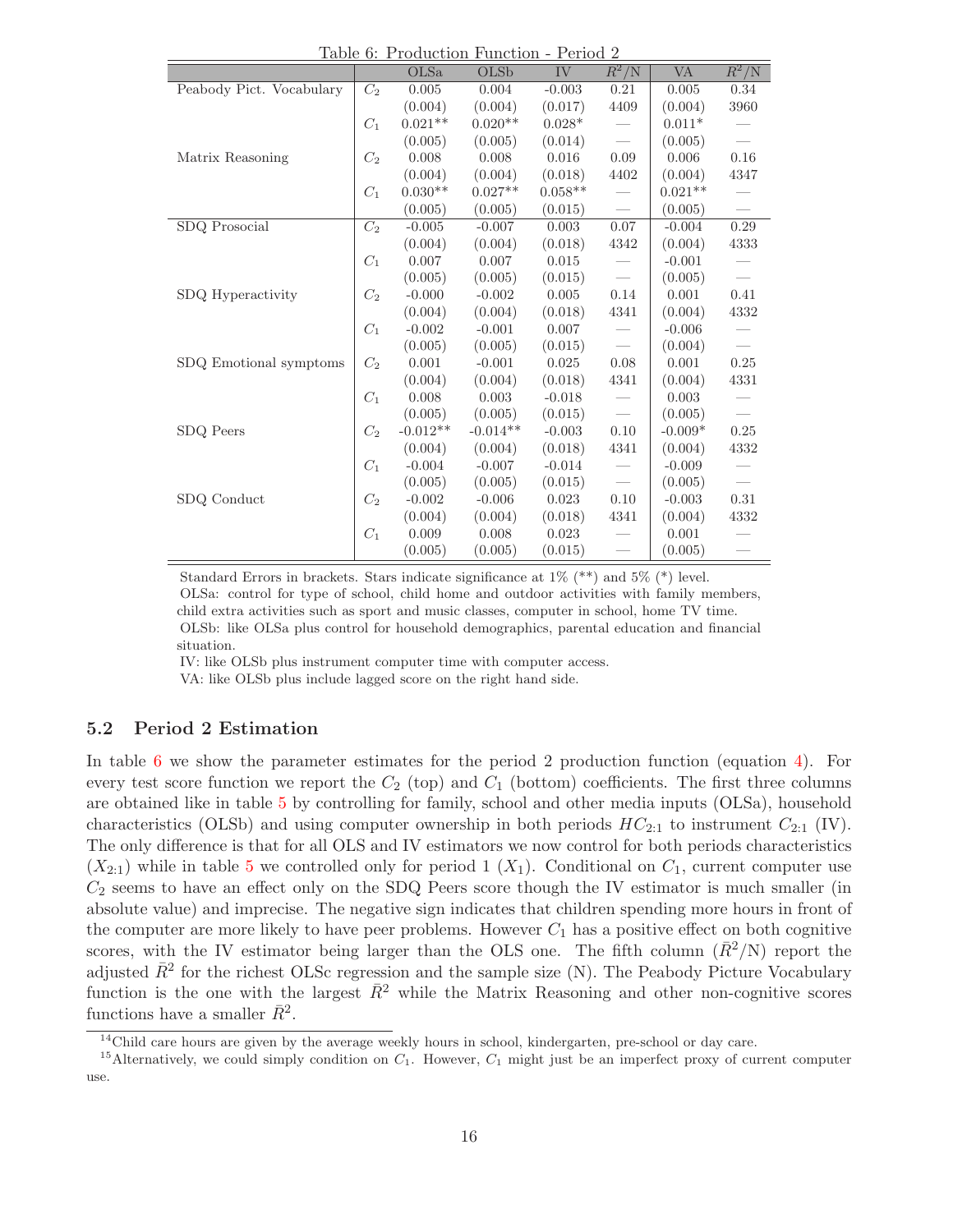We then estimate the production function using the Value Added estimator (VA column). In section [3.2](#page-6-1) we discussed the conditions under which this estimator is consistent. The estimates are obtained after augmenting the right hand side of each production function with the period 1 test score. Most of the  $C_2$  coefficients drop, including the SDQ Peers coefficient, though the latter is still negative and statistically significant. The  $C_1$  coefficients drop too, but this is expected since we are including the lagged score on the right hand side (see section [3.2,](#page-6-1) footnote [7\)](#page-6-0). As we would expect the  $\bar{R}^2$  of the Value Added model is larger than the OLS estimator since the lagged score might be capturing the effect of unobserved innate abilities or past unobserved inputs. The sample size N is instead smaller since we only include those children for whom both periods scores are available.

We do not include the First Difference estimator instead mainly because the wave 1 computer hours were originally coded in bands. While it is already known that the First Difference estimator can exacerbate measurement error problems, in our case a  $\Delta C$  variable created using our imputed continuous  $C_1$  would generate even more measurement error. If instead we were to code both  $C_2$  and  $C_1$  in bands, we would loose all the children that did not change band between the two waves, roughly half of the sample.

To summarize, the results from period 2 suggest that computer use at young ages has a long lasting effect on cognitive skills, while current use has no strong effect. Per contra,  $C_2$  has a negative effect on the SDQ Peers score, our indicator of the child's ability to form positive relationships with other children. That would be compatible with the hypothesis that children substitute time with other children with computer time. These results are consistent across the OLS, IV and Value Added estimators.

#### **5.3 Non-linearities in the Production Function**

So far we have maintained the assumption that the production function is linear in its inputs. In this section we test for non-linearities by introducing a quadratic term in  $C_1$  and  $C_2$ . <sup>16</sup> Table [7](#page-20-0) presents the result. For clarity, we only present the coefficients for the three cognitive skills and the SDQ Prosocial, SDQ Peers and SDQ Conduct non-cognitive skills, that is those skills for which <sup>C</sup>*<sup>t</sup>* seems to matter. The table reports the OLSb estimator, column  $OLSb(T_t)$ , the IV estimator, columns IV( $T_t$ ) and the value added estimator, column  $VA(T_2)$ . In order to satisfy the order condition for the IV estimator we now need twice as many instruments as before, because of the quadratic term. To solve this problem we augment the first stage regression with the interactions between computer access on one side and number of siblings, number of older siblings, father's and mother's income on the other, while also including all these variables in their linear term. All the interactions have a positive and statistically significant coefficient in the first stage regression (see table [15](#page-28-1) in the appendix, "Int" columns). Note also the large increase in the  $\bar{R}^2$  once the interactions are included. <sup>17</sup> The OLS estimates show some evidence of a marginally decreasing return to  $C_1$  for the cognitive scores, both in period 1 and 2, though the quadratic term coefficient is small. The mean (standard deviation) of  $C_1$  is equal to 2.50 (2.87) weekly hours. Therefore, for all cognitive scores the return is still positive within 5 standard deviations from the mean. Some of the IV estimates are close to the OLS ones, but overall they are very imprecise. Turning to the SDQ Peers score, the Value Added estimates do not suggest concave or convex returns. Overall these results indicate that the production function is relatively linear in computer time.

#### <span id="page-16-0"></span>**5.4 Weekday vs Weekend**

We now try to exploit the information in our data by separating  $C_t$  into weekday  $(C_t^{wd})$  and weekend<br> $(C^{we})$  computer hours:  $C_t = C^{wd} + C^{we}$ . The  $C_t$  coefficient is expected to lie in between the  $C^{wd}$  and  $(C_t^{we})$  computer hours:  $C_t = C_t^{wd} + C_t^{we}$ . The  $C_t$  coefficient is expected to lie in between the  $C_t^{wd}$  and

<sup>&</sup>lt;sup>16</sup>We also include a quadratic term in other media time  $OM_t$ : TV and video games.

<sup>&</sup>lt;sup>17</sup>Formally, we only need one interaction to satisfy the order condition. However, having more instruments could improve the precision of our estimates. In fact, we also tried to include all these interactions in section [5.1](#page-13-1) and [5.2](#page-15-1) but they made little difference.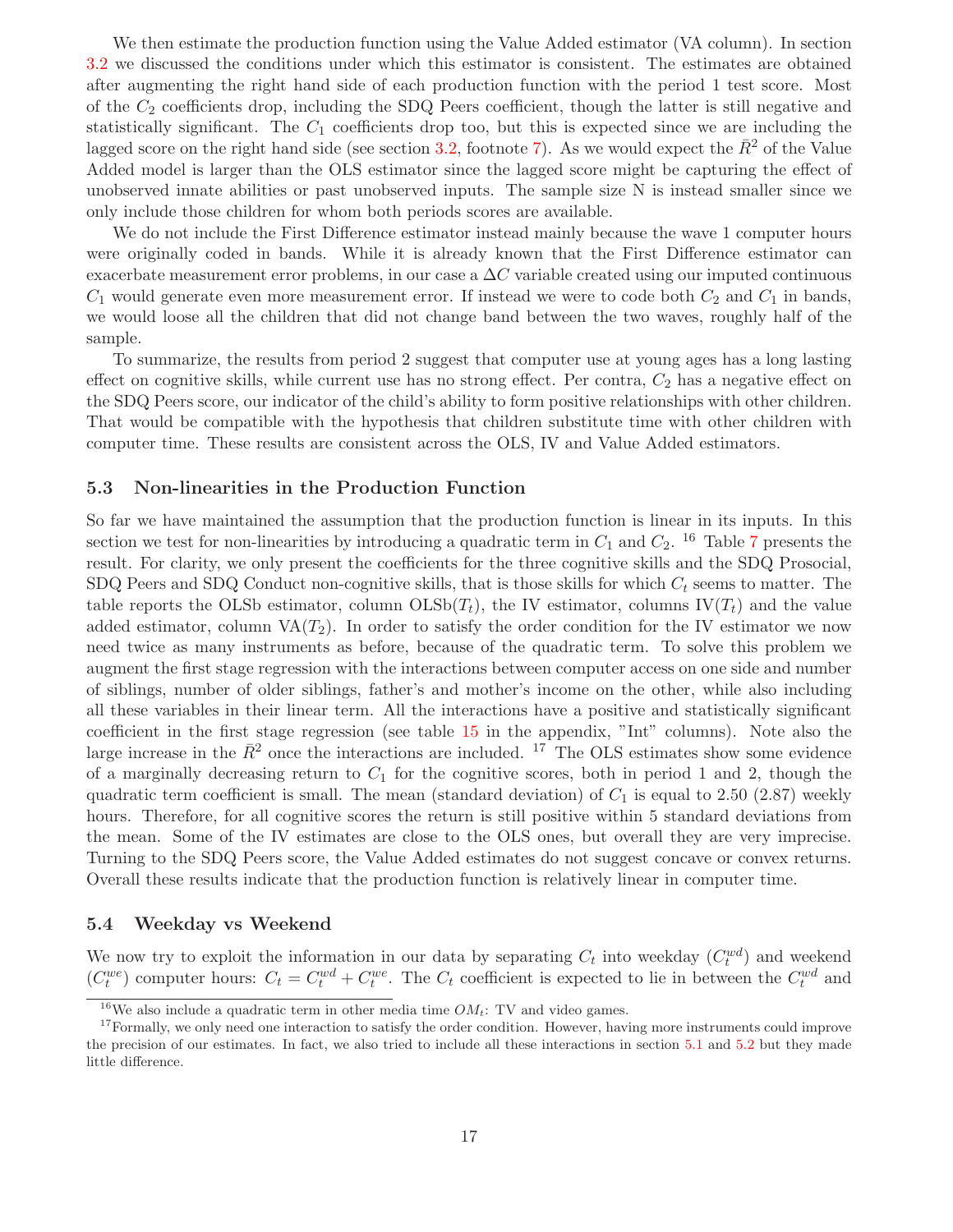$C_t^{we}$  ones. <sup>1[8](#page-21-0)</sup> In table 8 we show the results. Once again we only present the coefficients for the three<br>cognitive skills and the SDO Presential SDO Peers and SDO Conduct percepative skills, and report cognitive skills and the SDQ Prosocial, SDQ Peers and SDQ Conduct non-cognitive skills, and report the OLSb estimator, column  $\text{OLSb}(T_t)$ , and the value added estimator, column  $\text{VA}(T_t)$ . We omit instead the IV estimator since, like in the case of the non-linear production function, the IV estimates are very imprecise and therefore not informative.

Starting with the cognitive skills, we see that what is important is computer use during the weekend, with coefficients sensibly larger than those in tables  $5$  and  $6$ . For the Matrix Reasoning test,  $C_2^{we}$  has now<br>a statistically significant effect, even using the VA estimator, while in table  $6C_0$  had a negligible e a statistically significant effect, even using the VA estimator, while in table  $6C_2$  $6C_2$  had a negligible effect. This is because the  $C_2$  coefficient is a weighted sum of the  $C_2^{wd}$  and  $C_2^{we}$  ones. But why is it weekend<br>computer time that matters? On the one hand since parents are more likely to be home (i.e., not working) computer time that matters? On the one hand since parents are more likely to be home (i.e. not working) during the weekend, they might be spending time with their children using educational software or other programs. On the other hand, it is possible that computer time during the weekday displaces other positive inputs of the cognitive production function, such as homework or other educational assignments, producing a zero sum effect, while during the weekend computer time displaces activities that are not cognitive skill enhancing, such that computer time has a net positive effect.

For the non-cognitive skills, whether it is the weekday or the weekend time that matters depends on the skill. In the case of the SDQ Prosocial function, it is weekday time that is important, though with an opposite sign between the two time periods. In the absence of information on computer activities and displaced activities, we do not have a clear intuition for this result. The SDQ Peers function shows instead a negative effect of  $C_2^{we}$ . If children using the computer during the weekend are less likely to form<br>positive relationships with other children, it could be that computer time is displacing time playing and positive relationships with other children, it could be that computer time is displacing time playing and interacting with siblings or friends. It is also worth noting that the weekend coefficients have a larger standard error than the weekday ones.

#### **5.5 Heterogeneity in the Production Function**

In this section we investigate whether the production function parameters are heterogeneous. In particular we look at differences based on the children's sex and on their mothers's education and labor market status. Tables [9](#page-22-0) and [10](#page-23-0) illustrates the results for the two periods. For clarity we only report the OLSb estimator. Given the results in section [5.4,](#page-16-0) we also distinguish between  $C_t^{wd}$  and  $C_t^{we}$  and highlight the coefficients that were statistically significant in table 8. highlight the coefficients that were statistically significant in table [8.](#page-21-0)

For most scores, the impact of computer use is almost always larger for girls. There is some evidence that among teenagers, boys and girls use the computer differently, with boys spending more time playing games and girls using it more for emailing and chatting (see [Subrahmanyam, Kraut, Greenfield, and Gross](#page-30-3) [\(2000\)](#page-30-3)), though we do not know whether these differences in usage apply also to younger children. There is also evidence that boys and girls learn differently (see [Gurian](#page-29-20) [\(2002\)](#page-29-20)). However, a more complete investigation of these differences between boys and girls is beyond the scope of this paper.

Next, we divide our sample in three groups based on their mothers's education: below year 11, year 11 or 12 (completed high school), higher education. As we mentioned in the introduction, computer time might matter depending on the content and/or depending on the activities that are displaced by it. On the one hand, if it is content that matters, than children with better educated parents should have a higher return to computer time. This would be the case if better educated parents are more aware of which computer usages are educational or if they are more computer savvy themselves, and can teach their children how to use computers. On the other hand, if the effect comes mainly through the displaced activities, than children with low educated parents might have the highest return, since computer time might be more educational than time with parents. For instance, [Bernal and Keane](#page-29-10) [\(2008](#page-29-10)) find that the effect of child care is positive mainly for children with low educated parents. The authors point at the displacement effect to explain this result. Tables [9](#page-22-0) and [10](#page-23-0) suggest that both channels might be in place. For most of the cognitive scores the effect of computer time is highest either for the low educated

<sup>&</sup>lt;sup>18</sup>This is true if  $Cov(C_t^{wd}, C_t^{ww}) > 0$ , which is the case in our sample.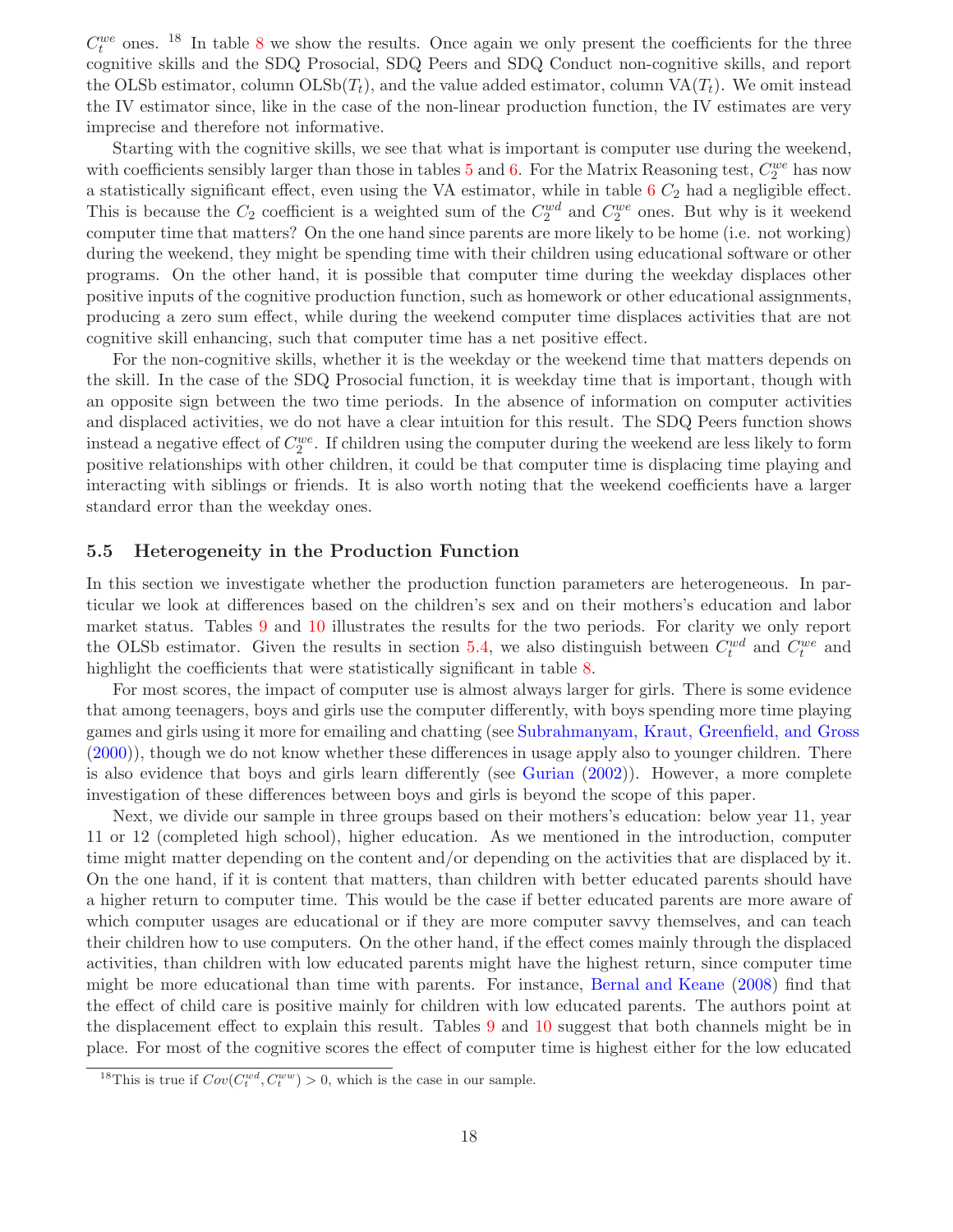or the high educated parents groups.

Finally, we also test whether there is heterogeneity depending on the mother's working status. We distinguish between full-time, part-time and not working, the latter including mothers looking for a job, in maternity leave or out of the labor force. One way to explain a stronger return for weekend versus weekday time is to assume that parents can guide computer use better during the weekend, since they are more likely to be home and have time for the child. If this is true, than we would expect the difference between weekend and weekday use to be largest among children with working mothers. The last three columns of tables [9](#page-22-0) and [10](#page-23-0) indeed indicate that the difference between the weekend and weekday returns is larger for those children with mothers working full or part time. This result is also in line with the hypothesis that content matters.

#### **5.6 Multimedia**

Lastly, in this section we compare the return to computer, television and video games time. In Table [11](#page-24-0) we present the result for the period 1 production function. The first columns correspond to the OLS return and is therefore identical to column OLSb in table [5.](#page-13-0) The second column (IV) differs from the one in table [5](#page-13-0) because we now also instrument TV time with number of televisions in the house. That is we regress the scores on computer and TV time in the same regression and, for the IV estimates, instrument computer and TV time respectively with computer access and number of TV's in the house. The last two columns show the return to TV time.

Testing whether computer and TV time have a different return is interesting in light of our previous discussion. Both computers and TV are media devices, both will have an effect on children's skills depending on their content, on the activities they displace and on their intellectual stimulation. From table [11](#page-24-0) it appears that computer and TV time have a very different effect. TV time has a statistically significant negative return an almost all scores, cognitive and non-cognitive. For both computer and TV time, the IV estimates are usually larger (in absolute value) than the OLS ones.

In table [12](#page-24-1) we repeat the analysis for the period 2 production function. Now we also include, in the same regression, video game time, that is time spent playing games using consoles such as Xbox, Nintendo and Playstation. We only include period 2 media time and do not separate between current and lagged like we did in table [6.](#page-15-0) This is because we do not observe video games time in period 1 but we want to keep the estimates comparable across the three media devices. <sup>19</sup> The IV estimates are obtained instrumenting computer, TV and video games time with computer access, TV in child's bedroom (yes/no) and video game console access. It is unfortunate that in period 2 we do not observe number of televisions in the house. It is quite unlikely that the presence of a TV in the child's bedroom, as much as access to video game console, are uncorrelated with the child's characteristics. Nevertheless we still include the IV estimates for completeness. We also show the Value Added estimates obtained by including the lagged score on the right hand side. Television has still a negative effect for most of the scores, no matter which estimator is used, though the Value Added estimates are generally smaller. The effect of spending time playing with video games is also mostly negative even though only for the Peabody Picture Vocabulary score this effect is statistically significant.

## <span id="page-18-0"></span>**6 Conclusions**

The objective of this paper was to investigate the effect of using a home computer for children's cognitive and non-cognitive development. Data show that in OECD countries 70% or more of the households have a computer at home. Our Australian data also show that in families with young children this percentage can go up to almost 90% and that children do make use of computers even at very young ages. However not much is know about the effect of computers. Computers are a relatively new input in the children

<sup>&</sup>lt;sup>19</sup>We do not include lagged computer, TV and video game time but we do include current and lagged measures for all other control variables.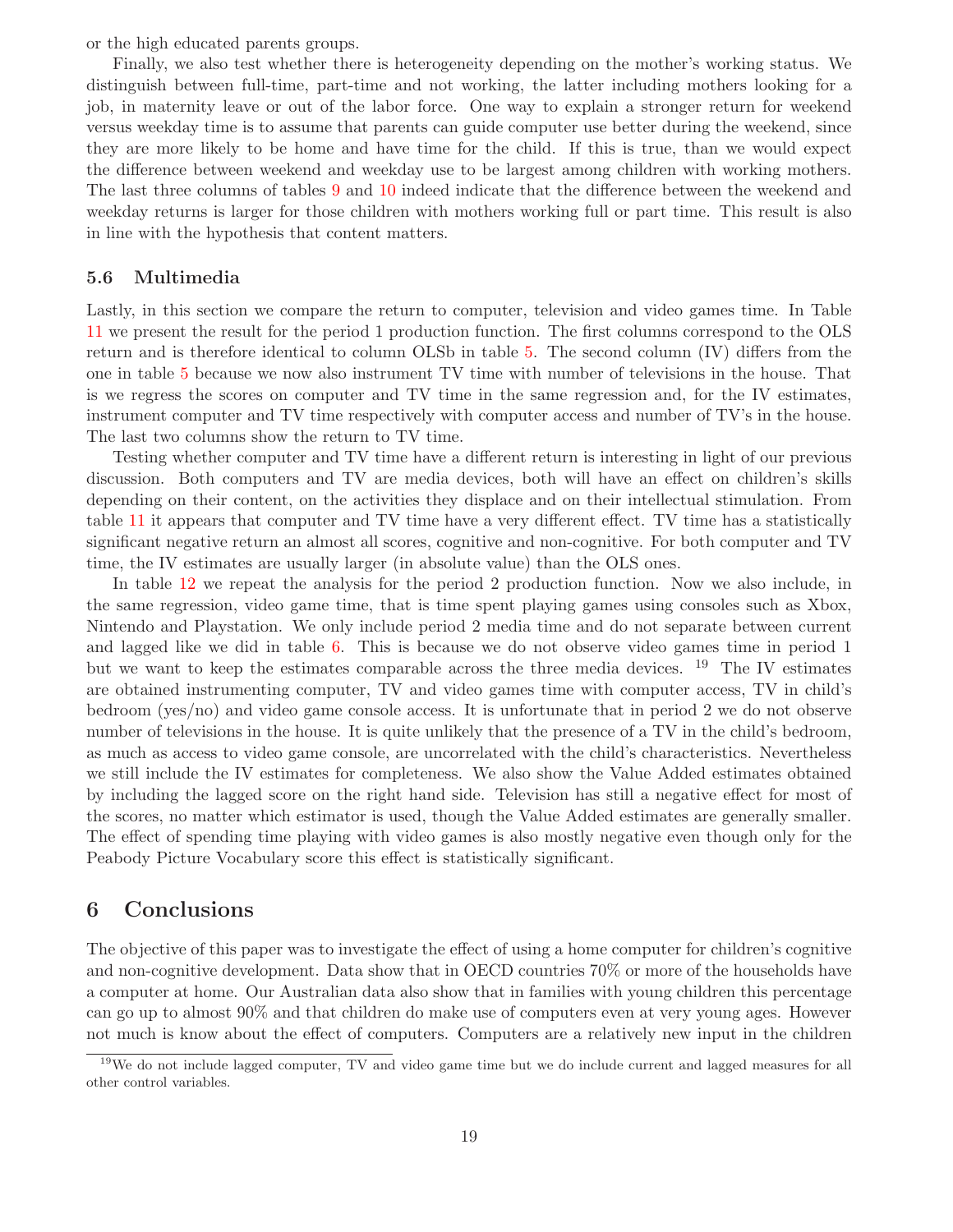production function having entered the average household mainly in the last fifteen years. Previous research in economics has focused on the effect of computer on the adults' wage production function (with controversial findings), on high school graduation (positive effect) or on the effect of computer use in school, the latter often specific to a particular computer-assisted learning program (mixed findings). Psychologists instead have already completed some studies on the effect of home computer usage but data is mainly available for teenagers and some of these studies do not deal with the endogeneity of computer time.

In our work we use data from an Australian cohort born in 2000, with information collected in 2004 and 2006. The advantage of using this sample is twofold. These children are very young and data is recent. The latter is an important characteristic since computers, software, internet availability and parental computer's skills all have changed sensibly in the last two decades. We are not aware of any similar study.

For cognitive skills, our results indicate that computer time has a positive effect. The effect is longlasting with early computer use showing an impact on test scores even two years later. This positive effect originates mainly from computer time during the weekend, is larger for girls, for children with low or highly educated parents and for children with working parents. The effect is large relatively to those of other inputs, such as child care, and is not shared by other media devices, such as television and video games which instead show a negative effect. This pattern of results suggests that the impact of computer time might be coming from different channels. First, by what computers are used for, i.e. content, since it is positive for children with highly educated parents and not for televisions and video games use. Second, because of the activities displaced by computer time, since the largest effect is found for children with low educated parents. Third, and again given the negative effect of television, because a computer is a very interactive device and therefore intellectually stimulating.

For the non-cognitive skills the evidence is more mixed, with the sign of the effect depending on the score and the age of the children. For the SDQ Prosocial score, which assess the child's propensity to behave in a way that is considerate and helpful to others, we find a positive effect for children aged between 4 and 5 years. This effect is larger for girls, and for children with highly educated and working parents. However two years later the effect turns negative. For the SDQ Peers score, which assesses the child's ability to form positive relationships with other children, we find a negative effect in period 2, mainly due to computer time during the weekend. It is harder to interpret the mixed effects on noncognitive skills. A negative weekend effect is however consistent with the displacement of time spent in company of other children or adults. Nevertheless, a more exhaustive investigation of the mechanisms behind the computer effect would demand information on actual computer activities, which are not available in our data.

We test the robustness of our results by comparing OLS, IV and Value Added estimators. Generally, the IV estimates are larger and the Value Added estimates lower than the OLS ones. However the pattern of result is quite consistent. We also test for omitted variable bias by testing whether future computer time has any effect on current score. Only in the case of the SDQ Prosocial score we find evidence of a correlation with unobserved characteristics, but if anything, the bias might be attenuating the effect rather then reinforcing it.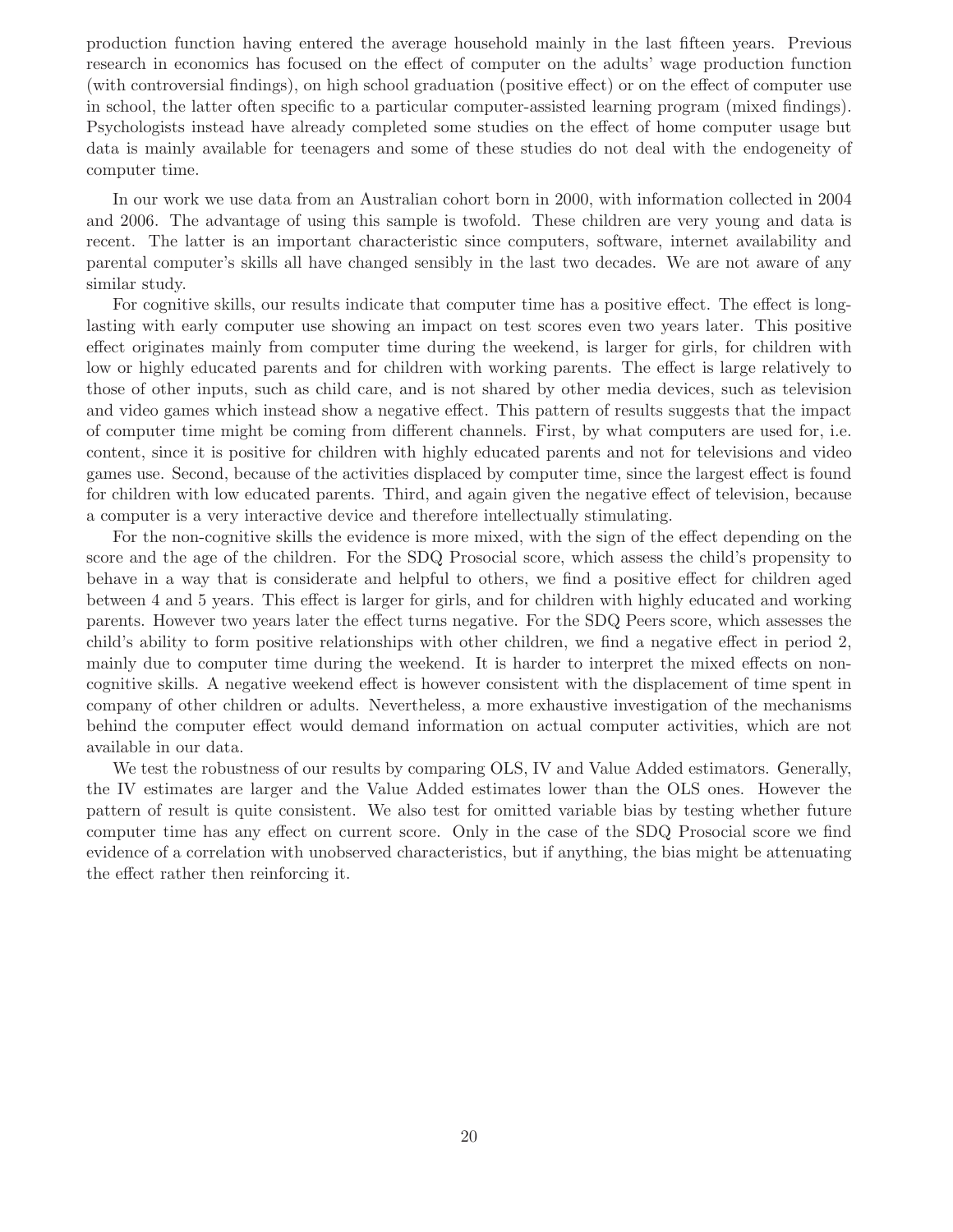|                                                                |                   |                  |                           |                                       |                                                                                                     |                                                                                                               | тарие и годислоп глопо - поп-плеатиев |         |                      |                                                           |                                                                                                          |                                                                                                              |                                                                                                                |
|----------------------------------------------------------------|-------------------|------------------|---------------------------|---------------------------------------|-----------------------------------------------------------------------------------------------------|---------------------------------------------------------------------------------------------------------------|---------------------------------------|---------|----------------------|-----------------------------------------------------------|----------------------------------------------------------------------------------------------------------|--------------------------------------------------------------------------------------------------------------|----------------------------------------------------------------------------------------------------------------|
|                                                                |                   | Cognitive Skills |                           |                                       |                                                                                                     |                                                                                                               |                                       |         | Non-Cognitive Skills |                                                           |                                                                                                          |                                                                                                              |                                                                                                                |
|                                                                |                   | $OLSb(T_1)$      | $(T_1)$<br>$\overline{N}$ | $\mathrm{LSb}(T_2)$<br>$\overline{C}$ | $IV(T_2)$                                                                                           | $\mathrm{VA}(T_2)$                                                                                            |                                       |         | $OLSb(T_1)$          | ${\rm IV}~(T_1)$                                          | OLSb(T <sub>2</sub> )                                                                                    | $\mathrm{IV}(T_2)$                                                                                           | $\text{VA}(T_2)$                                                                                               |
| Peabody Pict. Vocabulary                                       |                   |                  |                           |                                       |                                                                                                     |                                                                                                               |                                       |         |                      |                                                           |                                                                                                          |                                                                                                              |                                                                                                                |
|                                                                | C <sub>2</sub>    |                  |                           | $0.002\,$                             |                                                                                                     |                                                                                                               | SDQ Prosocial                         | S       |                      |                                                           |                                                                                                          |                                                                                                              |                                                                                                                |
|                                                                |                   |                  |                           | 0.006)                                |                                                                                                     |                                                                                                               |                                       |         |                      |                                                           |                                                                                                          |                                                                                                              |                                                                                                                |
|                                                                | $C_2^2$           |                  |                           |                                       |                                                                                                     |                                                                                                               |                                       | $C_2^2$ |                      |                                                           |                                                                                                          |                                                                                                              |                                                                                                                |
|                                                                |                   |                  |                           | (0.000)                               | $\begin{array}{c} -0.053 \\ (0.054) \\ 0.006 \\ (0.006) \\ (0.006) \\ 0.003 \\ (0.055) \end{array}$ | $\begin{array}{c} 0.003\\ (0.006)\\ 0.000\\ (0.000)\\ (0.001)\\ (0.007)\\ (0.007)\\ \end{array}$              |                                       |         |                      |                                                           | $\begin{array}{c} -0.004 \\ -0.007 \\ -0.000 \\ 0.001 \\ 0.007 \\ 0.007 \\ 0.007 \\ \end{array}$         | $\begin{array}{c} -0.049 \\ (0.069) \\ 0.005 \\ (0.007) \\ 0.032 \\ (-0.032 \end{array}$                     | $\begin{array}{c} -0.000 \\ (0.006) \\ -0.000 \\ (0.000) \\ 0.001 \\ \end{array}$                              |
|                                                                | $\mathcal{C}_1$   | $0.042**$        | 0.041                     | $0.024**$                             |                                                                                                     |                                                                                                               |                                       | ರ       | $0.021**$            | $0.051\,$                                                 |                                                                                                          |                                                                                                              |                                                                                                                |
|                                                                |                   | (0.007)          | (0.055)                   | (0.007)                               |                                                                                                     |                                                                                                               |                                       |         | (0.007)              | (0.059)                                                   |                                                                                                          |                                                                                                              |                                                                                                                |
|                                                                | $C_1^2$           | $-0.001**$       | 0.002                     | $-0.000$                              | 0.004                                                                                               |                                                                                                               |                                       | $C_1^2$ | $-0.000$             | $-0.003$                                                  | $-0.000$                                                                                                 | 0.008                                                                                                        | 0.000                                                                                                          |
|                                                                |                   | (0.000)          | (0.008)                   | (0.000)                               | (0.008)                                                                                             | (0.000)                                                                                                       |                                       |         | (0.000)              | (0.009)                                                   | (0.000)                                                                                                  | (0.012)                                                                                                      | (0.000)                                                                                                        |
| Who am I?                                                      |                   |                  |                           |                                       |                                                                                                     |                                                                                                               |                                       |         |                      |                                                           |                                                                                                          |                                                                                                              |                                                                                                                |
|                                                                | C <sub>2</sub>    |                  |                           |                                       |                                                                                                     |                                                                                                               | SDQ Peers                             | S       |                      |                                                           |                                                                                                          |                                                                                                              |                                                                                                                |
|                                                                |                   |                  |                           |                                       |                                                                                                     |                                                                                                               |                                       |         |                      |                                                           |                                                                                                          |                                                                                                              |                                                                                                                |
|                                                                | $C_2^2$           |                  |                           |                                       |                                                                                                     |                                                                                                               |                                       | $C_2^2$ |                      |                                                           |                                                                                                          |                                                                                                              |                                                                                                                |
|                                                                |                   |                  |                           |                                       |                                                                                                     |                                                                                                               |                                       |         |                      |                                                           | $\begin{array}{l} -0.011 \\ -0.007) \\ -0.000 \\ -0.000 \\ 0.000 \\ 0.008 \\ 0.008 \end{array}$          | $\begin{array}{c} 0.002 \\ (0.075) \\ 0.000 \\ (0.008) \\ (0.056) \\ 0.056 \end{array}$                      | $\begin{array}{c} -0.008 \\ (0.006) \\ -0.000 \\ (0.000) \\ (0.001) \\ 0.010 \\ (0.007) \\ \end{array}$        |
|                                                                | $\mathcal{C}_{1}$ | $0.048**$        | 0.049                     |                                       |                                                                                                     |                                                                                                               |                                       | ರ       | 0.006                |                                                           |                                                                                                          |                                                                                                              |                                                                                                                |
|                                                                |                   | (0.007)          | (0.051)                   |                                       |                                                                                                     |                                                                                                               |                                       |         | (0.007)              | $-0.001$<br>$(0.062)$<br>$0.005$                          |                                                                                                          |                                                                                                              |                                                                                                                |
|                                                                | $C_1^2$           | $-0.001**$       | $-0.001$                  |                                       |                                                                                                     |                                                                                                               |                                       | $C_1^2$ | $-0.000$             |                                                           |                                                                                                          | $-0.011$                                                                                                     |                                                                                                                |
|                                                                |                   | (0.000)          | (0.008)                   |                                       |                                                                                                     |                                                                                                               |                                       |         | (0.000)              | (0.009)                                                   | (0.000)                                                                                                  | (0.013)                                                                                                      | (0.000)                                                                                                        |
| Matrix Reasoning                                               |                   |                  |                           |                                       |                                                                                                     |                                                                                                               |                                       |         |                      |                                                           |                                                                                                          |                                                                                                              |                                                                                                                |
|                                                                | C <sub>2</sub>    |                  |                           | 0.013                                 |                                                                                                     | $0.011\,$                                                                                                     | SDQ Conduct                           | Č2      |                      |                                                           |                                                                                                          |                                                                                                              |                                                                                                                |
|                                                                |                   |                  |                           | (0.007)                               | $(0.055)$<br>$(0.052)$                                                                              |                                                                                                               |                                       |         |                      |                                                           |                                                                                                          |                                                                                                              |                                                                                                                |
|                                                                | $C_2^2$           |                  |                           | $-0.000$                              |                                                                                                     |                                                                                                               |                                       | $C_2^2$ |                      |                                                           |                                                                                                          |                                                                                                              |                                                                                                                |
|                                                                |                   |                  |                           | $(0.000)$<br>$0.048**$                |                                                                                                     |                                                                                                               |                                       |         |                      |                                                           |                                                                                                          |                                                                                                              |                                                                                                                |
|                                                                | $\mathcal{C}_1$   |                  |                           |                                       | $\begin{array}{c} -0.004 \\ (0.006) \\ 0.064 \\ (0.053) \end{array}$                                | $\begin{array}{c} (0.007) \\ -0.000 \\ (0.000) \\ 0.037^{**} \\ (0.008) \\ (0.008) \\ (0.008) \\ \end{array}$ |                                       | ರ       | $0.019**$            |                                                           | $\begin{array}{c} -0.008 \\ (0.007) \\ 0.000 \\ (0.000) \\ (0.000) \\ (0.000) \\ (0.008) \\ \end{array}$ | $\begin{array}{c} 0.022 \\ (0.056) \\ -0.001 \\ (0.006) \\ (0.006) \\ 0.001 \\ (0.062) \\ 0.004 \end{array}$ | $\begin{array}{c} -0.002 \\ (0.006) \\ (0.000) \\ -0.000 \\ (0.003) \\ 0.003 \\ (0.007) \\ -0.007 \end{array}$ |
|                                                                |                   |                  |                           | (0.008)                               |                                                                                                     |                                                                                                               |                                       |         | (0.007)              | $\begin{array}{c} -0.008 \\ (0.068) \\ 0.007 \end{array}$ |                                                                                                          |                                                                                                              |                                                                                                                |
|                                                                | $C_1^2$           |                  |                           | $-0.001**$                            | $-0.001$                                                                                            |                                                                                                               |                                       | $C_1^2$ | $-0.000$             |                                                           |                                                                                                          |                                                                                                              |                                                                                                                |
|                                                                |                   |                  |                           | (0.000)                               | (0.008)                                                                                             | (0.000)                                                                                                       |                                       |         | (0.000)              | (0.010)                                                   | (0.000)                                                                                                  | (0.010)                                                                                                      | (0.000)                                                                                                        |
| Standard Errors in brackets. Stars indicate significance at 1% |                   |                  |                           |                                       | $(**)$ and 5% $(*)$ level.                                                                          |                                                                                                               |                                       |         |                      |                                                           |                                                                                                          |                                                                                                              |                                                                                                                |

<span id="page-20-0"></span>Table 7: Production Function - non-linearities Table 7: Production Function - non-linearities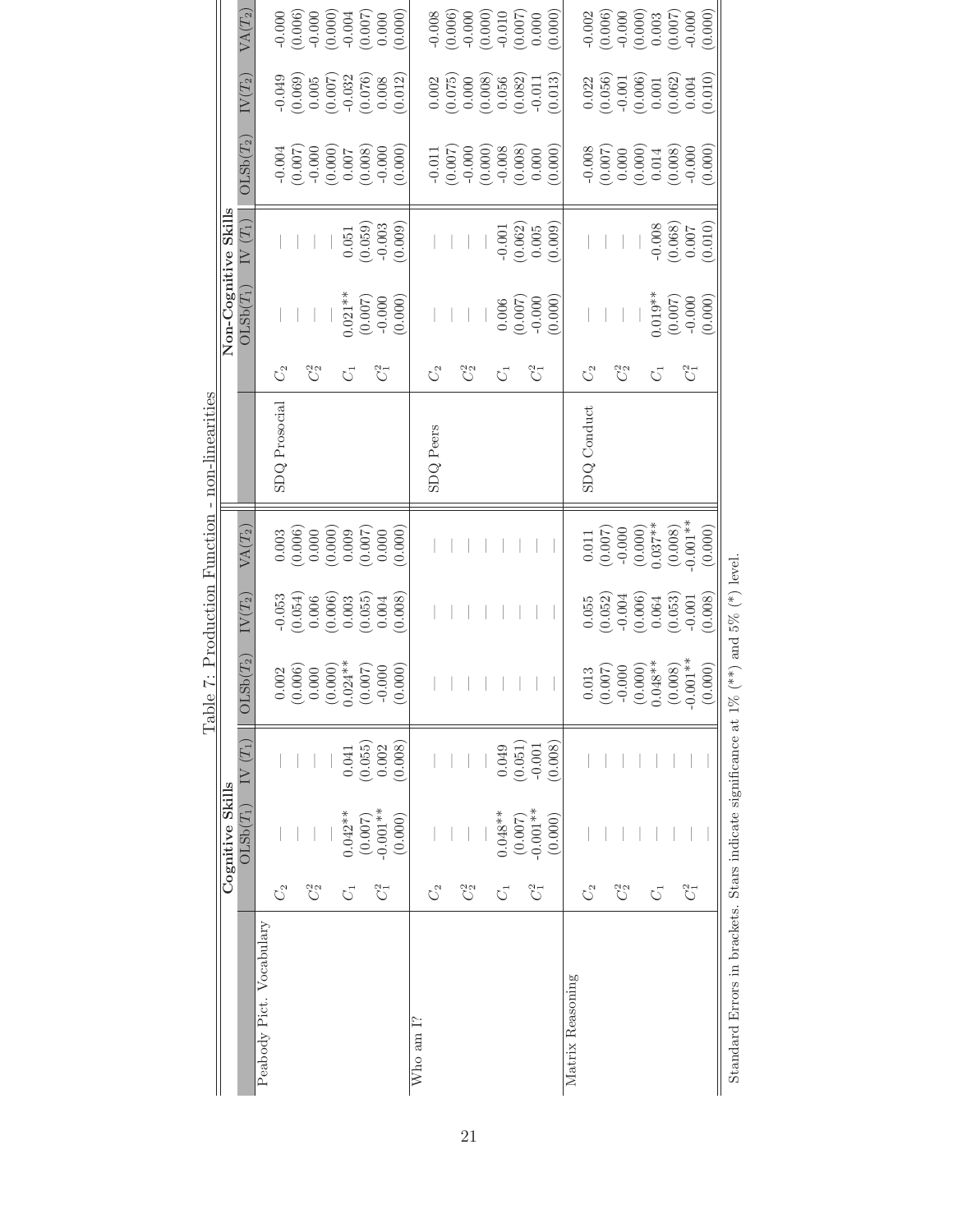| ರೆ                                                                                         | gnitive Skills      |             | Lable of Thomas Philadelphia -                                                                                        |                                                                              | <b>INCENTAL AS INCENETION</b> |            |                                                 |                                                                                                              |                                                                                                         |
|--------------------------------------------------------------------------------------------|---------------------|-------------|-----------------------------------------------------------------------------------------------------------------------|------------------------------------------------------------------------------|-------------------------------|------------|-------------------------------------------------|--------------------------------------------------------------------------------------------------------------|---------------------------------------------------------------------------------------------------------|
|                                                                                            |                     |             |                                                                                                                       |                                                                              | Non-Cognitive Skills          |            |                                                 |                                                                                                              |                                                                                                         |
|                                                                                            |                     | $OLSb(T_1)$ | OLSb(T <sub>2</sub> )                                                                                                 | $\operatorname{VA}(T_2)$                                                     |                               |            | $OLSb(T_1)$                                     | $OLSb(T_2)$                                                                                                  | $\mathrm{VA}(T_2)$                                                                                      |
| Peabody Pict. Vocabulary                                                                   |                     |             |                                                                                                                       |                                                                              |                               |            |                                                 |                                                                                                              |                                                                                                         |
|                                                                                            | $C_2^{wd}$          |             |                                                                                                                       |                                                                              | SDQ Prosocial                 | $C_2^{wd}$ |                                                 | $-0.013*$                                                                                                    |                                                                                                         |
|                                                                                            |                     |             |                                                                                                                       |                                                                              |                               |            |                                                 |                                                                                                              |                                                                                                         |
|                                                                                            | $C_2^{\mathrm{we}}$ |             |                                                                                                                       |                                                                              |                               | $C_2^{we}$ |                                                 |                                                                                                              |                                                                                                         |
|                                                                                            |                     |             |                                                                                                                       |                                                                              |                               |            |                                                 |                                                                                                              |                                                                                                         |
|                                                                                            | $C_1^{wd}$          | 0.009       | $\begin{array}{c} 0.004 \\ (0.006) \\ 0.007 \\ (0.011) \\ (0.011) \\ 0.021^{**} \\ (0.008) \\ (0.008) \\ \end{array}$ | $\begin{array}{c} 0.005 \\ (0.005) \\ 0.006 \\ (0.010) \\ 0.012 \end{array}$ |                               | $C_1^{wd}$ | $0.020*$                                        | $\begin{array}{c} (0.006) \\ 0.010 \\ (0.011) \\ 0.009 \\ (0.008) \end{array}$                               | $\begin{array}{c} 0.012* \\ (0.006) \\ (0.010) \\ (0.011) \\ (0.010) \\ (0.000) \\ (0.007) \end{array}$ |
|                                                                                            |                     | (0.008)     |                                                                                                                       | (0.007)                                                                      |                               |            | (0.008)                                         |                                                                                                              |                                                                                                         |
|                                                                                            | $C_1^{\rm we}$      | $0.073**$   |                                                                                                                       | 0.006                                                                        |                               | $C_1^{we}$ | $0.001\,$                                       | $-0.004$                                                                                                     | $-0.009$                                                                                                |
|                                                                                            |                     | (0.022)     | (0.022)                                                                                                               | (0.021)                                                                      |                               |            | (0.023)                                         | (0.024)                                                                                                      | (0.021)                                                                                                 |
| Who am I?                                                                                  |                     |             |                                                                                                                       |                                                                              |                               |            |                                                 |                                                                                                              |                                                                                                         |
|                                                                                            | $C_2^{wd}$          |             |                                                                                                                       |                                                                              | <b>SDQ</b> Peers              | $C_2^{wd}$ |                                                 |                                                                                                              |                                                                                                         |
|                                                                                            |                     |             |                                                                                                                       |                                                                              |                               |            |                                                 |                                                                                                              |                                                                                                         |
|                                                                                            | $C_2^{\mathrm{we}}$ |             |                                                                                                                       |                                                                              |                               | $C_2^{we}$ |                                                 | $-0.006$<br>$(0.006)$<br>$-0.031**$                                                                          |                                                                                                         |
|                                                                                            |                     |             |                                                                                                                       |                                                                              |                               |            |                                                 |                                                                                                              |                                                                                                         |
|                                                                                            | $C_1^{wd}$          | $0.015*$    |                                                                                                                       |                                                                              |                               | $C_1^{wd}$ |                                                 | $\begin{array}{c} (0.011) \\ -0.006 \\ (0.008) \\ -0.006 \end{array}$                                        | $\begin{array}{c} -0.002 \\ (0.006) \\ (0.010) \\ (0.010) \\ -0.007 \\ 0.007 \\ \end{array}$            |
|                                                                                            |                     | (0.007)     |                                                                                                                       |                                                                              |                               |            | (0.003)                                         |                                                                                                              |                                                                                                         |
|                                                                                            | $C_1^{\rm we}$      | $0.078**$   |                                                                                                                       |                                                                              |                               | $C_1^{we}$ | 0.016                                           |                                                                                                              | $-0.016$                                                                                                |
|                                                                                            |                     | (0.020)     |                                                                                                                       |                                                                              |                               |            | (0.022)                                         | (0.023)                                                                                                      | (0.021)                                                                                                 |
| Matrix Reasoning                                                                           |                     |             |                                                                                                                       |                                                                              |                               |            |                                                 |                                                                                                              |                                                                                                         |
|                                                                                            | $C_2^{wd}$          |             |                                                                                                                       |                                                                              | SDQ Conduct                   | $C_2^{wd}$ |                                                 |                                                                                                              |                                                                                                         |
|                                                                                            |                     |             | $-0.005$<br>(0.006)<br>0.037**                                                                                        | $-0.006$<br>$(0.006)$<br>$0.034**$                                           |                               |            |                                                 | $\begin{array}{c} -0.011 \\ (0.006) \\ 0.006 \\ (0.011) \\ (0.011) \\ 0.001 \\ (0.008) \\ 0.008 \end{array}$ | $\begin{array}{c} -0.005 \\ (0.005) \\ 0.005 \\ (0.010) \\ -0.004 \\ (0.007) \end{array}$               |
|                                                                                            | $C_2^{we}$          |             |                                                                                                                       |                                                                              |                               | $C_2^{we}$ |                                                 |                                                                                                              |                                                                                                         |
|                                                                                            |                     |             | $\left( 0.011\right)$ $0.016$                                                                                         | (0.011)                                                                      |                               |            |                                                 |                                                                                                              |                                                                                                         |
|                                                                                            | $C_1^{wd}$          |             |                                                                                                                       | 0.014                                                                        |                               | $C_1^{wd}$ | 0.011                                           |                                                                                                              |                                                                                                         |
|                                                                                            |                     |             | (0.008)                                                                                                               | (0.008)                                                                      |                               |            |                                                 |                                                                                                              |                                                                                                         |
|                                                                                            | $C_1^{\rm we}$      |             | $0.063**$                                                                                                             | $0.044\,$                                                                    |                               | $C_1^{we}$ | $\begin{array}{c} (0.008) \\ 0.020 \end{array}$ |                                                                                                              | 0.017                                                                                                   |
|                                                                                            |                     |             | (0.023)                                                                                                               | (0.023)                                                                      |                               |            | (0.022)                                         | (0.023)                                                                                                      | (0.020)                                                                                                 |
| Standard Errors in brackets. Stars indicate significance at $1\%$ (**) and $5\%$ (*) level |                     |             |                                                                                                                       |                                                                              |                               |            |                                                 |                                                                                                              |                                                                                                         |

Table 8: Production Function - Weekday vs Weekend Table 8: Production Function - Weekday vs Weekend

<span id="page-21-0"></span>22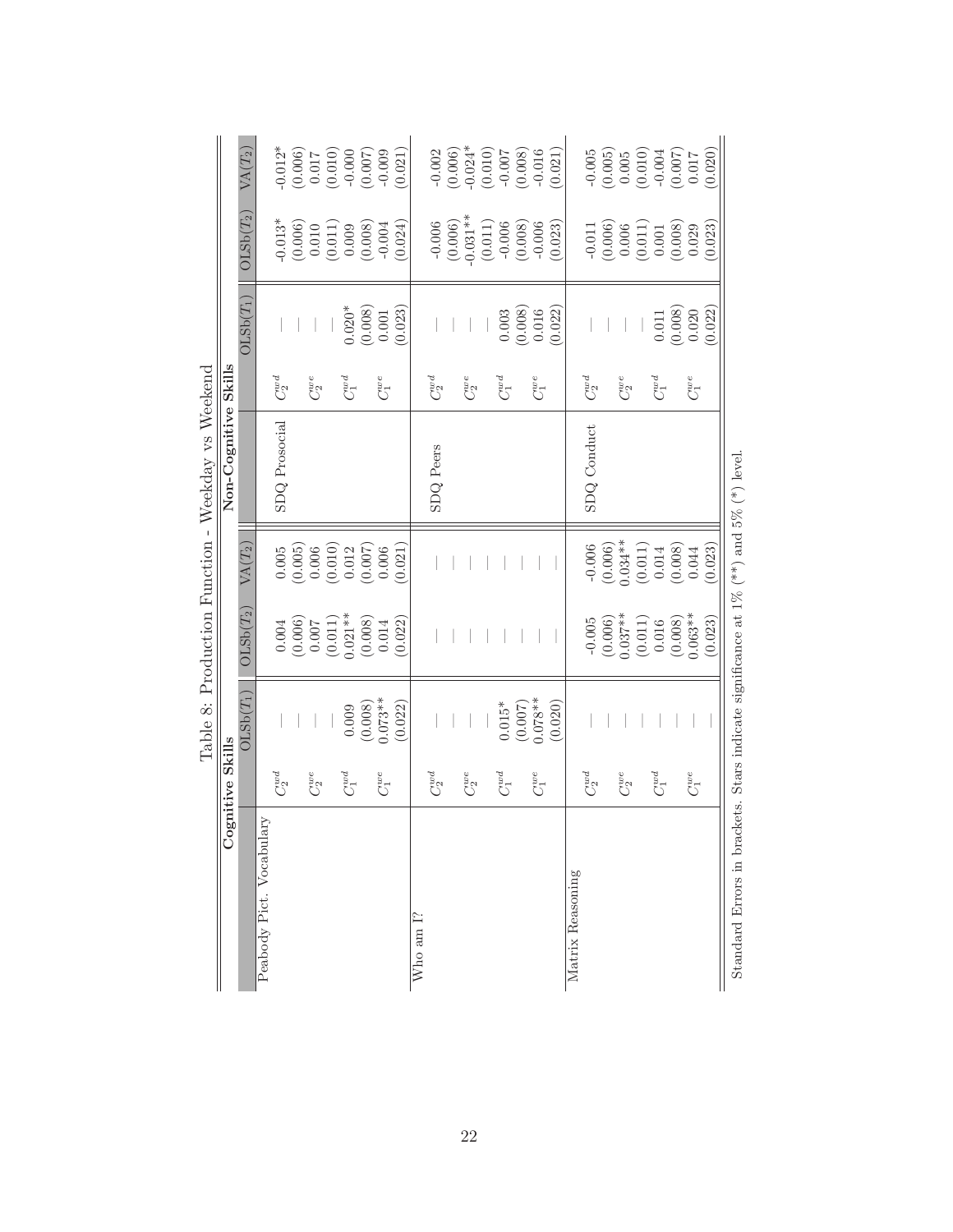|                                                                                            |                     |                                                           |                              |                                                                             |                                                                                    | Table 9: Heterogeneity in the Production Function - Period 1 |                                                                                              |                                                                                             |                                                                            |
|--------------------------------------------------------------------------------------------|---------------------|-----------------------------------------------------------|------------------------------|-----------------------------------------------------------------------------|------------------------------------------------------------------------------------|--------------------------------------------------------------|----------------------------------------------------------------------------------------------|---------------------------------------------------------------------------------------------|----------------------------------------------------------------------------|
|                                                                                            |                     | Boys                                                      | Girls                        | M low Edu                                                                   | M mid Edu                                                                          | M high Edu                                                   | M work FT                                                                                    | M work PT                                                                                   | M not Wkg                                                                  |
| Peabody Pict. Vocabulary                                                                   |                     |                                                           |                              |                                                                             |                                                                                    |                                                              |                                                                                              |                                                                                             |                                                                            |
|                                                                                            | $C_1^{wd}$          | 0.013                                                     | $-0.007$                     |                                                                             |                                                                                    |                                                              |                                                                                              |                                                                                             |                                                                            |
|                                                                                            |                     | $\begin{array}{c} (0.010) \\ 0.049 \end{array}$           | $(0.014)$<br>0.109**         | $\begin{array}{c} 0.015 \\ 0.017) \\ 0.098 \\ 0.072) \\ 0.072) \end{array}$ | $\begin{array}{c} -0.001 \\ (0.019) \\ 0.044 \end{array}$                          | $\begin{array}{c} 0.017 \\ (0.011) \\ 0.072** \end{array}$   | $-0.013$<br>$(0.016)$<br>$0.120**$                                                           | $\begin{array}{c} 0.011 \\ (0.011) \\ 0.081* \end{array}$                                   | $\begin{array}{c} -0.002 \\ 0.016) \\ 0.059 \\ 0.042) \\ 1691 \end{array}$ |
|                                                                                            | $C^{\mathit{we}}_1$ |                                                           |                              |                                                                             |                                                                                    |                                                              |                                                                                              |                                                                                             |                                                                            |
|                                                                                            |                     | $\begin{array}{c} (0.029) \\ 2031 \end{array}$            | $(0.036)$<br>1959            |                                                                             | $(0.054)$<br>856                                                                   | $\begin{array}{c} (0.028) \\ 2591 \end{array}$               | $\left(0.042\right)$ 793                                                                     | $(0.035)$<br>1502                                                                           |                                                                            |
| Z                                                                                          |                     |                                                           |                              |                                                                             |                                                                                    |                                                              |                                                                                              |                                                                                             |                                                                            |
| Who am I?                                                                                  |                     |                                                           |                              |                                                                             |                                                                                    |                                                              |                                                                                              |                                                                                             |                                                                            |
|                                                                                            | $C_1^{wd}$          | 0.008                                                     | 0.021                        | $-0.006$                                                                    |                                                                                    | $0.024*$                                                     |                                                                                              |                                                                                             | $0.028*$                                                                   |
|                                                                                            |                     | $(0.009)$<br>0.077**                                      | $(0.013)$<br>$0.094**$       | $(0.013)$<br>$0.151**$                                                      | $\begin{array}{c} 0.020 \\ 0.018) \\ 0.028 \\ 0.051) \\ \hline 0.051) \end{array}$ | $(0.011)$<br>$0.066*$                                        | $\begin{array}{c} 0.008 \\ (0.016) \\ 0.072 \\ (0.044) \\ (0.044) \\ \hline 887 \end{array}$ | $\begin{array}{c} 0.014 \\ (0.011) \\ 0.103^{**} \\ (0.032) \\ (0.032) \\ 1650 \end{array}$ | $\begin{array}{c} (0.014) \\ 0.036 \\ 0.036 \\ 1853 \end{array}$           |
|                                                                                            | $C_1^{we}$          |                                                           |                              |                                                                             |                                                                                    |                                                              |                                                                                              |                                                                                             |                                                                            |
|                                                                                            |                     | (0.026)                                                   | (0.032)                      | (0.056)                                                                     |                                                                                    | $(0.026)$<br>2857                                            |                                                                                              |                                                                                             |                                                                            |
| Z                                                                                          |                     | 2236                                                      | 2160                         | 599                                                                         |                                                                                    |                                                              |                                                                                              |                                                                                             |                                                                            |
| $SDQ$ $Prosocial$                                                                          |                     |                                                           |                              |                                                                             |                                                                                    |                                                              |                                                                                              |                                                                                             |                                                                            |
|                                                                                            | $C_1^{wd}$          | 0.018                                                     | $0.031*$                     | 0.009                                                                       | 0.040                                                                              | 0.022                                                        | $0.043*$                                                                                     | $0.030*$                                                                                    | $-0.007$                                                                   |
|                                                                                            |                     | $\begin{array}{c} (0.011) \\ -0.011 \\ 0.031 \end{array}$ | $(0.014)$<br>0.005<br>0.035) | $\begin{array}{c} (0.016) \\ 0.054 \\ 0.067) \\ 609 \end{array}$            | $(0.022)$<br>$-0.019$<br>$(0.059)$<br>$953$                                        | $\begin{array}{c} (0.012) \\ -0.010 \\ (0.028) \end{array}$  |                                                                                              |                                                                                             | $\begin{array}{c} (0.016) \\ 0.070 \\ 0.041) \end{array}$                  |
|                                                                                            | $C_1^{\text{ue}}$   |                                                           |                              |                                                                             |                                                                                    |                                                              |                                                                                              |                                                                                             |                                                                            |
|                                                                                            |                     |                                                           |                              |                                                                             |                                                                                    |                                                              | $\begin{array}{c} (0.017) \\ -0.013 \\ (0.046) \\ (898 \end{array}$                          | $\begin{array}{c} (0.013) \\ -0.056 \\ (0.037) \\ 1674 \end{array}$                         |                                                                            |
| $\simeq$                                                                                   |                     | 2268                                                      | 2185                         |                                                                             |                                                                                    | 2889                                                         |                                                                                              |                                                                                             | 1875                                                                       |
| Standard Errors in brackets. Stars indicate significance at $1\%$ (**) and $5\%$ (*) level |                     |                                                           |                              |                                                                             |                                                                                    |                                                              |                                                                                              |                                                                                             |                                                                            |

<span id="page-22-0"></span>

| ΰ<br>$\frac{1}{1}$            |
|-------------------------------|
|                               |
| č<br>A nin<br>$\tilde{\zeta}$ |
| (米米)                          |
| ł                             |
| $\frac{1}{2}$                 |
| ١<br>l<br>J                   |
| ţ<br><b>1</b>                 |
| $\frac{1}{2}$                 |
| j<br>ï                        |
| ۱,                            |
| į<br>ŗ                        |
| Č<br>l                        |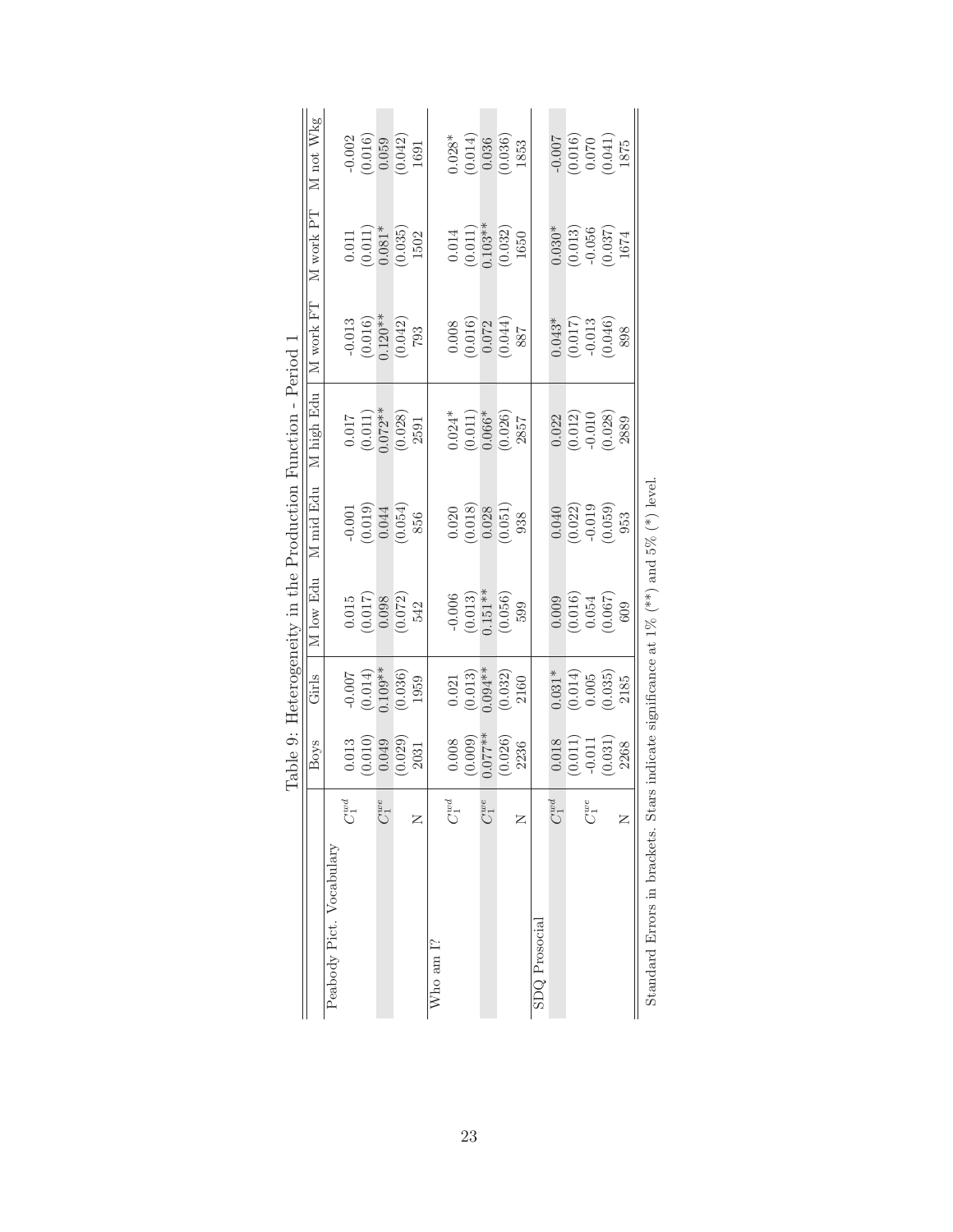|                                          | M not Wkg<br>M work PT |                          | 0.007                                         |            |                                                                   |            |            | $\begin{array}{c} (0.012) \\ 0.003 \\ (0.020) \\ 0.052^{*} \\ (0.022) \\ (0.022) \\ -0.038 \\ (0.046) \\ 1481 \end{array}$<br>$\begin{array}{c} 0.006 \\ (0.008) \\ (0.017) \\ (0.011) \\ (0.012) \\ (0.012) \\ (0.052) \\ (0.035) \\ 1805 \end{array}$ |                         |                  | 0.021      | (0.012)<br>$-0.012$<br>(0.009) | $-0.004$<br>$0.046*$ |                       |            | $\begin{array}{c} (0.021) \\ 0.045^* \\ (0.023) \\ 0.025 \\ (0.048) \\ (0.048) \\ 1480 \end{array}$<br>$\begin{array}{c} (0.019) \\ 0.007 \\ (0.013) \\ (0.013) \\ 0.107^{**} \end{array}$ |                  | $\frac{(0.038)}{1804}$                         |      |                  | $-0.012$<br>$\begin{array}{c} -0.000 \\ -0.009) \\ -0.028 \\ -0.014 \\ -0.014 \\ 0.012) \\ 0.030 \\ 0.036) \\ 1.794 \end{array}$ | (0.013) |            |                     |            |                     |                  | $\begin{array}{c} -0.052^{*} \\ (0.022) \\ -0.014 \\ (0.024) \\ (0.024) \\ 0.008 \\ (0.052) \\ 1443 \end{array}$          |         |  |
|------------------------------------------|------------------------|--------------------------|-----------------------------------------------|------------|-------------------------------------------------------------------|------------|------------|---------------------------------------------------------------------------------------------------------------------------------------------------------------------------------------------------------------------------------------------------------|-------------------------|------------------|------------|--------------------------------|----------------------|-----------------------|------------|--------------------------------------------------------------------------------------------------------------------------------------------------------------------------------------------|------------------|------------------------------------------------|------|------------------|----------------------------------------------------------------------------------------------------------------------------------|---------|------------|---------------------|------------|---------------------|------------------|---------------------------------------------------------------------------------------------------------------------------|---------|--|
| $\mathcal{C}$<br>Period                  | M work FT              |                          |                                               |            |                                                                   |            |            | $\begin{array}{c} 0.003 \\ 0.016) \\ 0.011 \\ 0.025) \\ 0.018 \\ 0.014) \\ 0.006 \\ 0.004) \\ 1.22 \end{array}$                                                                                                                                         |                         |                  | $-0.020$   | (0.017)                        | $0.059*$             |                       |            | $(0.026)$<br>$0.006$<br>$(0.015)$<br>$0.091$                                                                                                                                               |                  | $\frac{1117}{1117}$                            |      |                  | $-0.012$                                                                                                                         |         |            |                     |            |                     |                  | $\begin{array}{c} (0.018) \\ -0.012 \\ (0.027) \\ 0.018 \\ (0.015) \\ -0.065 \\ (0.048) \\ \end{array}$                   |         |  |
|                                          | M high Edu             |                          |                                               |            | $\begin{array}{c} 0.007 \\ (0.007) \\ 0.005 \\ 0.005 \end{array}$ |            |            | $\begin{array}{c} 0.023^{*} \\ (0.011) \\ 0.003 \\ (0.027) \\ (0.021) \\ \end{array}$                                                                                                                                                                   |                         |                  | 0.004      | (0.008)                        | $0.032*$             | $(0.014)$<br>0.031**  |            | $\left(0.012\right)$ $0.054$                                                                                                                                                               |                  | (0.030)                                        | 3005 |                  | $0.005$                                                                                                                          | (0.008) |            |                     |            |                     |                  | $(0.042**$<br>$(0.014)$<br>$(0.002$<br>$(0.012)$<br>$-0.045$<br>$(0.028)$<br>$(0.028)$                                    |         |  |
| Heterogeneity in the Production Function | M mid Edu              |                          |                                               |            |                                                                   |            |            | $\begin{array}{l} -0.001 \\ -0.020) \\ 0.009 \\ 0.003 \\ 0.031 \\ 0.031 \\ 0.031 \\ -0.052 \\ 0.061) \\ 0.061 \end{array}$                                                                                                                              |                         |                  |            | $-0.008$<br>$(0.022)$          | 0.043                |                       |            | $\begin{array}{c} (0.031) \\ 0.033 \\ (0.025) \end{array}$                                                                                                                                 | $-0.069$         | (0.067)                                        | 843  |                  | $0.072**$                                                                                                                        |         |            |                     |            |                     |                  | $\begin{array}{c} (0.022) \\ 0.010 \\ (0.031) \\ -0.014 \\ (0.026) \\ (0.027) \\ 0.047 \\ (0.072) \\ (0.072) \end{array}$ |         |  |
|                                          | M low Edu              |                          |                                               |            |                                                                   |            |            | $\begin{array}{l} -0.004 \\ (0.017) \\ -0.060 \\ (0.037) \\ (0.030 \\ 0.017) \\ 0.162^{*} \\ (0.017) \\ 0.162^{*} \\ (0.079) \\ 551 \end{array}$                                                                                                        |                         |                  | $-0.021$   | (0.016)                        |                      |                       |            | $\begin{array}{c} -0.001 \\ (0.035) \\ -0.004 \\ (0.016) \\ 0.190^{*} \end{array}$                                                                                                         |                  | $(0.076)$<br>552                               |      |                  | $-0.025$                                                                                                                         |         |            |                     |            |                     |                  | $(0.019)$<br>$0.024$<br>$(0.041)$<br>$-0.022$<br>$(0.019)$<br>$0.169$<br>$0.089$<br>$544$                                 |         |  |
|                                          | Girls                  |                          |                                               |            |                                                                   |            |            | $\begin{array}{c} 0.013 \\ (0.009) \\ (0.018) \\ (0.018) \\ (0.014) \\ (0.036) \\ (0.036) \\ (0.036) \\ (0.036) \\ \end{array}$                                                                                                                         |                         |                  | $-0.008$   | (0.009)                        | 0.026                | $(0.019)$<br>$0.030*$ |            | (0.015)                                                                                                                                                                                    | $0.109**$        | (0.038)                                        | 2158 |                  | $-0.012$                                                                                                                         |         |            |                     |            |                     |                  | $\begin{array}{c} (0.009) \\ -0.028 \\ (0.018) \\ 0.010 \\ (0.014) \\ (0.014) \\ -0.016 \\ (0.036) \\ 2121 \end{array}$   |         |  |
| Table 10:                                | Boys                   |                          | $\begin{array}{c} 0.003 \\ 0.009 \end{array}$ |            | (0.014)                                                           | $0.021*$   |            | $(0.010)$<br>$0.002$<br>$(0.029)$<br>$2248$                                                                                                                                                                                                             |                         |                  | $-0.004$   | (0.009)                        | $0.047**$            |                       |            | $\begin{array}{c} (0.015) \\ 0.010 \\ (0.010) \\ (0.010) \\ 0.039 \end{array}$                                                                                                             |                  | $\begin{array}{c} (0.032) \\ 2244 \end{array}$ |      |                  | $-0.001$                                                                                                                         | (0.010) | $-0.039*$  | $(0.016)$<br>-0.012 |            | $(0.011)$<br>-0.010 |                  | (0.033)                                                                                                                   | 2220    |  |
|                                          |                        |                          | $C_2^{wd}$                                    | $C_2^{we}$ |                                                                   | $C_1^{wd}$ | $C_1^{we}$ |                                                                                                                                                                                                                                                         | $\overline{\mathsf{z}}$ |                  | $C_2^{wd}$ |                                | $C_2^{\mathrm{we}}$  |                       | $C_1^{wd}$ |                                                                                                                                                                                            | $C^{\rm we}_{1}$ |                                                | Z    |                  | $C_2^{wd}$                                                                                                                       |         | $C_2^{we}$ |                     | $C^{wd}_1$ |                     | $C^{\rm we}_{1}$ |                                                                                                                           | $\succ$ |  |
|                                          |                        | Peabody Pict. Vocabulary |                                               |            |                                                                   |            |            |                                                                                                                                                                                                                                                         |                         | Matrix Reasoning |            |                                |                      |                       |            |                                                                                                                                                                                            |                  |                                                |      | <b>SDQ</b> Peers |                                                                                                                                  |         |            |                     |            |                     |                  |                                                                                                                           |         |  |

<span id="page-23-0"></span>Standard Errors in brackets. Stars indicate significance at 1% (\*\*) and 5% (\*) level. Standard Errors in brackets. Stars indicate significance at  $1\%$  (\*\*) and  $5\%$  (\*) level.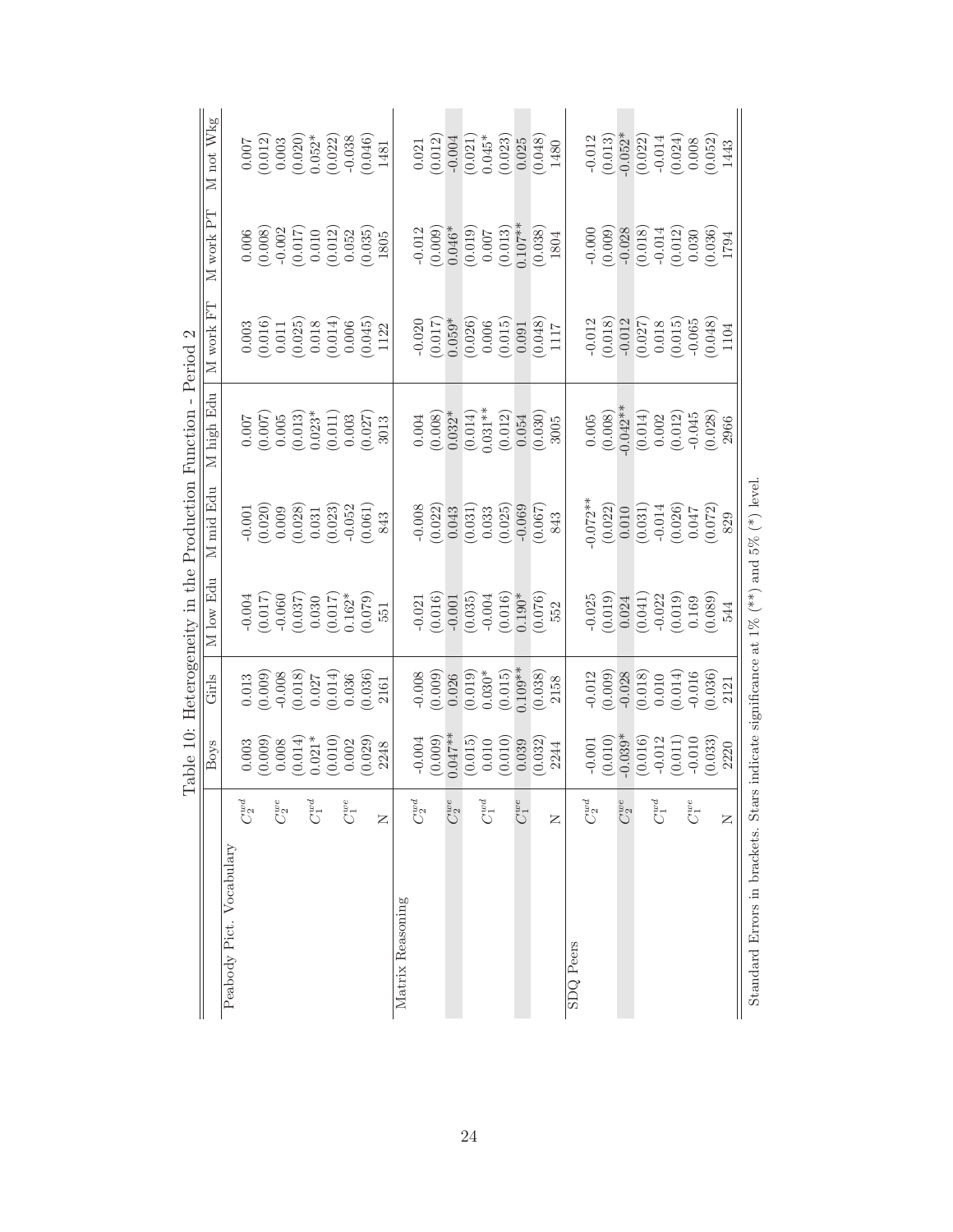|                          |           | РC        |            | TV         |
|--------------------------|-----------|-----------|------------|------------|
|                          | OLSb      | IV        | OLSb       | IV         |
| Peabody Pict. Vocabulary | $0.022**$ | $0.053**$ | $-0.002$   | $-0.056**$ |
|                          | (0.005)   | (0.012)   | (0.003)    | (0.018)    |
| Who am I?                | $0.029**$ | $0.044**$ | $-0.008**$ | $-0.045**$ |
|                          | (0.005)   | (0.011)   | (0.002)    | (0.016)    |
| SDQ Prosocial            | $0.015**$ | $0.030**$ | $-0.008**$ | 0.006      |
|                          | (0.005)   | (0.012)   | (0.003)    | (0.017)    |
| SDQ Hyperactivity        | 0.010     | 0.018     | $-0.014**$ | $-0.032$   |
|                          | (0.005)   | (0.011)   | (0.002)    | (0.017)    |
| SDQ Emotional symptoms   | $-0.000$  | 0.007     | $-0.012**$ | $-0.032$   |
|                          | (0.005)   | (0.011)   | (0.003)    | (0.017)    |
| SDQ Peers                | 0.005     | $0.030**$ | $-0.011**$ | $-0.004$   |
|                          | (0.005)   | (0.011)   | (0.003)    | (0.017)    |
| SDQ Conduct              | $0.013*$  | $0.038**$ | $-0.016**$ | $-0.015$   |
|                          | (0.005)   | (0.011)   | (0.003)    | (0.017)    |

<span id="page-24-0"></span>Table 11: Multimedia Production Function - Period 1

Standard Errors in brackets. Stars indicate significance at 1% (\*\*) and 5% (\*) level.

IV: instrument computer time with computer access and TV time with number of televisions in the house.

| таріс т2. іншицісціа і годасноп і апсион<br>$1 \text{cm} \omega$ |            |           |            |            |           |           |            |          |            |
|------------------------------------------------------------------|------------|-----------|------------|------------|-----------|-----------|------------|----------|------------|
|                                                                  | PC         |           |            | TV         |           |           | VG         |          |            |
|                                                                  | OLSb       | IV        | VA         | OLSb       | IV        | VA        | OLSb       | IV       | VA         |
| Peabody Pict. Vocabulary                                         | 0.008      | 0.015     | 0.007      | 0.001      | $-0.064$  | 0.002     | $-0.018**$ | $-0.016$ | $-0.012**$ |
|                                                                  | (0.004)    | (0.016)   | (0.004)    | (0.002)    | (0.050)   | (0.002)   | (0.004)    | (0.021)  | (0.004)    |
| Matrix Reasoning                                                 | $0.013**$  | $0.049**$ | $0.009*$   | $-0.005*$  | $-0.090$  | $-0.002$  | $-0.004$   | 0.036    | $-0.004$   |
|                                                                  | (0.004)    | (0.018)   | (0.004)    | (0.002)    | (0.056)   | (0.002)   | (0.005)    | (0.024)  | (0.005)    |
| SDQ Prosocial                                                    | $-0.006$   | 0.008     | $-0.004$   | $-0.002$   | 0.023     | 0.001     | 0.005      | 0.008    | 0.006      |
|                                                                  | (0.004)    | (0.015)   | (0.004)    | (0.002)    | (0.050)   | (0.002)   | (0.005)    | (0.020)  | (0.004)    |
| SDQ Hyperactivity                                                | $-0.003$   | 0.013     | 0.000      | $-0.006**$ | $-0.112$  | $-0.001$  | $-0.000$   | 0.036    | $-0.002$   |
|                                                                  | (0.004)    | (0.018)   | (0.003)    | (0.002)    | (0.058)   | (0.002)   | (0.005)    | (0.024)  | (0.004)    |
| SDQ Emotional symptoms                                           | $-0.000$   | 0.020     | 0.001      | $-0.005*$  | $-0.098$  | $-0.005*$ | $-0.001$   | 0.035    | $-0.001$   |
|                                                                  | (0.004)    | (0.018)   | (0.004)    | (0.002)    | (0.058)   | (0.002)   | (0.005)    | (0.024)  | (0.004)    |
| SDQ Peers                                                        | $-0.015**$ | $-0.004$  | $-0.011**$ | $-0.002$   | $-0.110$  | $-0.000$  | $-0.006$   | $0.061*$ | $-0.008$   |
|                                                                  | (0.004)    | (0.019)   | (0.004)    | (0.002)    | (0.060)   | (0.002)   | (0.005)    | (0.025)  | (0.004)    |
| SDQ Conduct                                                      | $-0.005$   | $0.040*$  | $-0.002$   | $-0.008**$ | $-0.130*$ | $-0.004*$ | $-0.002$   | 0.035    | 0.002      |
|                                                                  | (0.004)    | (0.020)   | (0.004)    | (0.002)    | (0.063)   | (0.002)   | (0.005)    | (0.026)  | (0.004)    |

<span id="page-24-1"></span>Table 12: Multimedia Production Function - Period 2

Standard Errors in brackets. Stars indicate significance at 1% (\*\*) and 5% (\*) level.

IV: instrument computer time with computer access, TV time with television in child's bedroom (binary) and video games time with video game console access.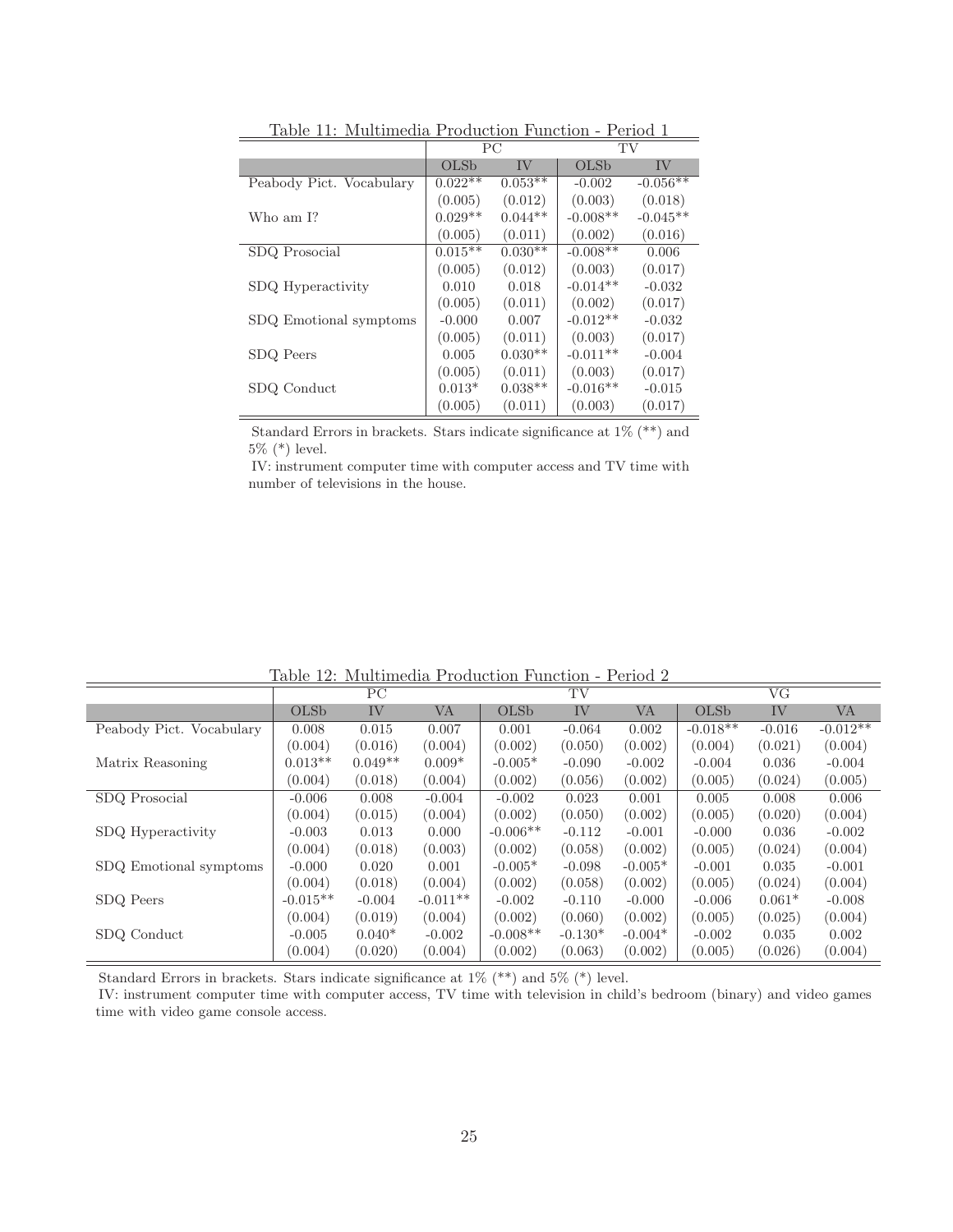# **Appendix**

## **Variation in Computer Access and Use Over Time**

| rable to: frome Computer Access and Ose Over Time |           |         |          |           |           |          |        |  |
|---------------------------------------------------|-----------|---------|----------|-----------|-----------|----------|--------|--|
|                                                   | Wave 2    |         |          |           |           |          |        |  |
|                                                   | No access | No use  | $<$ 1 hr | $1-3$ hrs | $3-5$ hrs | $5+$ hrs | Total  |  |
| Wave 1                                            |           | Weekday |          |           |           |          |        |  |
| No access                                         | 7.65      | 7.54    | 5.18     | 2.09      | 0.02      | 0.02     | 22.50  |  |
| No use                                            | 1.68      | 9.15    | 5.95     | 1.93      | 0.02      | 0.02     | 18.76  |  |
| $<$ 1 hr                                          | 1.97      | 17.52   | 22.14    | 6.89      | 0.07      | 0.07     | 48.67  |  |
| $1-3$ hrs                                         | 0.38      | 2.27    | 3.97     | 2.98      | 0.07      | 0.00     | 9.67   |  |
| $3-5$ hrs                                         | 0.00      | 0.09    | 0.13     | 0.09      | 0.00      | 0.00     | 0.31   |  |
| $5+$ hrs                                          | 0.00      | 0.00    | 0.02     | 0.07      | 0.00      | 0.00     | 0.09   |  |
| Total                                             | 11.69     | 36.57   | 37.40    | 14.05     | 0.18      | 0.11     | 100.00 |  |
|                                                   | Weekend   |         |          |           |           |          |        |  |
| No access                                         | 7.65      | 6.30    | 3.97     | 4.38      | 0.18      | 0.02     | 22.50  |  |
| No use                                            | 1.79      | 8.73    | 6.62     | 5.81      | 0.25      | 0.02     | 23.22  |  |
| 1hr                                               | 1.79      | 9.94    | 13.73    | 14.63     | 0.43      | 0.07     | 40.59  |  |
| $1-3$ hrs                                         | 0.43      | 2.22    | 2.63     | 6.82      | 0.81      | 0.09     | 12.99  |  |
| $3-5$ hrs                                         | 0.00      | 0.11    | 0.09     | 0.31      | 0.09      | 0.02     | 0.63   |  |
| $5+$ hrs                                          | 0.00      | 0.02    | 0.02     | 0.02      | 0.00      | 0.00     | 0.07   |  |
| Total                                             | 11.67     | 27.33   | 27.06    | 31.97     | 1.75      | 0.22     | 100.00 |  |

<span id="page-25-0"></span>Table 13: Home Computer Access and Use Over Time

Numbers in table are percentages.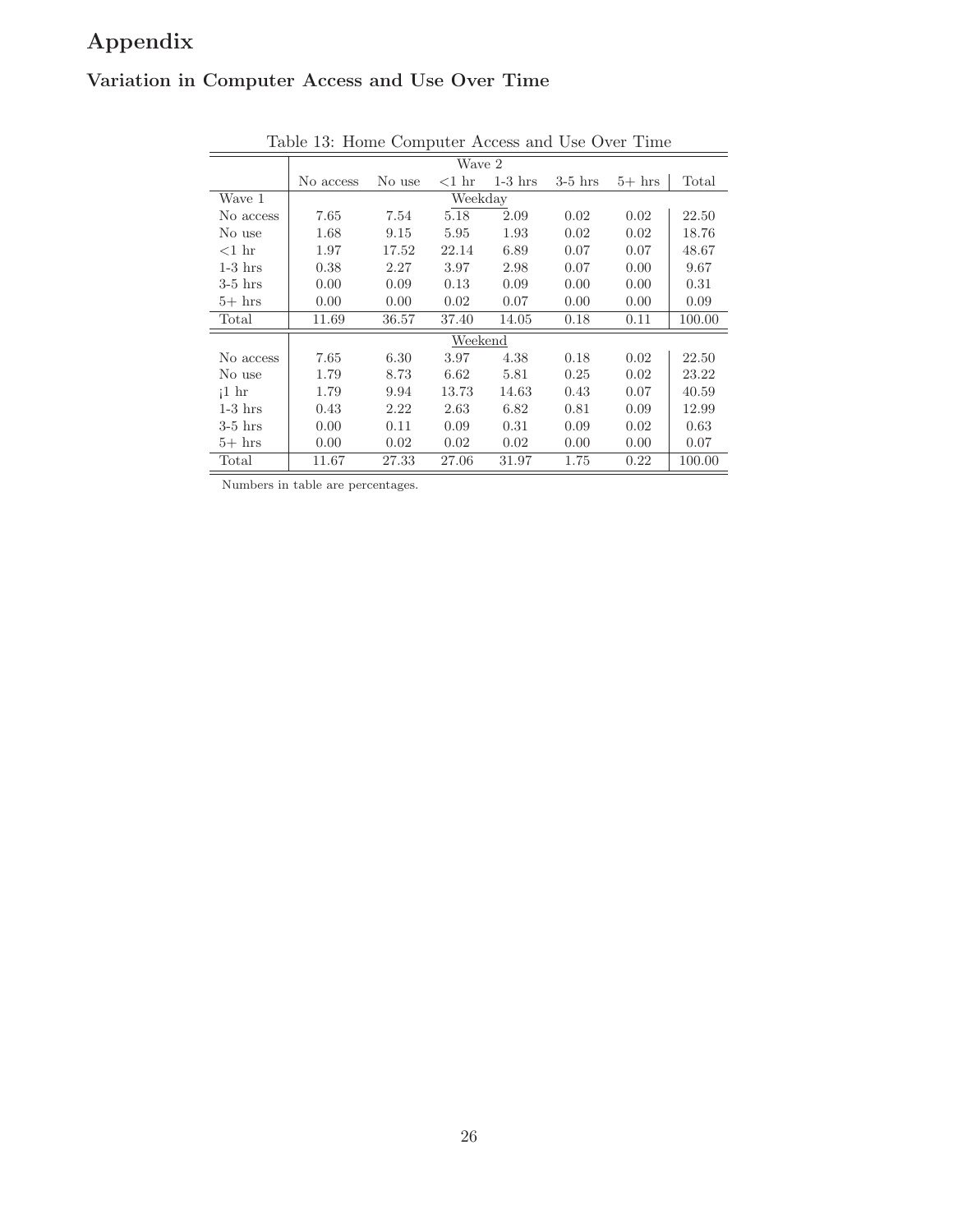## **Information used to construct Non-Cognitive skills**

Each skill score is equal to the mean of 5 parent-rated items. Some item scores are re-ordered for consistency. Whenever a question changed between the two waves, this is indicated by specifying the wave to which the question refers.

## • **SDQ Prosocial**

- 1. Considerate of other peoples feelings;
- 2. Shares readily with other children (treats, toys, pencils, etc);
- 3. Helpful if someone is hurt, upset or feeling ill;
- 4. Kind to younger children;
- 5. Often volunteers to help others (parents, teachers, other children);

#### • **SDQ Hyperactivity**

- 1. Restless, overactive, cannot stay still for long;
- 2. Constantly fidgeting or squirming;
- 3. Easily distracted, concentration wanders;
- 4. Thinks things out before acting;
- 5. Good attention span, sees chores or homework through to the end;

#### • **SDQ Emotional symptoms**

- 1. Often complains of headaches, stomach aches or sickness;
- 2. Many worries, often seems worried;
- 3. Often unhappy, depressed or tearful;
- 4. Nervous or clingy in new situations, easily loses confidence;
- 5. Many fears, easily scared;

## • **SDQ Peers**

- 1. Rather solitary, tends to play alone;
- 2. Has at least one good friend;
- 3. Generally liked by other children;
- 4. Picked on or bullied by other children;
- 5. Gets on better with adults than with other children;

## • **SDQ Conduct**

- 1. Often loses temper;
- 2. Generally well behaved, usually does what adults request;
- 3. Often fights with other children or bullies them;
- 4. Often argumentative with adults (wave 1); Often lies or cheats (wave 2);
- 5. Can be spiteful to others (wave 1); Steals from home, school or elsewhere (wave 2);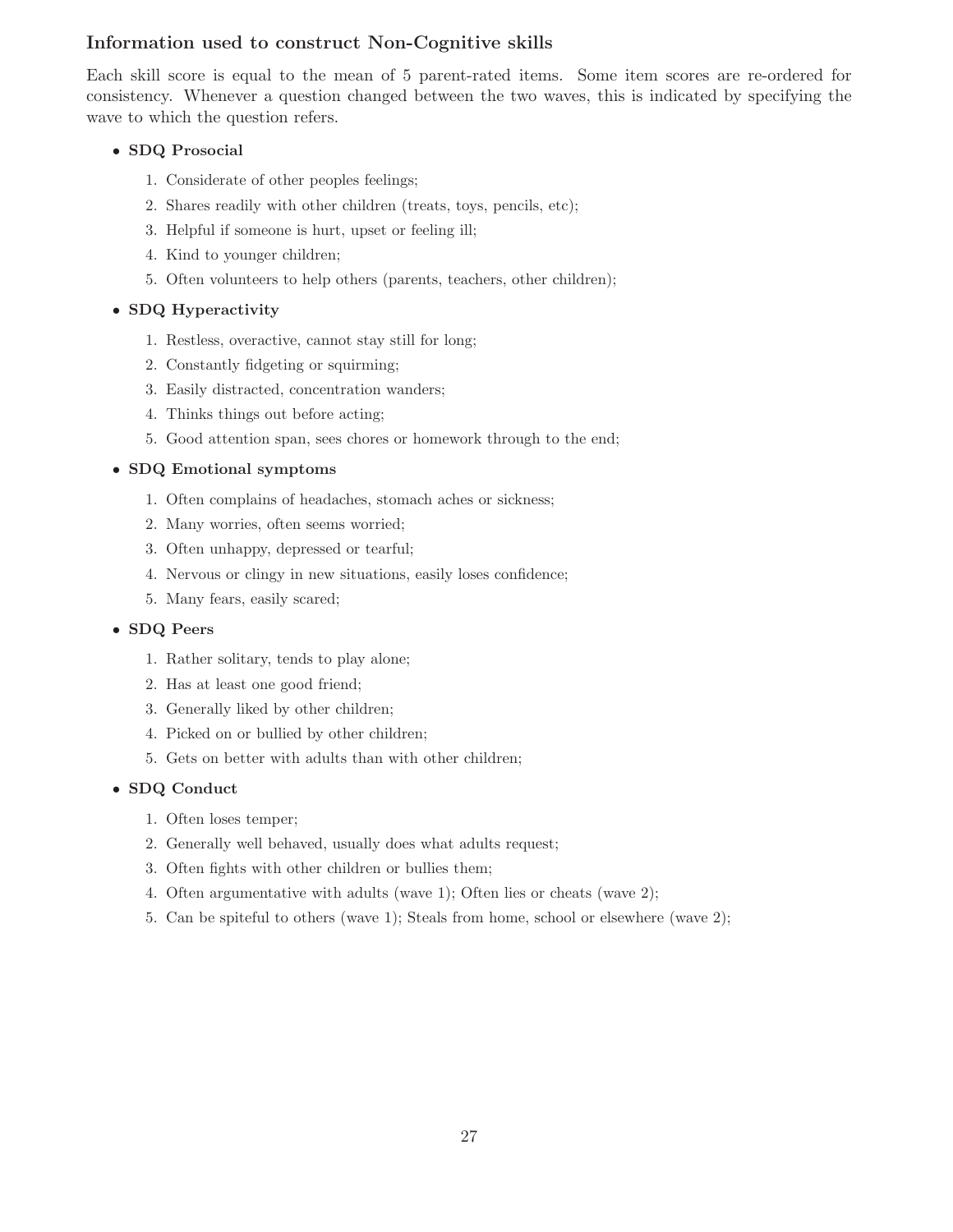## **Control variables used in tables [5](#page-13-0) and [6.](#page-15-0)**

We use the abbreviations 's.c.' (study child), and 'no.' (number).

- **OLSa**:
	- $FI$ : family member home activities with the s.c. in the last week (read to s.c. from a book; told s.c. a story not from a book; drawn pictures or did other art or craft activities with s.c.; played music, sang songs, danced or did other musical activities with s.c.; played with toys or games indoors, like board or card games with child; involved child in everyday activities at home, such as cooking or caring for pets; played a game outdoors or exercised together like walking, swimming, cycling); family member outdoor activities with the s.c. in the last month (gone to a movie; gone to a playground or a swimming pool; gone to sporting event in which child was not a player; gone to a live performance for children, like a concert or play; attended a school, cultural or community event; attended a religious service, church, temple, synagogue or mosque; visited a library); s.c. regularly spoken to in a language other than English by parents, babysitters or at child care/pre-school/ school; s.c. regularly attended special or extra cost activities that are not part of his/her normal child care, pre-school or school activities in the last 6 months? (swimming; gymnastics/kindergym; team sport; musical instruments or singing; ballet or other dance; children's religious group; other);
	- $SI$ : type of school attended by the s.c. (adjusted by age); grade or year level in school; does child go to a school, kindergarten, pre-school or a day care centre? (wave 1); no. of hours on average per week s.c. goes to (school/ kindergarten/ pre-school/ day care) (wave 1); no. of different schools attended since beginning fulltime schooling (wave 2); computer in school (room has use of a computer; how often do the children have access to the computer).
	- $OM: TV$  hours; video game hours (wave 2).
- **OLSb**: OLSa controls +age (child); state of residence; age (parents); s.c. relationship to parents (biological or not); no. of people in home; grandmother in home; grandfather in home; no. of siblings; no. of young siblings; no. of same age siblings; no. of brothers; no. of sisters; no. of younger brother; no. of younger sisters; s.c. has a step- or half-sibling in home; s.c. has an adopted sibling in home; s.c. has a foster sibling in home; parental education; parental work status; financial problems in the last 12 months (could not pay gas, electricity or telephone bills on time; could not pay the mortgage or rent payments on time; went without meals; were unable to heat or cool your home; pawned or sold something because needed cash; sought assistance from a welfare or community organization); parents' annual income; language parents first spoke as a child; country grandparents were born.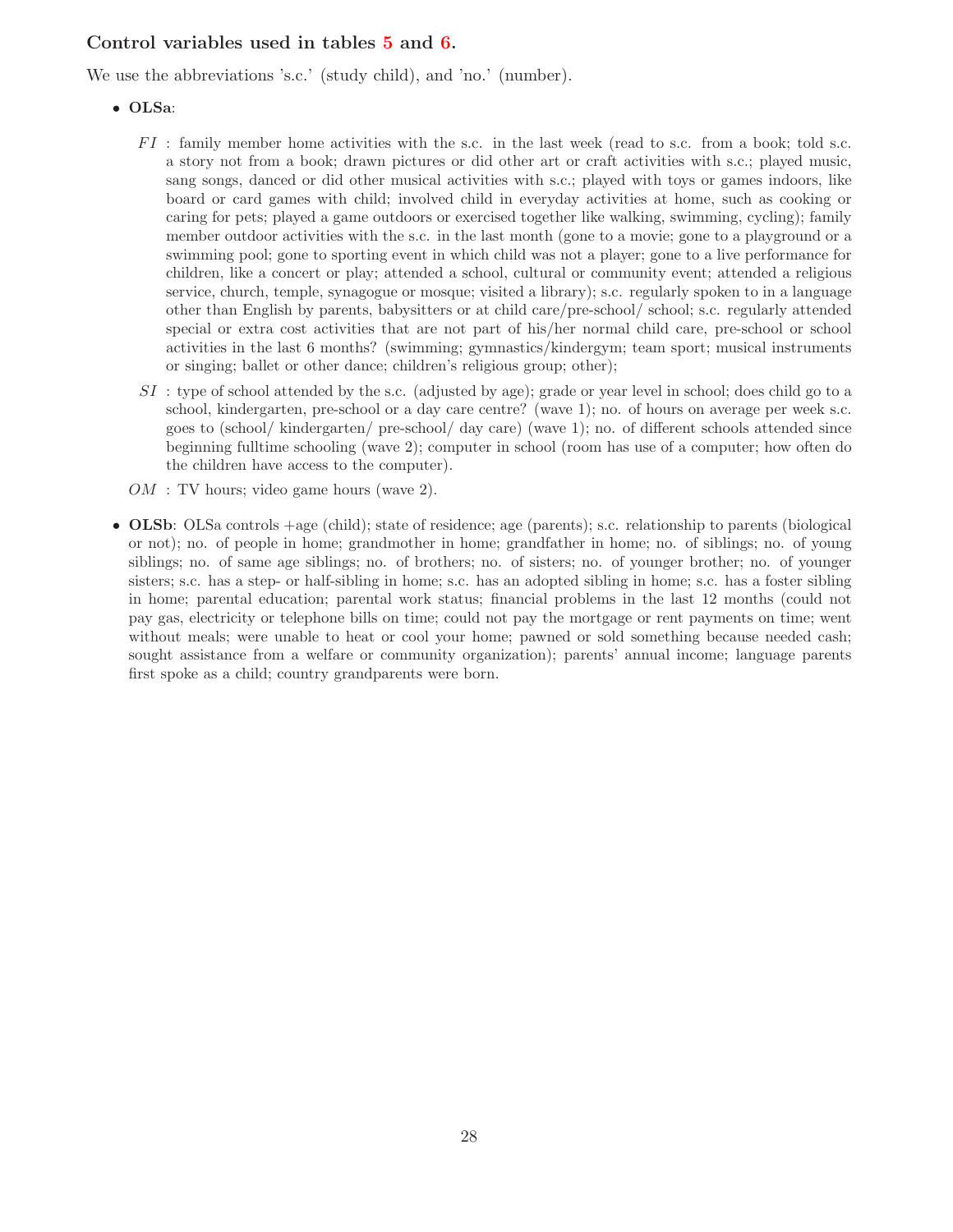<span id="page-28-0"></span>

|                           | Wave 1    | Wave 2    |
|---------------------------|-----------|-----------|
| Child's Age (months)      | $-0.024$  | 0.003     |
| Number of Siblings        | 0.028     | $-0.091$  |
| Father Age (years)        | $0.713**$ | $0.782*$  |
| Mother Age (years)        | $1.819**$ | $1.803**$ |
| Father Higher Education   | $0.085**$ | $0.100**$ |
| Mother Higher Education   | $0.141**$ | $0.139**$ |
| Father Income (10 thous)  | $1.120**$ | $1.492**$ |
| Mother Income (10 thous)  | $0.211**$ | $0.460**$ |
| Mother Employed Full-Time | 0.020     | $0.083**$ |
| Mother Employed Part-Time | $0.118**$ | $0.121**$ |

Table 14: Comparing households with and without a home computer

Numbers in table are  $E(X_t|HC_t = 1) - E(X_t|HC_t = 0)$ .

Stars indicate significance at  $1\%$  (\*\*) and  $5\%$  (\*) level.

 $HC_1 = 1$ : household with home computer.

 $HC_1 = 0$ : household without home computer.

|                                   | $C_1$       |            | $C_2$       |            |
|-----------------------------------|-------------|------------|-------------|------------|
|                                   | <b>Base</b> | Int.       | <b>Base</b> | Int.       |
| Computer Access (CA)              | $3.240**$   | $0.830**$  | $3.474**$   | $0.799**$  |
|                                   | (0.099)     | (0.052)    | (0.176)     | (0.076)    |
| Number of Siblings                | $-0.041$    | $-0.537**$ | $-0.029$    | $-0.682**$ |
|                                   | (0.134)     | (0.064)    | (0.311)     | (0.129)    |
| Number of Younger Siblings        | $-0.191$    | $-0.123$   | $-0.212$    | $-0.073$   |
|                                   | (0.199)     | (0.095)    | (0.356)     | (0.149)    |
| Father's Income                   | 0.008       | $-0.070**$ | 0.024       | $-0.133**$ |
|                                   | (0.013)     | (0.008)    | (0.017)     | (0.008)    |
| Mother's Income                   | $-0.011$    | $-0.322**$ | $-0.013$    | $-0.250**$ |
|                                   | (0.025)     | (0.015)    | (0.029)     | (0.014)    |
| CA*Number of Siblings Int         |             | $0.240**$  |             | $0.225**$  |
|                                   | $(-)$       | (0.005)    | $(-)$       | (0.005)    |
| CA*Number of Younger Siblings Int |             | $0.164**$  |             | $0.113**$  |
|                                   | $(-)$       | (0.011)    | $(-)$       | (0.009)    |
| CA*Father's Income Int            |             | $0.026**$  |             | $0.041**$  |
|                                   | $(-)$       | (0.002)    | $(-)$       | (0.001)    |
| CA*Mother's Income Int            |             | $0.116**$  |             | $0.074**$  |
|                                   |             | (0.003)    |             | (0.003)    |
| $\bar{R}^2$                       | 0.21        | 0.82       | 0.10        | 0.84       |

<span id="page-28-1"></span>

|  |  | Table 15: First Stage regression |
|--|--|----------------------------------|
|  |  |                                  |

Standard Errors in brackets. Star at 1% (\*\*) and 5% (\*) level.

Base: include Computer Access plus all the controls in OLSb (see Appendix).

Int.: like Base plus interaction of Computer Access with number of siblings, number of younger siblings, father's and mother's income.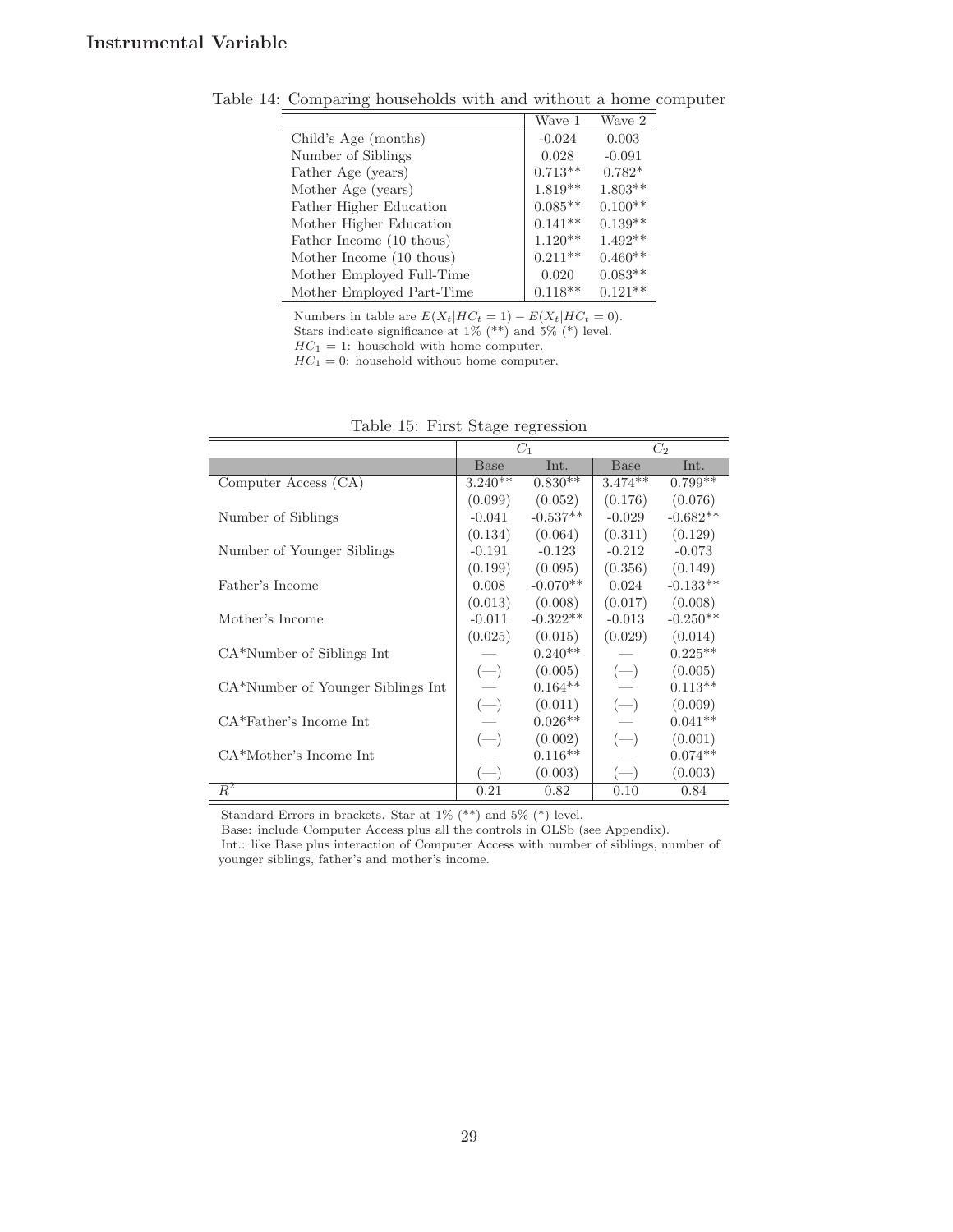## **References**

- <span id="page-29-17"></span>J. Angrist and V. Lavy. New evidence on classroom computers and pupil learning. *Economic Journal*, 112(482): 735–765, 2002.
- <span id="page-29-19"></span>A. Banerjee, S. Cole, E. Duflo, and L. Linden. Remedying education: Evidence from two randomized experiments in india. *Quarterly Journal of Economics*, 122(3):1235–1264, 2007.
- <span id="page-29-9"></span>P. Belley and L. Lochner. The changing role of family income and ability in determining educational achievement. *Journal of Human Capital*, 1(1):37–90, 2007.
- <span id="page-29-16"></span>D.O. Beltran, K. K. Das, and R. W. Fairlie. Are computers good for children? the effects of home computers on educational outcomes. Discussion Paper 1912, IZA, 2006.
- <span id="page-29-11"></span>S. Berlinski, S. Galiani, and M. Manacorda. Giving children a better start: Preschool attendance and school-age profiles. *Journal of Public Economics*, 92(5-6):1416–1440, 2008.
- <span id="page-29-10"></span>R. Bernal and M. P. Keane. Quasi-structural estimation of a model of child care choices and child cognitive ability production. *Journal of Econometrics*, forthcoming, 2008.
- <span id="page-29-2"></span>S. V. Cameron and J. J. Heckman. Life cycle schooling and dynamic selection bias: Models and evidence for five cohorts of american males. *Journal of Political Economy*, 106(2):262–333, 1998.
- <span id="page-29-3"></span>S. V. Cameron and J. J. Heckman. The dynamics of educational attainment for black, hispanic and white males. *Journal of Political Economy*, 109(3):455–499, 2001.
- <span id="page-29-6"></span>F. Cunha and J. J. Heckman. The technology of skill formation. *American Economic Review*, 97(2), 2007.
- <span id="page-29-5"></span>F. Cunha, J. J. Heckman, L. Lochner, and D. V. Masterov. *Handbook of the Economics of Education*, volume 1, chapter 12, pages 697–805. Elsevier, 2006.
- <span id="page-29-8"></span>G. B. Dahl and L. Lochner. The impact of family income on child achievement. Working Paper 11279, National Bureau of Economic Research, April 2005.
- <span id="page-29-15"></span>J. E. DiNardo and J. P. Pischke. The returns to computer use revisited: Have pencils changed the wage structure too? *Quarterly Journal of Economics*, 112(1):291–303, 1997.
- <span id="page-29-12"></span>M. Gentzkow and J. M. Shapiro. Preschool television viewing and adolescent test scores historical evidence from the coleman study. *Quarterly Journal of Economics*, 123(1):forthcoming, 2008.
- <span id="page-29-20"></span>M. Gurian. *Boys and Girls Learn Differently!* John Wiley and Son, 2002.
- <span id="page-29-4"></span>J. J. Heckman, J. Stixrud, and S. Urzua. The effects of cognitive and noncognitive abilities on labor market outcomes and social behavior. *Journal of Labor Economics*, 24(3), 2006.
- <span id="page-29-0"></span>M. P. Keane and K. I. Wolpin. The career decisions of young men. *Journal of Political Economy*, 105(3):473–522, 1997.
- <span id="page-29-1"></span>M. P. Keane and K. I. Wolpin. The effect of parental transfers and borrowing constraints on educational attainment. *International Economic Review*, 42(4):1051–1103, 2001.
- <span id="page-29-14"></span>A. B. Krueger. How computers have changed the wage structure: Evidence from microdata, 1984-1989. *Quarterly Journal of Economics*, 108(1):33–60, 1993.
- <span id="page-29-7"></span>S. G. Rivkin, E. A. Hanushek, and J. F. Kain. Teachers, schools, and academic achievement. *Econometrica*, 73 (2):417–458, 2005.
- <span id="page-29-18"></span>C. E. Rouse, A. B. Krueger, and L. Markman. Putting computerized instruction to the test: a randomized evaluation of a scientifically-based reading program. *Economics of Education Review*, 23(4):323–338, 2004.
- <span id="page-29-13"></span>M. Evans Schmidt and D. R. Anderson. *Children And Television: Fifty Years of Research*, chapter 3, pages 65–84. Routledge, 2007.